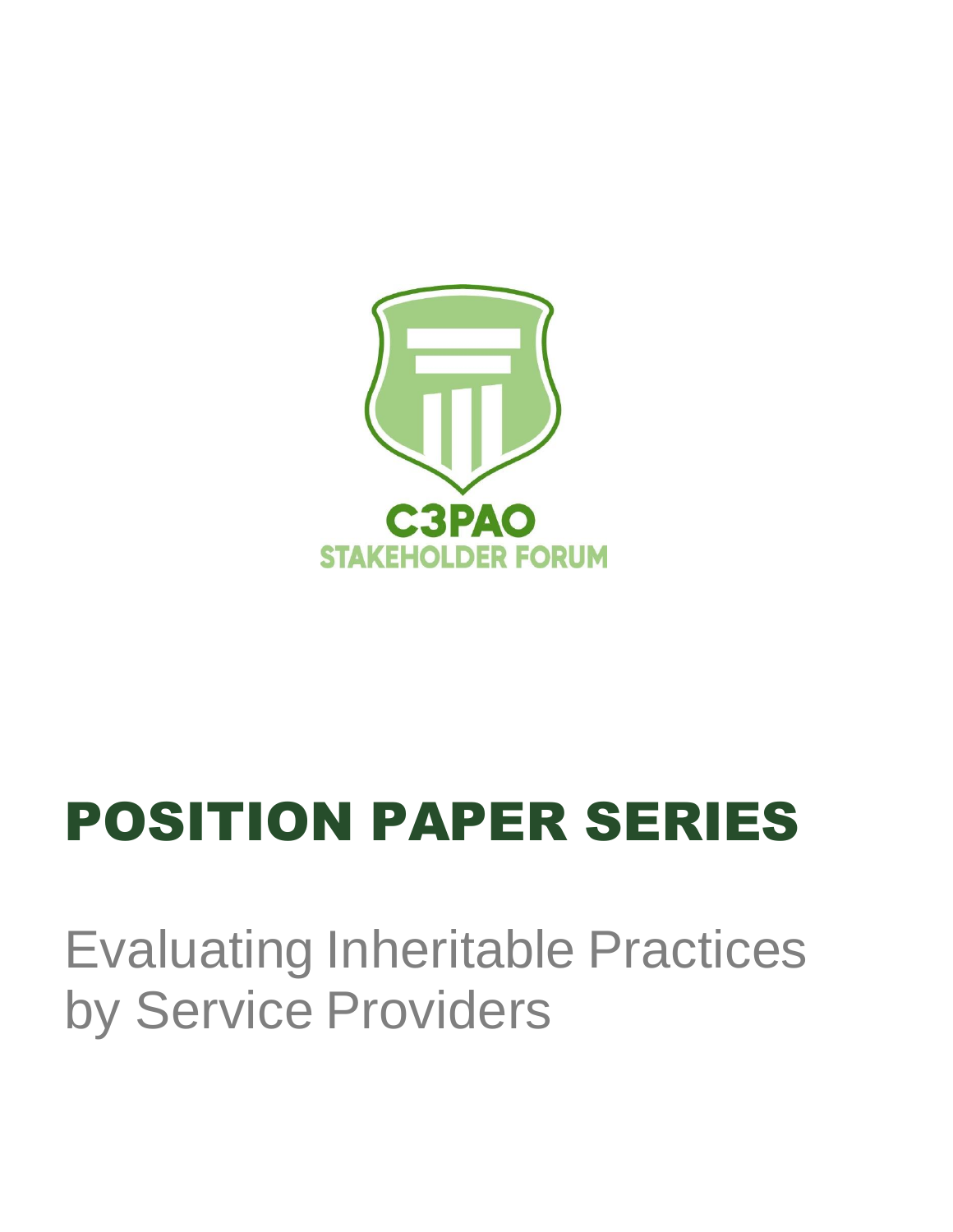

## DISCLAIMER

The C3PAO Stakeholder Forum is an industry group of C3PAOs. The group is formed from C3PAOs and aspiring C3PAOs; it is open to all CMMC-AB Marketplace C3PAOs and confirmed C3PAO applicants. The mission is to advance the CMMC assessor and C3PAO input, participation, and consensus within the CMMC ecosystem. This include advocating for policies, sharing perspectives and working alongside the DoD, CMMC-AB, Organizations seeking certification and other stakeholders to advance the mission of CMMC, which broadly is to increase the cyber posture of the Defense Industrial Base. The C3PAO Stakeholder Forum's participation is voluntary and those individuals that participate do so of their own volition and without compensation. The views of the board and the C3PAO Stakeholder Forum are not necessarily those of each member or their respective companies. The DoD, and where delegated by the DoD to the CMMC-AB, are the ultimate authority with regard to CMMC. Any guidance contained within is not authoritative and if found in conflict with DoD guidance should be considered subordinate. We simply seek to share this guidance to help advance the conversations and drive consistency among the industry. To the extent that subsequent guidance is published by the DoD or similar authorities, this document will be revised.

The information provided here is of a general nature and is not intended to address the specific circumstances of any individual or entity. In specific circumstances, the services of a professional should be sought.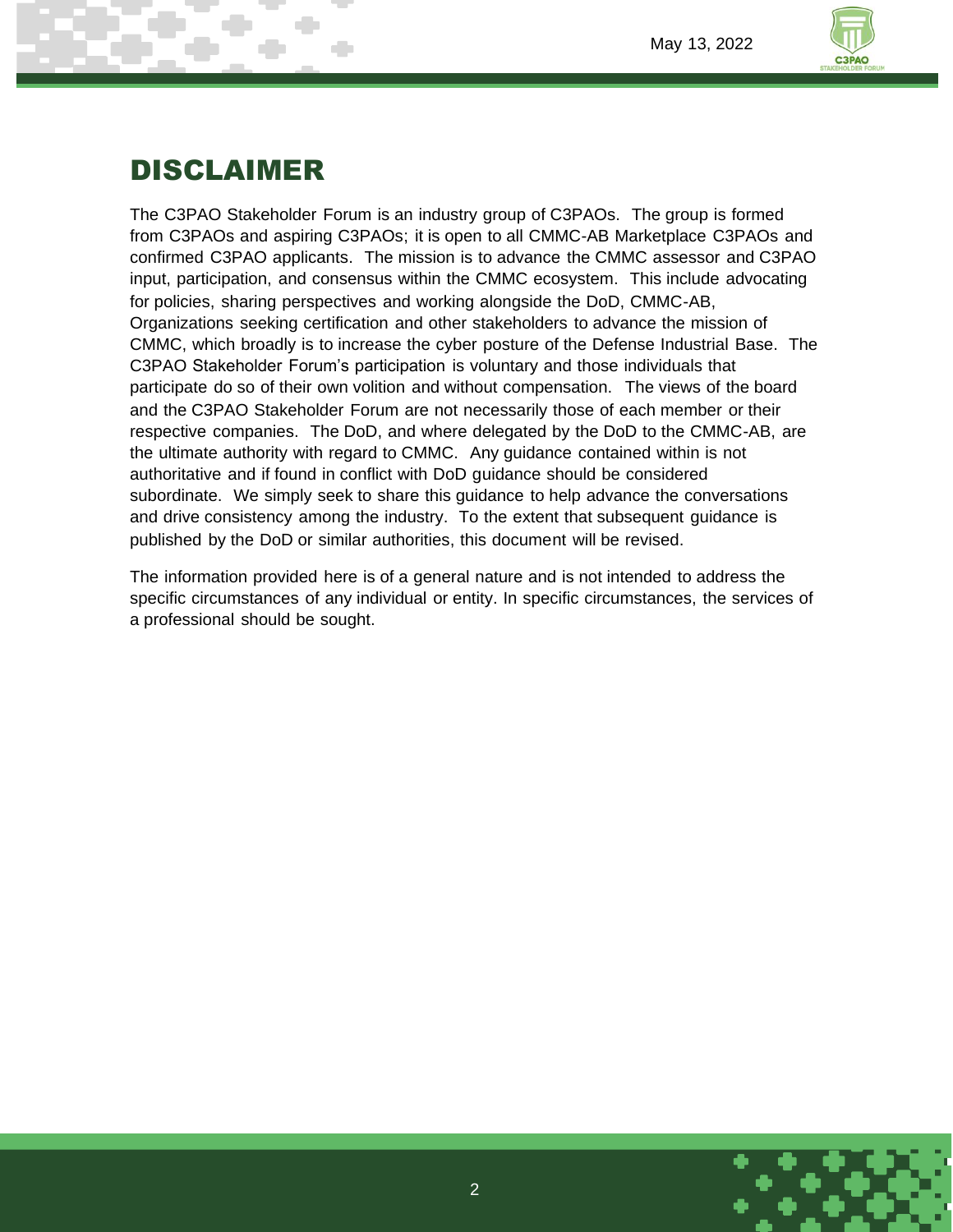

## PURPOSE

Small service providers support multiple Organizations Seeking Certification (OSCs). These providers are requesting CMMC assessment of the practices they perform on behalf of their client OSC. C3PAOs need a standard method to perform CMMC assessment of providers so that the assessment can be recognized as evidence for client OSCs.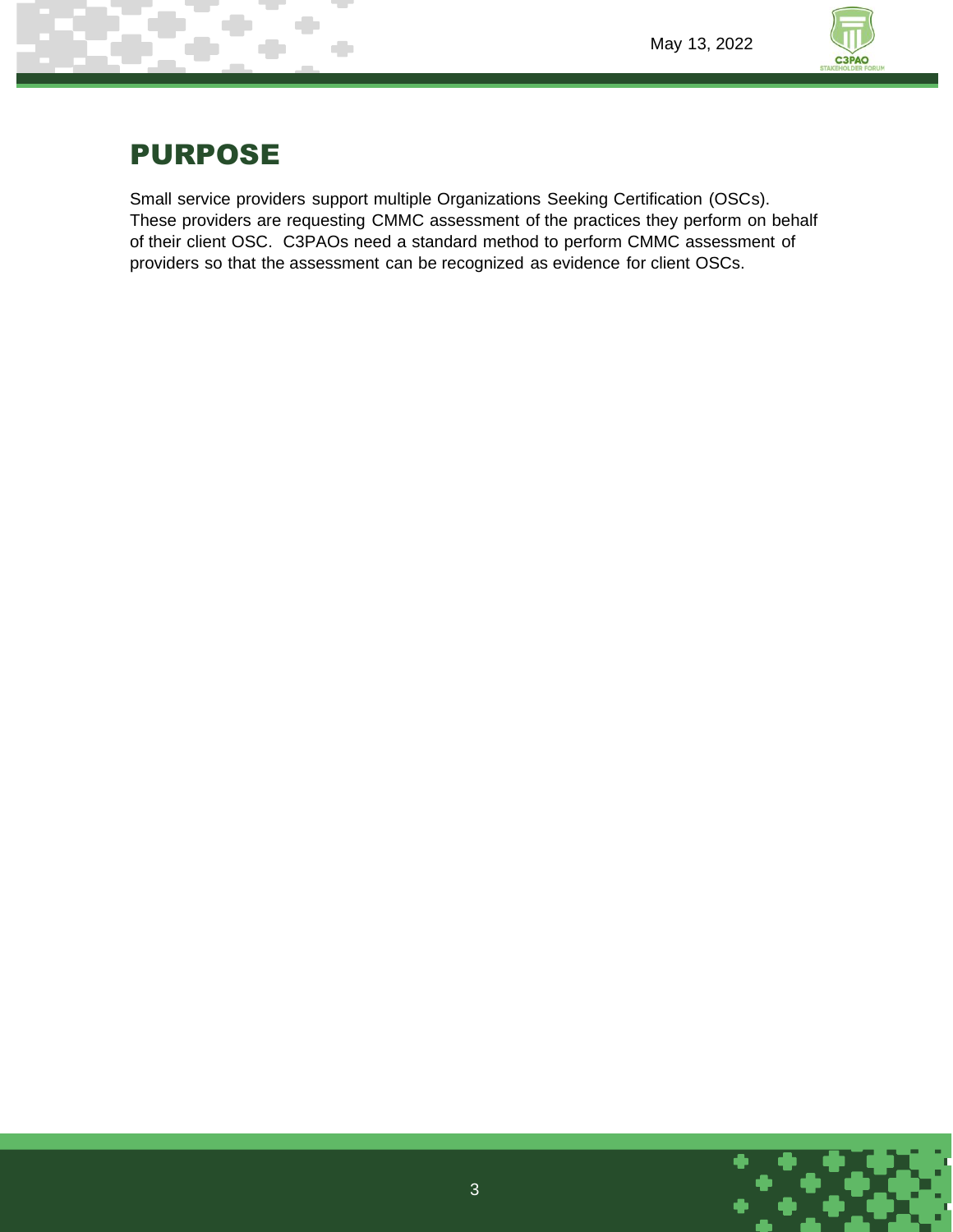÷



## **TERMS**

T. L

÷

÷

| <b>CUI</b>        | <b>Controlled Unclassified Information</b>                             |
|-------------------|------------------------------------------------------------------------|
| <b>CMMC</b>       | Cybersecurity Maturity Model Certification, a third-party assessment   |
|                   | program which verifies that defense contractors with Controlled        |
|                   | Unclassified Information meet NIST SP 800-171 requirements for         |
|                   | security.                                                              |
| FedRAMP           | Federal Risk and Authorization Management Program, a third-party       |
|                   | assessment program which verifies that cloud service providers         |
|                   | used by the Federal Government meet NIST SP 800-53                     |
|                   | requirements for security.                                             |
| C3PAO             | <b>CMMC Third Party Assessment Organization</b>                        |
| CMMC-AB           | <b>CMMC</b> Accreditation Body                                         |
| <b>DoD</b>        | United States Department of Defense, specifically the CMMC             |
|                   | Program Management Office                                              |
|                   |                                                                        |
| <b>OSC</b>        | Organization Seeking Certification - an entity which needs a CMMC      |
|                   | Certificate in order to participate in DoD contracts.                  |
| <b>Client OSC</b> | An OSC which has at least one CMMC-required security function          |
|                   | provided by the service provider. The service provider has             |
|                   | requested CMMC assessment in order to provide inheritable              |
|                   | evidence of compliance when the client OSC is assessed for CMMC        |
|                   | certification.                                                         |
| Service provider  | An external organization which performs CMMC-required security         |
|                   | functions on behalf of an OSC, in order to protect CUI.                |
| Small service     | Private cloud hosts, Managed Service Providers (MSPs), and             |
| provider          | Managed Security Service Providers (MSSPs).                            |
| <b>MSP</b>        | Service provider which typically fulfills the role of an in-house      |
|                   | Information Technology department. This often includes a wide          |
|                   | range of maintenance, access control, engineering, cybersecurity,      |
|                   | malware protection, and backup services. MSPs often perform the        |
|                   | majority of CMMC practices on behalf of their clients.                 |
| <b>MSSP</b>       | Service provider which typically provides Security Operations Center   |
|                   | services such as audit log management, incident detection, and         |
|                   | incident response. MSSPs often perform a small sub-set of CMMC         |
|                   | practices on behalf of their clients.                                  |
| Private cloud     | Service provider which typically performs storage, processing, or      |
|                   | transmission of client data. This data may include CUI. Private        |
|                   | clouds often perform all CMMC practices internally (to protect client  |
|                   | CUI that their systems are hosting) as well as additional CMMC         |
|                   | practices on behalf of their clients.                                  |
| Shared            | A document which describes the service provider, the standard          |
| Responsibility    | service that is available to client OSCs, and a per-Assessment         |
| Matrix            | Objective description of which organization is responsible for         |
|                   | performance of each Assessment Objective.                              |
| Model client      | A representative client OSC of the service provider. This model        |
|                   | client must use the service listed in the Shared Responsibility        |
|                   |                                                                        |
|                   | Matrix. If no clients of the provider meet this description, a test or |
|                   | demonstration client may be used for assessment purposes.              |
| <b>ISO</b>        | International Standards Organization                                   |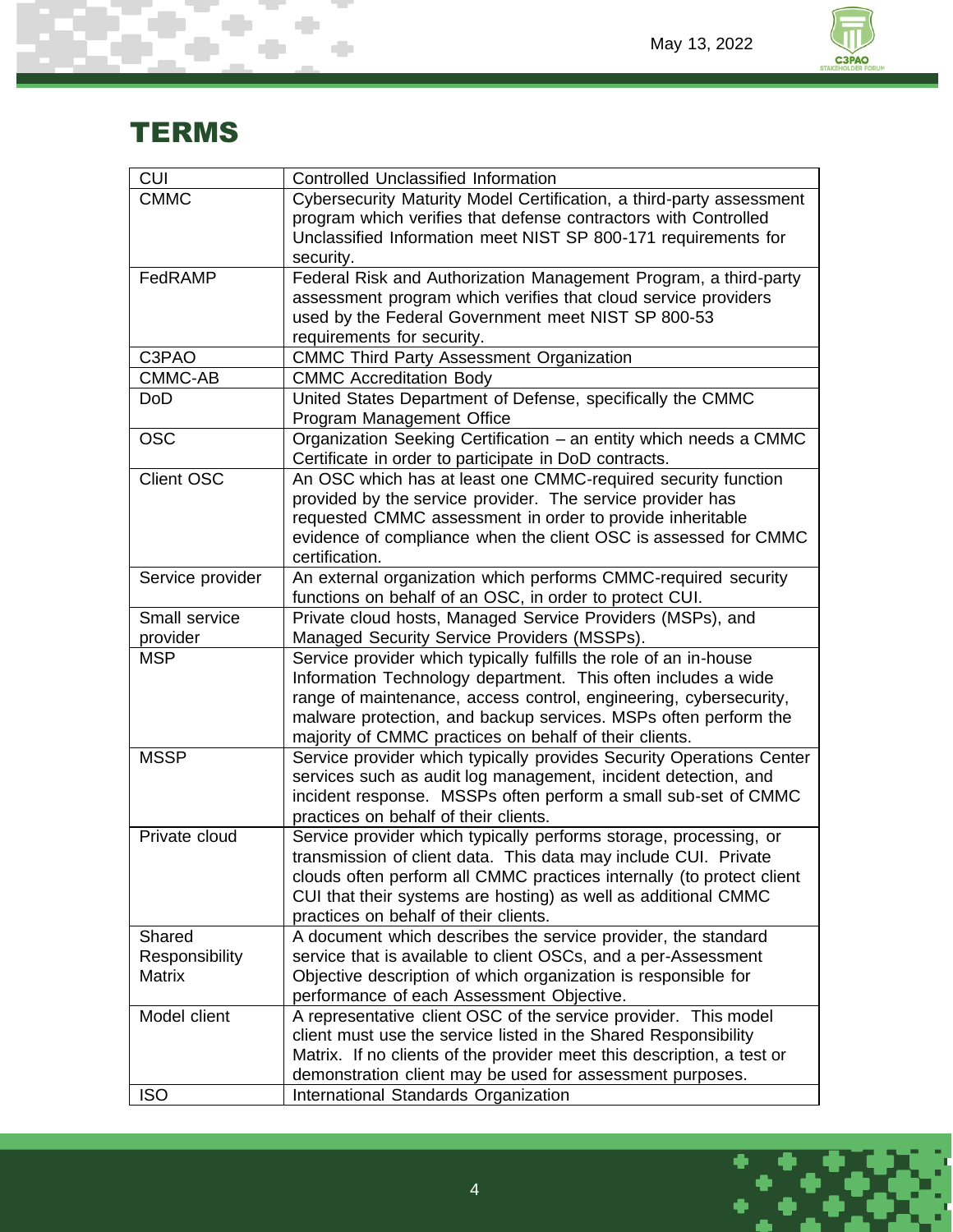## DISCUSSION

#### **PROBLEM STATEMENT**

• C3PAOs lack an industry-recognized method to perform an inheritable CMMC assessment of service providers.

#### **DISCUSSION**

- Small service providers such as private cloud hosts, Managed Service Providers (MSPs), and Managed Security Service Providers (MSSPs) may have dozens of client OSCs which use the same service offering. It is inefficient, costly, and redundant to have the same services fully assessed during each client OSC's assessment. If the small service provider can be assessed a single time to show that they are performing applicable CMMC practices on behalf of their clients, it will reduce the cost and risk for each client OSC's assessment.
- Client OSCs need assurance that their provider is capable of protecting CUI and will help them achieve CMMC certification before they choose a provider.
- The CMMC Assessment Process lacks guidance to perform standalone assessment of a service provider that performs some practices on behalf of an OSC.
- FedRAMP authorization is meant for cloud providers which provide services to the Federal Government. Small service providers are often ineligible or unable to obtain FedRAMP authorization because they do not host cloud services for the government.
- In addition, FedRAMP assessments utilize a much more comprehensive compliance standard than CMMC Level 2. FedRAMP moderate baseline includes a balance of NIST SP 800-53 controls which are appropriate for federal organizations. In contrast, CMMC contains a tailored set of NIST SP 800-53 controls which are appropriate for protecting confidentiality of CUI by nonfederal organizations. Using FedRAMP moderate baseline for all small providers introduces significant burden compared to CMMC assessment.
- The concept behind FedRAMP, however, is ideally suited for assessing service providers because it acknowledges the need to validate both the provider's internal security as well as validating security performed on behalf of the client. This position paper incorporates the proven methodology used by FedRAMP for provider assessment.
- C3PAOs and assessors need to be able to trust the veracity of CMMC assessments. By requiring CMMC credentials for assessors and their organizations, and providing a

5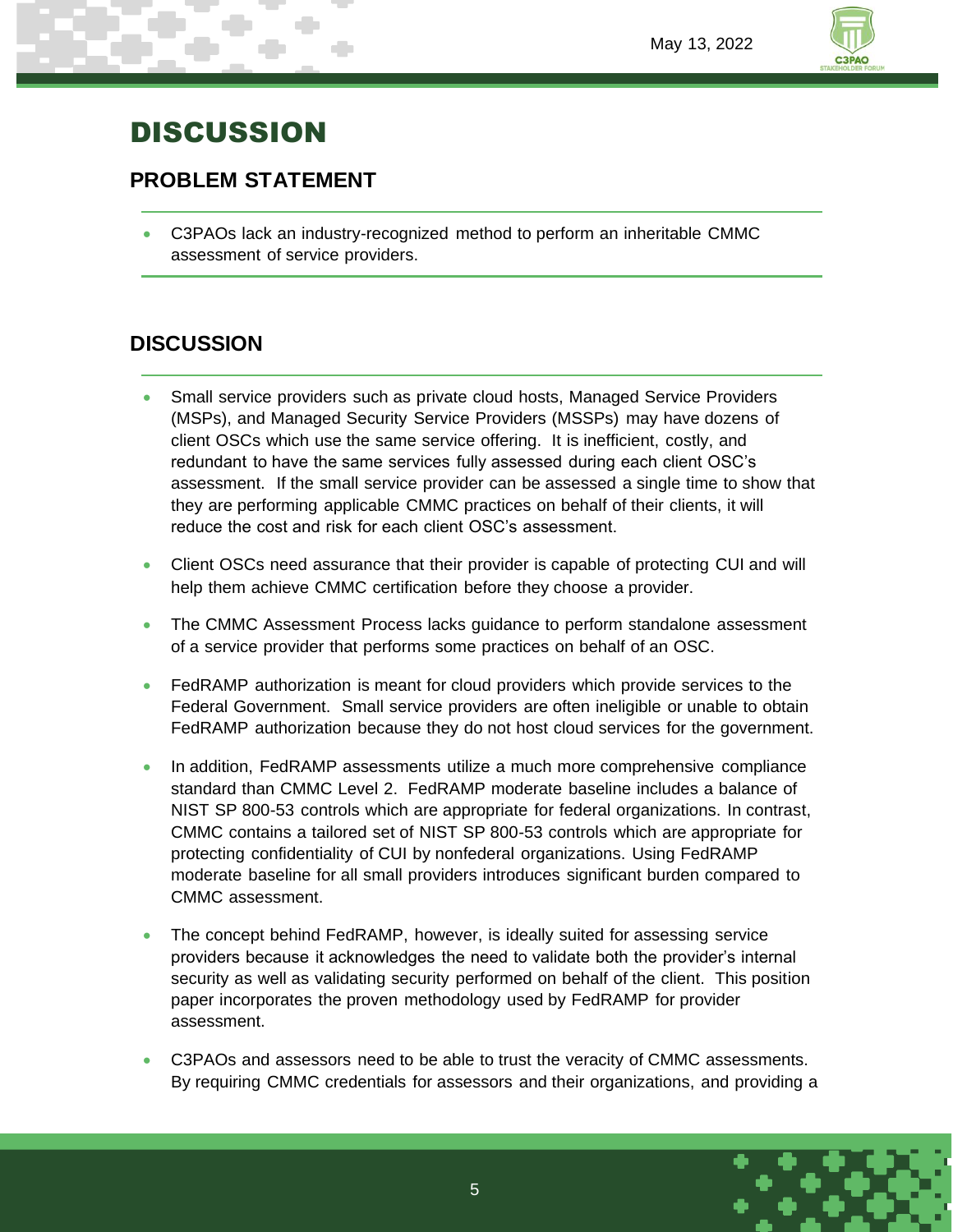standard process to use, assessments by authorized C3PAOs will be acceptable as evidence during OSC assessments.

#### **PROPOSED WAY AHEAD**

- C3PAOs and CMMC Assessors utilize recommended guidance within this paper to perform third party assessment of service providers. If this guidance is followed, the resulting Assessment Report and Shared Responsibility Matrix should be considered acceptable as evidence for client OSC's assessments
- We urge the Department of Defense to consider the process laid out in this paper as the foundation of a CMMC program for defense industrial base service providers, similar to the FedRAMP program for federal cloud service providers.
- If guidance from the Department of Defense is released which contradicts any portion of this position paper, this position paper will be revised as appropriate to match guidance.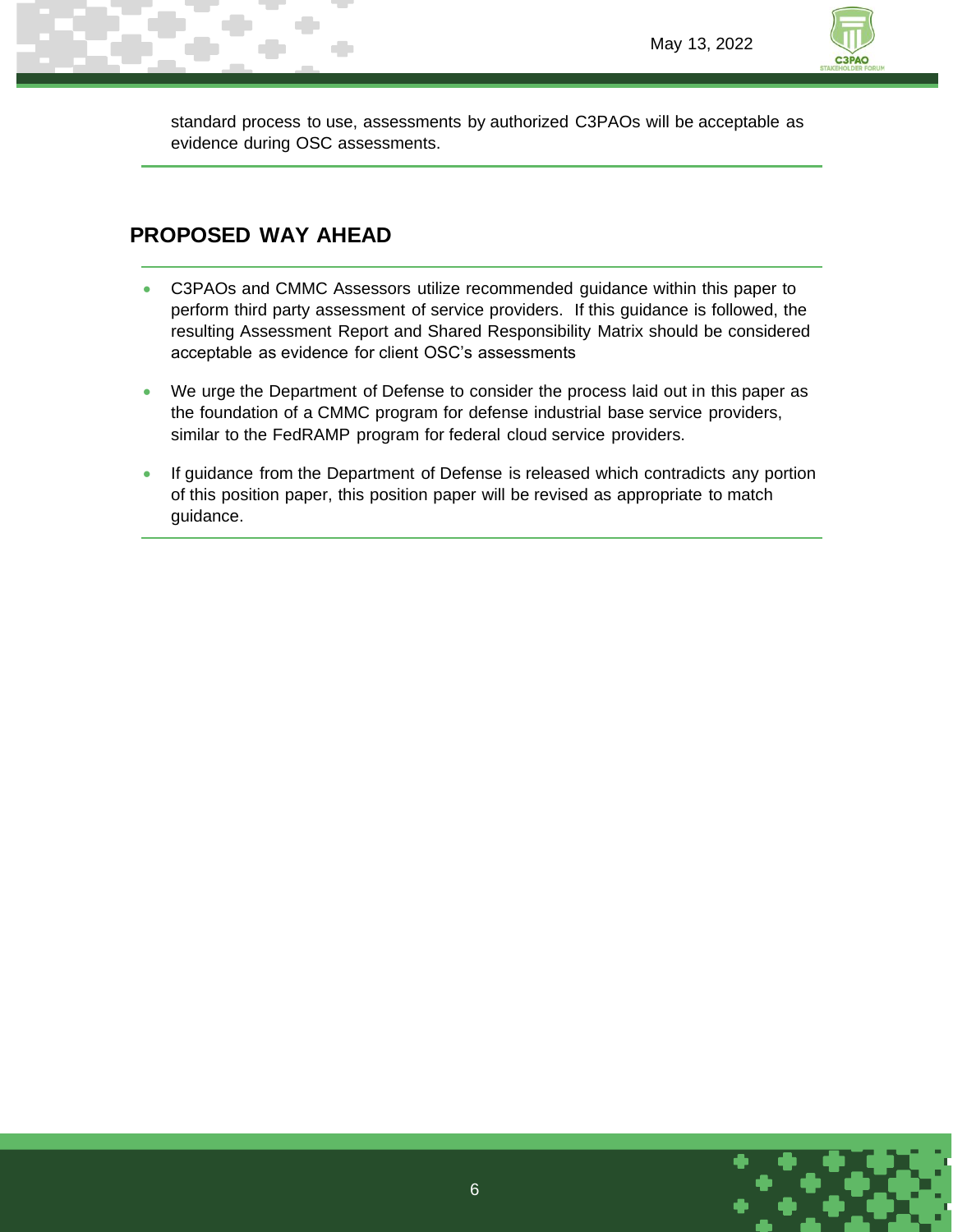## RECOMMENDATION

#### **HOW TO PERFORM CMMC ASSESSMENT OF SERVICE PROVIDERS**

- 1. In order for the resulting assessment report to be considered eligible as evidence for future CMMC assessments, the C3PAO and CMMC assessment staff which perform the provider assessment must meet all CMMC Accreditation Body and Department of Defense requirements to perform CMMC assessments for certification. I.e., the C3PAO and all assessment team members will be listed on the CMMC-AB Marketplace in good standing at the time of assessment.
- 2. The service provider will provide a final Shared Responsibility Matrix during the assessment planning process.
	- a. The Shared Responsibility Matrix will identify which CMMC Assessment Objectives are performed by the service provider on behalf of the client, and which are performed by the client. If an Assessment Objective is partially performed with some customer responsibilities, the service provider will describe the delineation of responsibilities in the spaces provided.
	- b. The Shared Responsibility Matrix template from Appendix B is recommended for standardization purposes.
	- c. An abbreviated example of a filled out Shared Responsibility Matrix is provided in Appendix A.
- 3. The service provider will identify a "model client" which utilizes the service offering described in the Shared Responsibility Matrix. If the service provider has current CMMC clients, they will select one of their existing clients as their "model client". If the service provider has no existing CMMC clients, they may use a test or demonstration client to replicate the expected client activity and configurations.
- 4. The service provider must attest that the Shared Responsibility Matrix accurately describes the standard service provided to the "model client" and to their other CMMC clients. The assessment team is encouraged to perform spot checks of services provided to the other CMMC clients to verify this.
	- a. Non-standard services which vary from client to client will not be included in the provider's assessment. The provider will need to participate in each client OSC's assessment to provide evidence for non-standard services performed on behalf of client OSCs.
	- b. If the service provider has multiple "tiered" service offerings, i.e., a more advanced service includes basic services, a single Shared Responsibility Matrix may be used to describe multiple tiers within the same document. The C3PAO will require that the Shared Responsibility Matrix clearly describes responsibilities for each service tier such that a client will not be confused, prior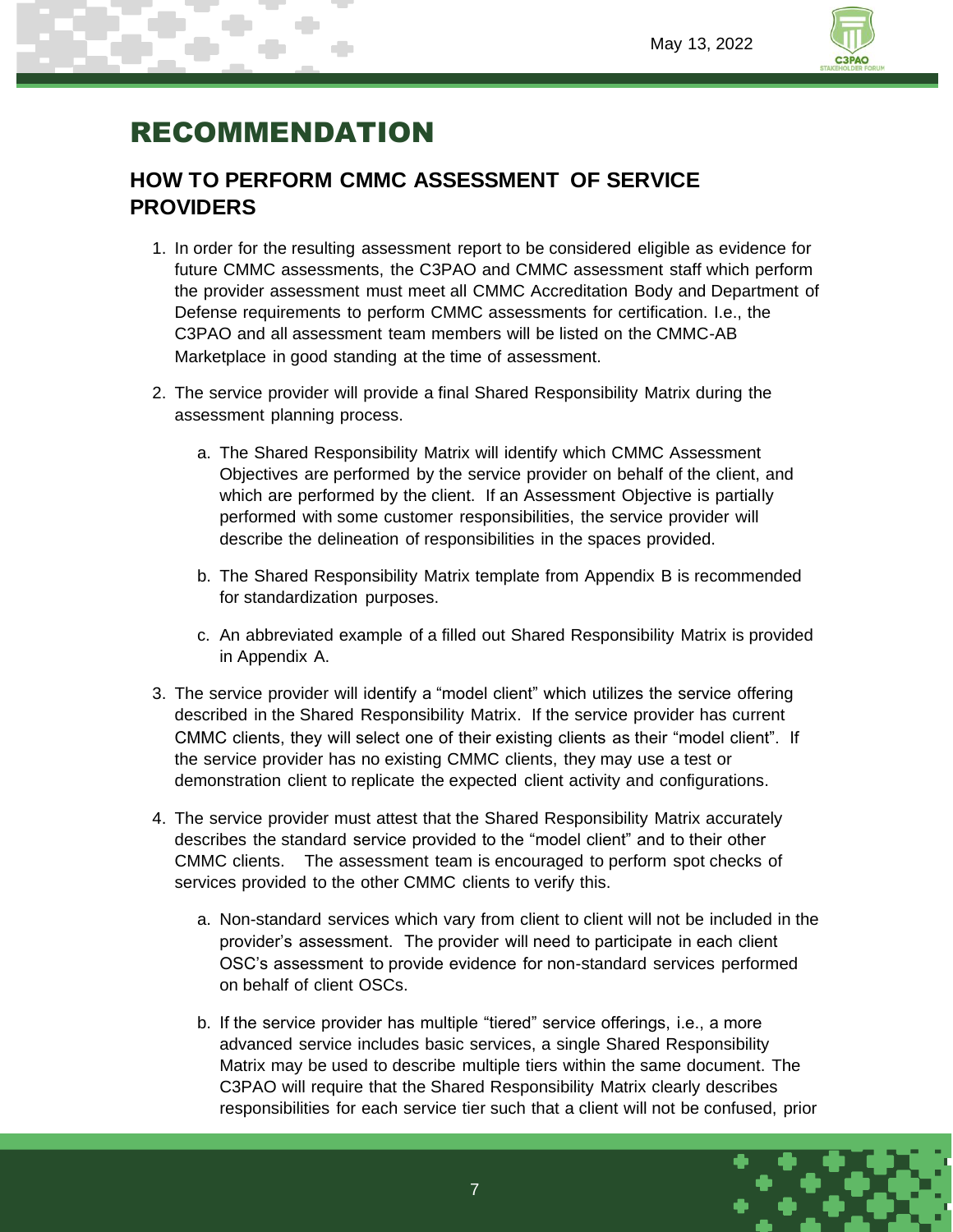

to accepting the engagement. Assessment reports for previously assessed services may be used as evidence to prevent duplication of effort for additional services. All services described within a single Shared Responsibility Matrix will be assessed as part of a single engagement.

- c. If the service provider has multiple service discrete offerings being assessed, the assessing C3PAO will perform separate engagements for each service with separate Shared Responsibility Matrixes for each service offering. Assessment reports for previously assessed services may be used as evidence to prevent duplication of effort for additional services.
- 5. The service provider must attest that the assets they use to support the "model client" are managed using the same policy, processes, and practices as assets used for their other CMMC clients. The assessment team is encouraged to perform spot checks of services provided to the other CMMC clients to verify this.
- 6. Using the "model client", identify in-scope assets and applicable practices within the service provider.<sup>1</sup>
	- a. If the service provider stores, processes, or transmits CUI on behalf of the client, the location and data flows for that CUI will be used to identify in-scope assets within the provider's information system. The provider will be assessed to verify that they are performing all applicable CMMC practices to protect client CUI within their organization.
	- b. If the service provider performs a security function on behalf of the client, the systems used to provide that security function will be identified as in-scope assets and assessed against applicable practices for external Security Protection Assets.
	- c. Note: The "model client" is not expected to participate in the service provider's assessment and will not receive a CMMC certification as part of this engagement. The purpose of identifying a "model client" is to provide clarity for scoping and shared responsibilities.
- 7. In addition to the assessment of in-scope assets, the service provider will be assessed to verify that they are performing the provider responsibilities as described in the Shared Responsibility Matrix. This portion of the assessment will be performed from the perspective of the "model client", as though the "model client" had requested a CMMC assessment for themselves.
- 8. The assessment of the service provider will be conducted by the C3PAO as an ISO 17020 Certification Body following the CMMC Assessment Process.
- 9. The C3PAO will attach the Shared Responsibility Matrix to the assessment report as an appendix.

<sup>&</sup>lt;sup>1</sup> Reference CMMC Scoping Scenarios Analysis (Scenario 12) for analysis of scoping from the client's perspective.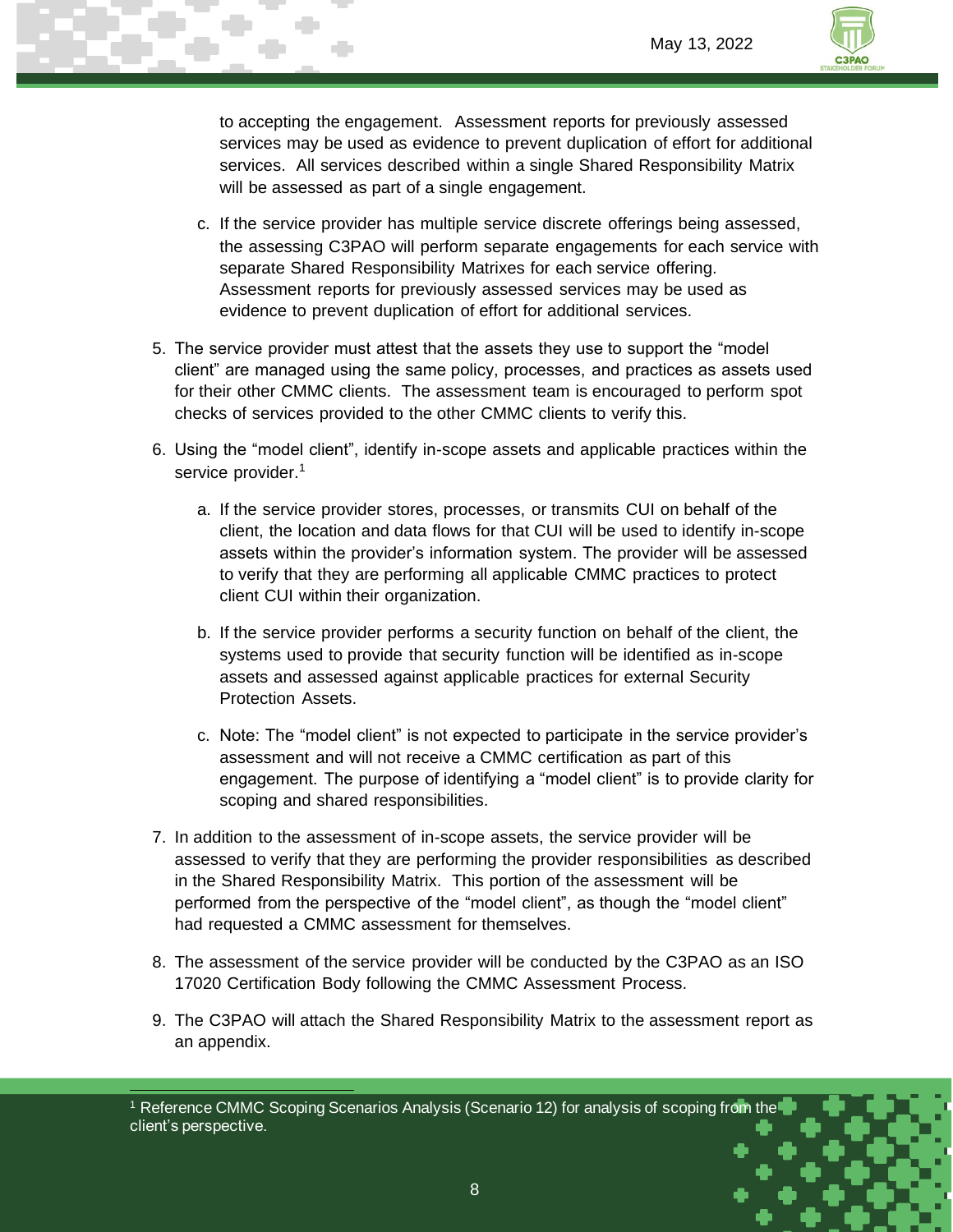

- a. In order to be eligible for use as evidence during a client OSC's assessment<sup>2</sup>, the assessment report must include 1) a description of the service provider's internal scope; 2) which practices and assessment objectives were evaluated as applicable to the service provider; 3) which practices and assessment objectives were determined MET, NOT MET, or NOT APPLICABLE; and 4) attestation that practices performed on behalf of the client OSC are accurately described in the Shared Responsibility Matrix.
- 10. No CMMC certificate will be issued to the service provider.<sup>3</sup>
	- a. Because service providers are considered supporting units by the CMMC Assessment Process, which are ineligible for certification, service provider assessment is ineligible for CMMC certification.
	- b. The process described in this paper is for service providers who perform CMMC requirements on behalf of their client OSCs. The client OSC remains ultimately responsible for the security of their CUI and information systems.
	- c. If the service provider is seeking a CMMC certificate for eligibility to participate in DoD contracts and is performing CMMC requirements to protect their own CUI, they should seek a standard CMMC assessment.
- 11. The assessment report and Shared Responsibility Matrix may be provided to the service provider's clients (and prospective clients) by the service provider. The assessment report may be used as evidence for CMMC assessment of OSCs that inherit protections from the service provider.

2 It is vital that sufficient information is included to identify which assessment objectives, practices, and scope were validated during the service provider's assessment.  $3$  Long term, we would like to see the DoD authorize a CMMC certification which is specific to

service providers who provide services to defense contractors.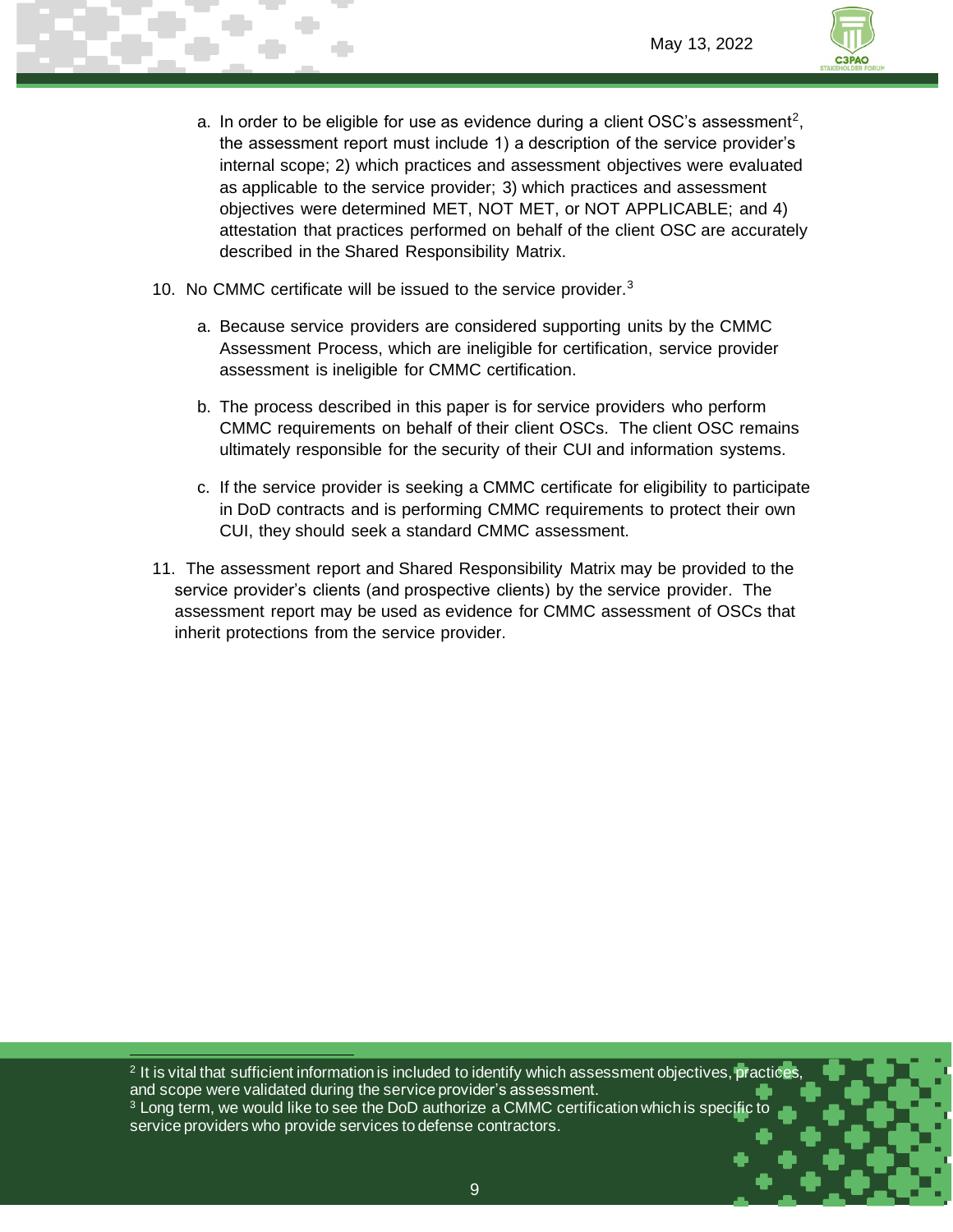

### **HOW TO VERIFY NON-DUPLICATION FROM SERVICE PROVIDER ASSESSMENT REPORTS**

- The following steps will be performed during the planning stage of the CMMC assessment by the lead assessor.
- 1. The lead assessor will validate that the C3PAO and CMMC assessment staff which performed the provider assessment have met all CMMC Accreditation Body and Department of Defense requirements to perform CMMC assessments for certification.
- 2. The lead assessor will review the client OSC's proposed scope and validate that the client OSC is utilizing the exact service described in the Shared Responsibility Matrix.
- 3. The lead assessor will verify that the provider's assessment report was issued within 3 years of the client OSC's planned assessment date.<sup>4</sup>
- 4. The lead assessor may choose to perform spot checks of the service provider at their discretion. The client OSC will be obligated to request participation from the service provider during the planning phase as requested to:
	- a. validate that the "model client" used for the provider assessment is representational of the client OSC's use of services; and
	- b. validate that the service provider's policy, processes, and practices have not significantly changed since the provider's assessment.
- 5. The customer responsibilities as described in the Shared Responsibility Matrix will be included in the assessment plan to ensure they are performed by the client OSC.
- 6. Upon satisfactorily determining that the provider's assessment report is accurate and was performed by authorized CMMC assessors, the lead assessor may choose to accept the assessment report as evidence for performance of CMMC practices by the service provider, following the CMMC Assessment Procedure for non-duplication.
- 7. If the lead assessor determines that the provider's assessment report is not acceptable for non-duplication, the lead assessor will notify the OSC and C3PAO during the assessment planning stage. The OSC will be responsible for coordinating participation from the service provider as necessary to provide evidence during the assessment.

<sup>4</sup> We received feedback from several CMMC Provisional Assessors that assessment reports become less trustworthy over time (due to risk that the provider will change their system or will stop performing security controls). We are concerned that assessors will encounter occasional issues with expiring reports in the middle of OSC assessments. Finally, client OSCs should have as much notice as possible if their service provider fails their assessment. For these reasons, we recommend re-assessment of service providers on an 18-month schedule.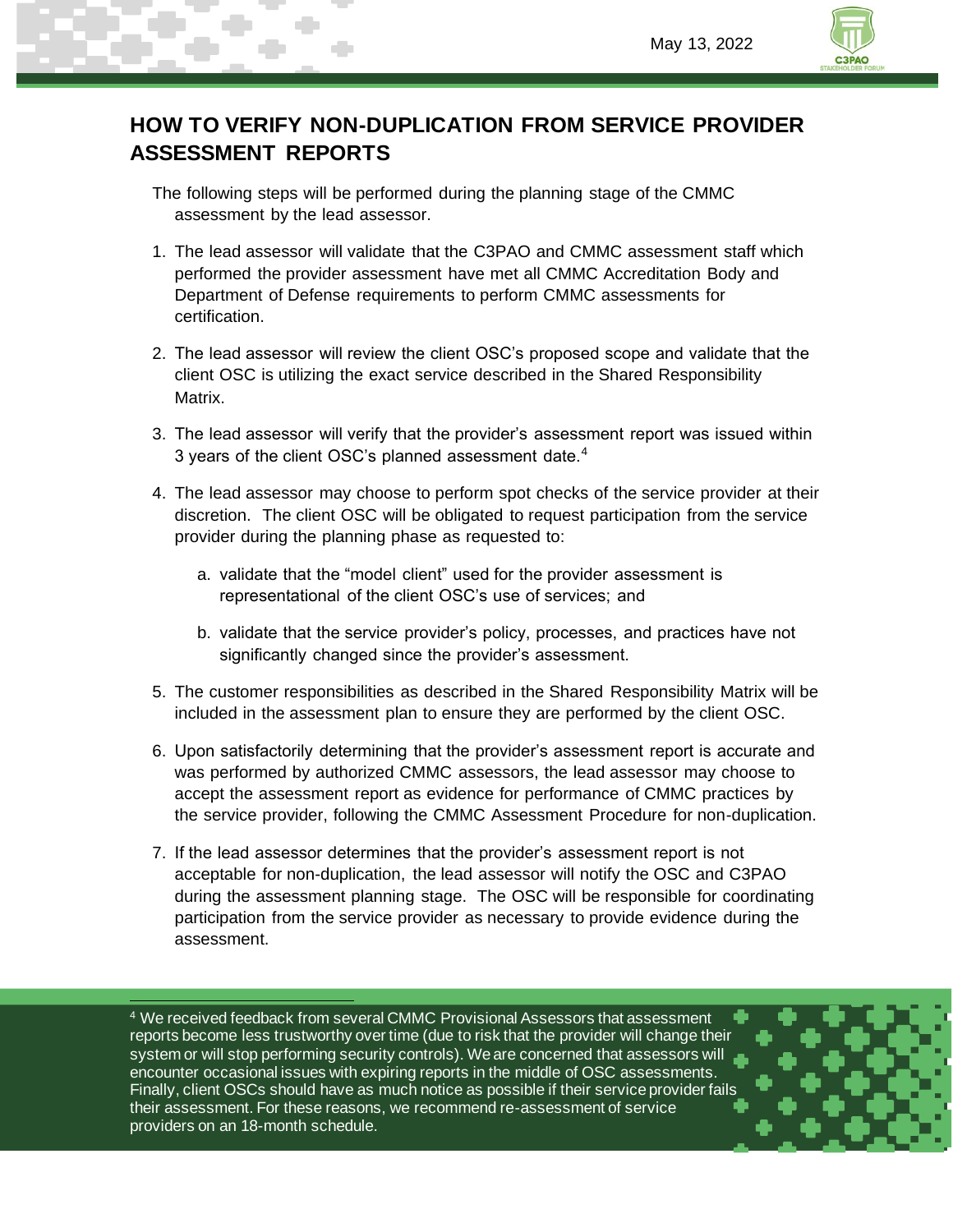

## SUPPLEMENTARY INFORMATION

#### **CMMC Assessment Guide**

The CMMC Assessment Guide for Level 2 discusses inheritance. It states that a practice objective is MET if adequate evidence is presented that the service provider performs the practice objective.

A contractor can inherit practice objectives. A practice objective that is inherited is MET if adequate evidence is provided that the enterprise or another entity, such as an External Service Provider (ESP), performs the practice objective. An ESP may be external people, technology, or facilities that the contractor uses, including cloud service providers, managed service providers, managed security service providers, cybersecurity-as-a-service providers.

Evidence from the enterprise or the entity from which the objectives are inherited should show they are applicable to in-scope assets and that the assessment objectives are met. For each practice objective that is inherited, the Certified Assessor includes statements that indicate how they were evaluated and from whom they are inherited. If the contractor cannot demonstrate adequate evidence for all assessment objectives, through either contractor evidence or evidence of inheritance, the contractor will receive a NOT MET for the practice.

#### **Non-duplication**

The CMMC Assessment Process describes non-duplication. Non-duplication allows for an assessor to accept recent third-party assessment records as sole evidence of performance of practice objectives, rather than requiring the assessor to repeat the Examine / Interview / Test for those practice objectives.

#### **NIST definition of Control Inheritance**

"A situation in which a system or application receives protection from security or privacy controls (or portions of controls) that are developed, implemented, assessed, authorized, and monitored by entities other than those responsible for the system or application; entities either internal or external to the organization where the system or application resides. See common control."<sup>5</sup>

#### **NIST definition of Common Control**

"A security or privacy control that is inherited by multiple information systems or programs."<sup>6</sup>

<sup>5</sup> NIST Special Publication 800-53 Revision 5 <sup>6</sup> NIST Special Publication 800-53 Revision 5

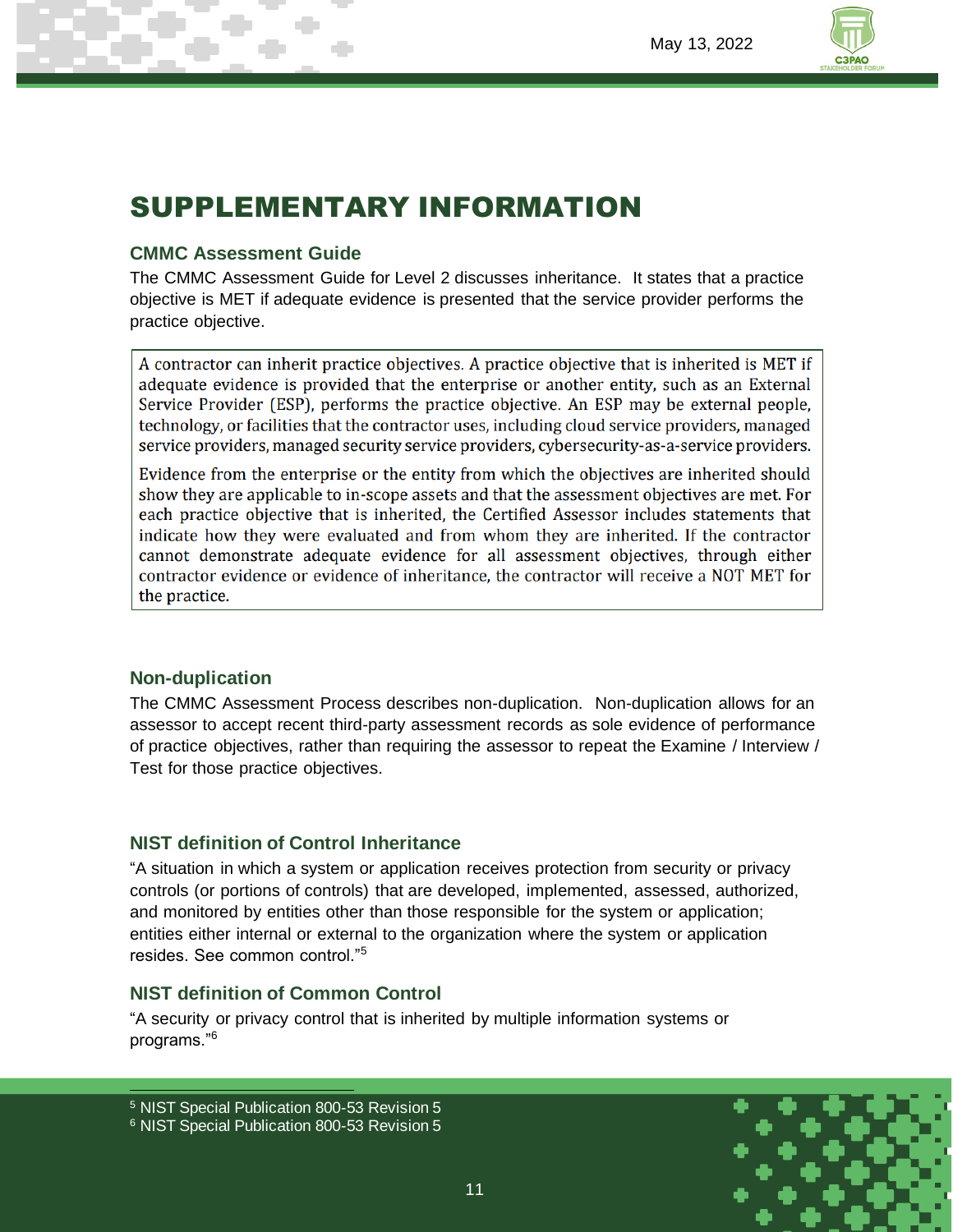

#### **NIST definition of Hybrid Control**

"A security control that is implemented in an information system in part as a common control and in part as a system-specific control."<sup>7</sup>

#### **NIST SP 800-53 Rev.5 instructions for Common Controls**

"Common controls are controls whose implementation results in a capability that is inheritable by multiple systems or programs. A control is deemed inheritable when the system or program receives protection from the implemented control, but the control is developed, implemented, assessed, authorized, and monitored by an internal or external entity other than the entity responsible for the system or program. The security and privacy capabilities provided by common controls can be inherited from many sources, including mission or business lines, organizations, enclaves, environments of operation, sites, or other systems or programs. Implementing controls as common controls can introduce the risk of a single point of failure."<sup>8</sup>

"Many of the controls needed to protect organizational information systems—including many physical and environmental protection controls, personnel security controls, and incident response controls—are inheritable and, therefore, are good candidates for common control status. Common controls can also include technology-based controls, such as identification and authentication controls, boundary protection controls, audit and accountability controls, and access controls. The cost of development, implementation, assessment, authorization, and monitoring can be amortized across multiple systems, organizational elements, and programs using the common control implementation approach."<sup>9</sup>

"Organizations can implement a control as hybrid if one part of the control is common (inheritable) and the other part is system-specific. For example, an organization may implement control CP-2 using a predefined template for the contingency plan for all organizational information systems with individual system owners tailoring the plan for system-specific uses, where appropriate. The division of a hybrid control into its common (inheritable) and system-specific parts may vary by organization, depending on the types of information technologies employed, the approach used by the organization to manage its controls, and assignment of responsibilities. When a control is implemented as a hybrid control, the common control provider is responsible for ensuring the implementation, assessment, and monitoring of the common part of the hybrid control, and the system owner is responsible for ensuring the implementation, assessment, and monitoring of the system-specific part of the hybrid control. Implementing controls as hybrid controls can



<sup>7</sup> NIST Special Publication 800-39

<sup>8</sup> NIST Special Publication 800-53 , Revision 5. Page 12

<sup>&</sup>lt;sup>9</sup> NIST Special Publication 800-53, Revision 5. Page 12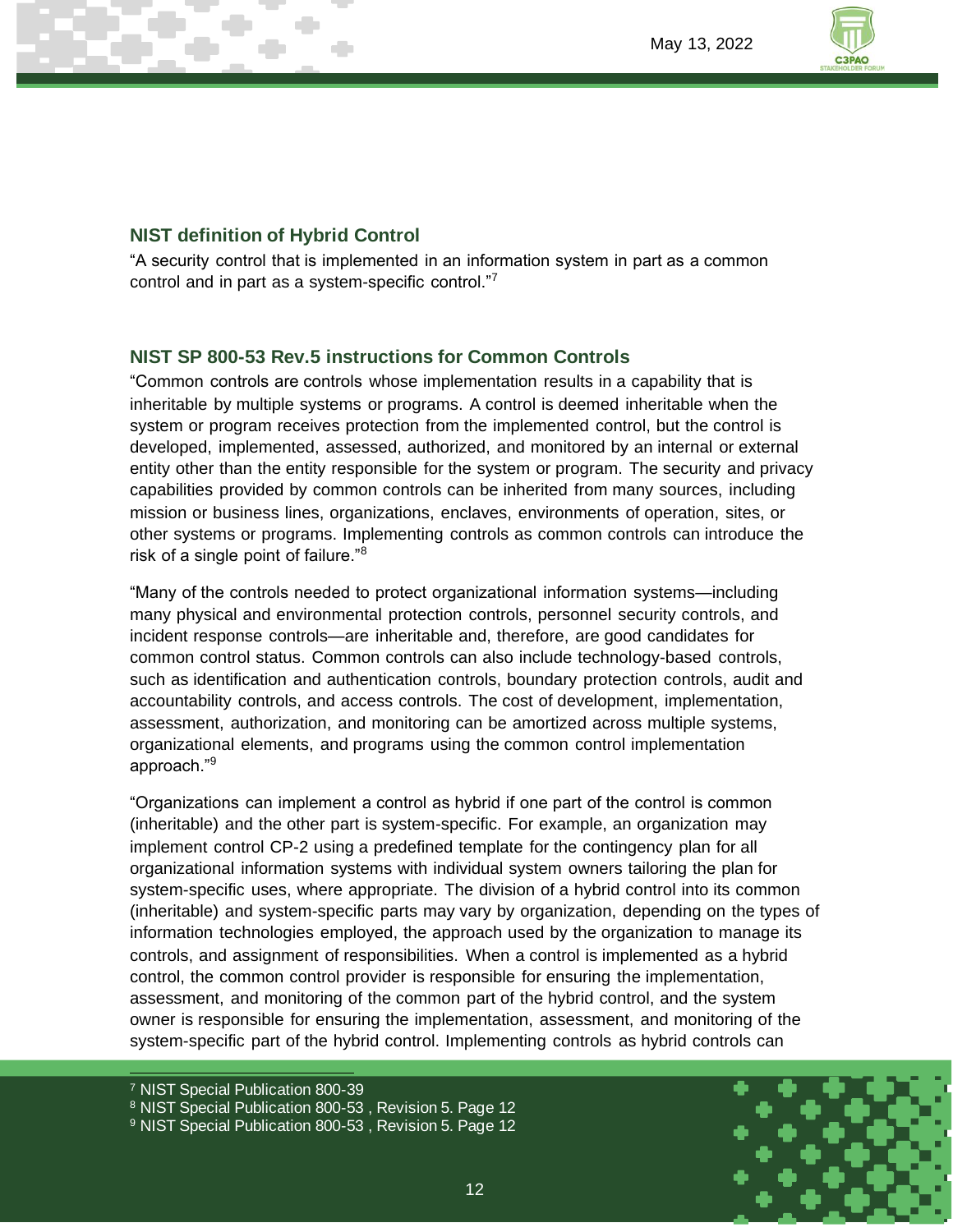

introduce risk if the responsibility for the implementation and ongoing management of the common and system-specific parts of the controls is unclear."<sup>10</sup>

#### **Requirement for FedRAMP compliance**

The topic of FedRAMP compliance is discussed here because OSCs have significant confusion about the regulatory requirements for defense contractor service providers.

The Department of Defense, using DFARS clause 252.204-7012, requires defense contractors to use FedRAMP moderate authorized (or equivalent) cloud service providers if they store, process, or transmit Covered Defense Information on those cloud systems.

However, cloud service providers as defined in DFARS are actually a narrow sub-set of all service providers. The service providers discussed in this paper would not be required to have FedRAMP moderate authorization (or equivalent) because they do not meet the DFARS definition of a cloud service provider.

Below is an excerpted question and answer from DoD CIO's office on January 27, 2022.

#### **Question**

"Regarding DFARS 252.204-7012 and the requirement "If the Contractor intends to use an external cloud service provider to store, process, or transmit any covered defense information…"

Can you confirm that the DoD uses the Essential Characteristics listed in NIST SP 800- 145 "The NIST Definition of Cloud Computing" to determine whether an external provider is a Cloud Computing provider?"

#### **Answer**

"While DFARS 252.204-7012 does not include a definition for cloud computing, DoD does define it in DFARS clause 252.239-7010, Cloud Computing Services as:

""Cloud computing" means a model for enabling ubiquitous, convenient, on-demand network access to a shared pool of configurable computing resources (e.g., networks, servers, storage, applications, and services) that can be rapidly provisioned and released with minimal management effort or service provider interaction. This includes other commercial terms, such as on-demand self-service, broad network access, resource pooling, rapid elasticity, and measured service. It also includes commercial offerings for software-as-a-service, infrastructure-as-a-service, and platform-as-aservice."

Note that this definition includes the NIST definition for Cloud in NIST SP 800-145 as well as the NIST SP 800-145 Cloud 'Essential Characteristics": "on-demand self-service, broad network access, resource pooling, rapid elasticity, and measured service."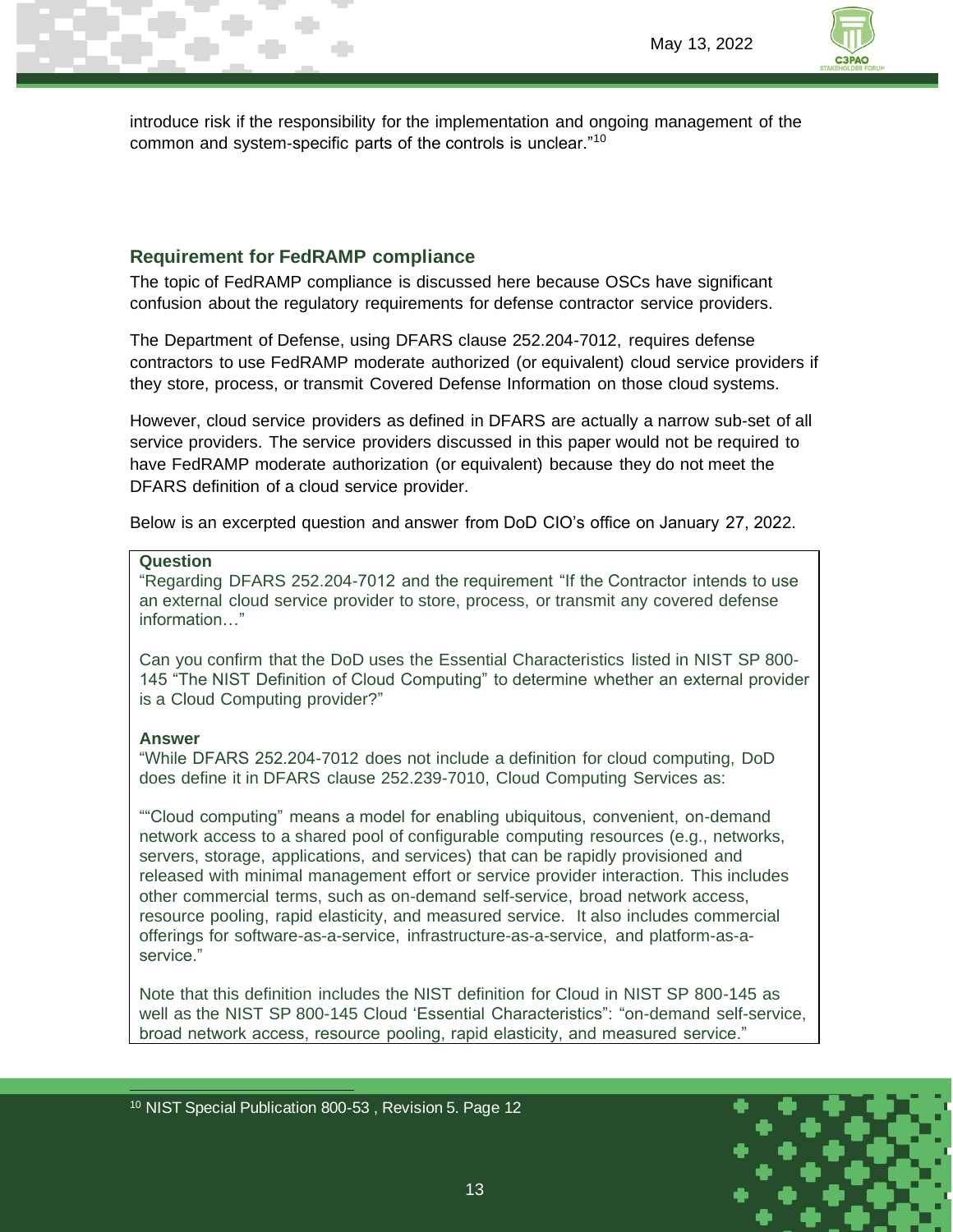

It is important to note that there is no precedent for requiring FedRAMP moderate (or equivalency) for small service providers such as MSPs or MSSPs.

CMMC assessment is more appropriate than the FedRAMP moderate baseline for small service providers that do not meet the essential characteristics of a cloud service provider per NIST SP 800-145. Requiring FedRAMP moderate baseline for all defense industrial base service providers imposes a significant burden on these providers and will greatly increase cost to both service providers and client OSCs compared to CMMC.

#### **Cybersecurity expectations for external service providers**

SA-9 from NIST SP 800-53 Revision 5 provides an excellent explanation of cybersecurity expectations for external service providers. SA-9 is also listed in NIST SP 800-171 Appendix E as a control expected to be performed by non-federal organizations without specification.

| $SA-9$ | <b>EXTERNAL SYSTEM SERVICES</b> |                                                                                                                                                                                                                                                                                                                                                                                                                                                                                                                                                                                                                                                                                                                                                                                                                                                                                                                                                                                                                                                                                                                                                                                                                                                                                                                                                                                                                                                                                                                                         |  |  |  |
|--------|---------------------------------|-----------------------------------------------------------------------------------------------------------------------------------------------------------------------------------------------------------------------------------------------------------------------------------------------------------------------------------------------------------------------------------------------------------------------------------------------------------------------------------------------------------------------------------------------------------------------------------------------------------------------------------------------------------------------------------------------------------------------------------------------------------------------------------------------------------------------------------------------------------------------------------------------------------------------------------------------------------------------------------------------------------------------------------------------------------------------------------------------------------------------------------------------------------------------------------------------------------------------------------------------------------------------------------------------------------------------------------------------------------------------------------------------------------------------------------------------------------------------------------------------------------------------------------------|--|--|--|
|        | Control:                        |                                                                                                                                                                                                                                                                                                                                                                                                                                                                                                                                                                                                                                                                                                                                                                                                                                                                                                                                                                                                                                                                                                                                                                                                                                                                                                                                                                                                                                                                                                                                         |  |  |  |
|        | a.                              | Require that providers of external system services comply with organizational security and<br>privacy requirements and employ the following controls: [Assignment: organization-defined<br>controls];                                                                                                                                                                                                                                                                                                                                                                                                                                                                                                                                                                                                                                                                                                                                                                                                                                                                                                                                                                                                                                                                                                                                                                                                                                                                                                                                   |  |  |  |
|        | b.                              | Define and document organizational oversight and user roles and responsibilities with regard<br>to external system services; and                                                                                                                                                                                                                                                                                                                                                                                                                                                                                                                                                                                                                                                                                                                                                                                                                                                                                                                                                                                                                                                                                                                                                                                                                                                                                                                                                                                                        |  |  |  |
|        | C.                              | Employ the following processes, methods, and techniques to monitor control compliance by<br>external service providers on an ongoing basis: [Assignment: organization-defined processes,<br>methods, and techniques].                                                                                                                                                                                                                                                                                                                                                                                                                                                                                                                                                                                                                                                                                                                                                                                                                                                                                                                                                                                                                                                                                                                                                                                                                                                                                                                   |  |  |  |
|        |                                 | Discussion: External system services are provided by an external provider, and the organization<br>has no direct control over the implementation of the required controls or the assessment of<br>control effectiveness. Organizations establish relationships with external service providers in a<br>variety of ways, including through business partnerships, contracts, interagency agreements,<br>lines of business arrangements, licensing agreements, joint ventures, and supply chain<br>exchanges. The responsibility for managing risks from the use of external system services<br>remains with authorizing officials. For services external to organizations, a chain of trust requires<br>that organizations establish and retain a certain level of confidence that each provider in the<br>consumer-provider relationship provides adequate protection for the services rendered. The<br>extent and nature of this chain of trust vary based on relationships between organizations and<br>the external providers. Organizations document the basis for the trust relationships so that the<br>relationships can be monitored. External system services documentation includes government,<br>service providers, end user security roles and responsibilities, and service-level agreements.<br>Service-level agreements define the expectations of performance for implemented controls,<br>describe measurable outcomes, and identify remedies and response requirements for identified<br>instances of noncompliance. |  |  |  |

In order to ensure that providers of external system services comply with organizational security and privacy requirements, a third-party assessment is ideal. A third-party



11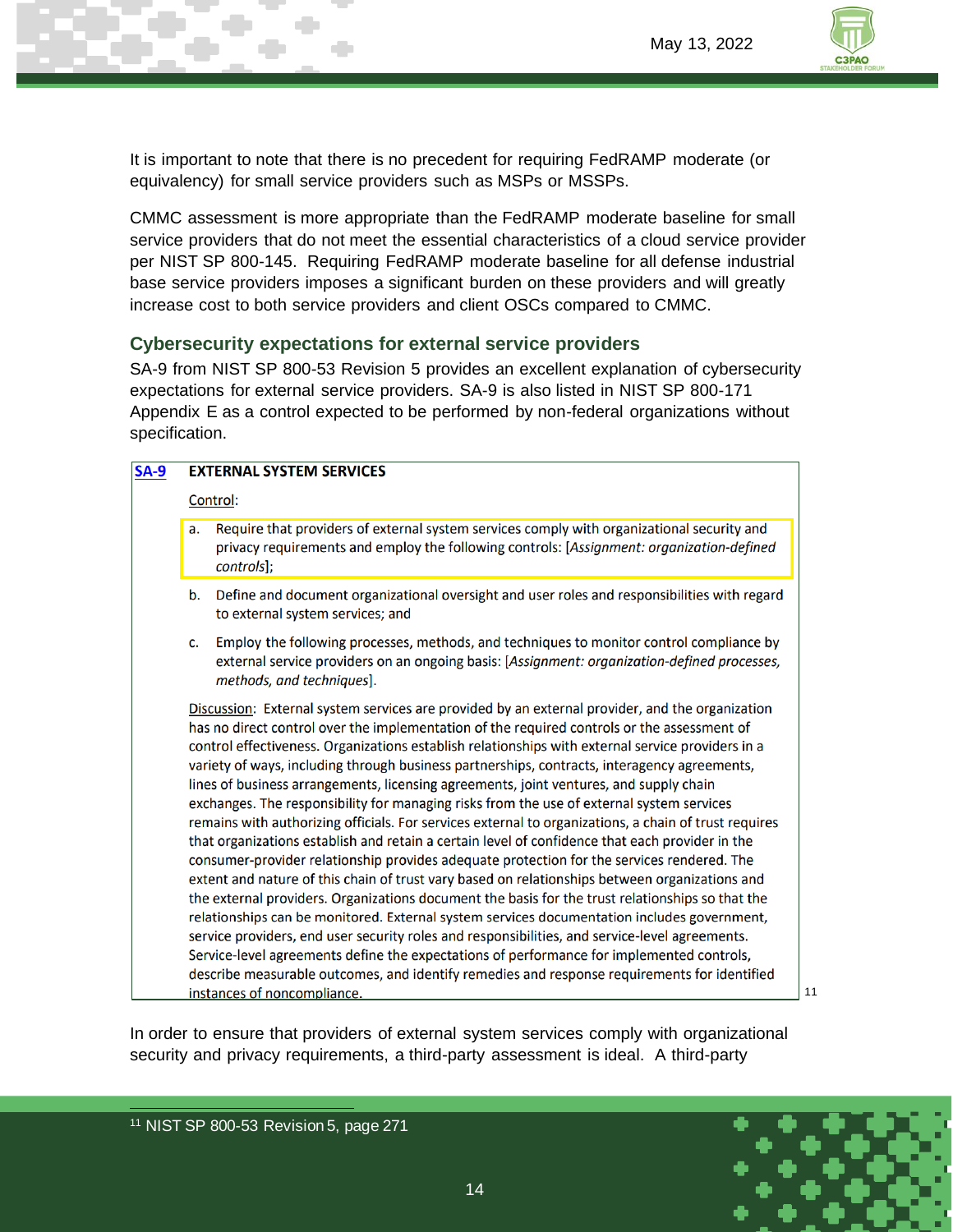

assessment performed by a C3PAO would be an examinable artifact for SA-9.<sup>12</sup> A thirdparty assessment performed by a C3PAO would also be acceptable for non-duplication as described in the CMMC Assessment Process.

For small service providers that have client OSCs subject to CMMC Level 2, a CMMC Level 2 assessment is appropriate. A CMMC assessment which validates applicable practices will provide assurance that the provider will not reduce the security posture of the defense industrial base client.

<sup>12</sup> NIST SP 800-53A Revision 5, page 480 lists "control assessment results or reports from external providers of system services" as a potential Examine object.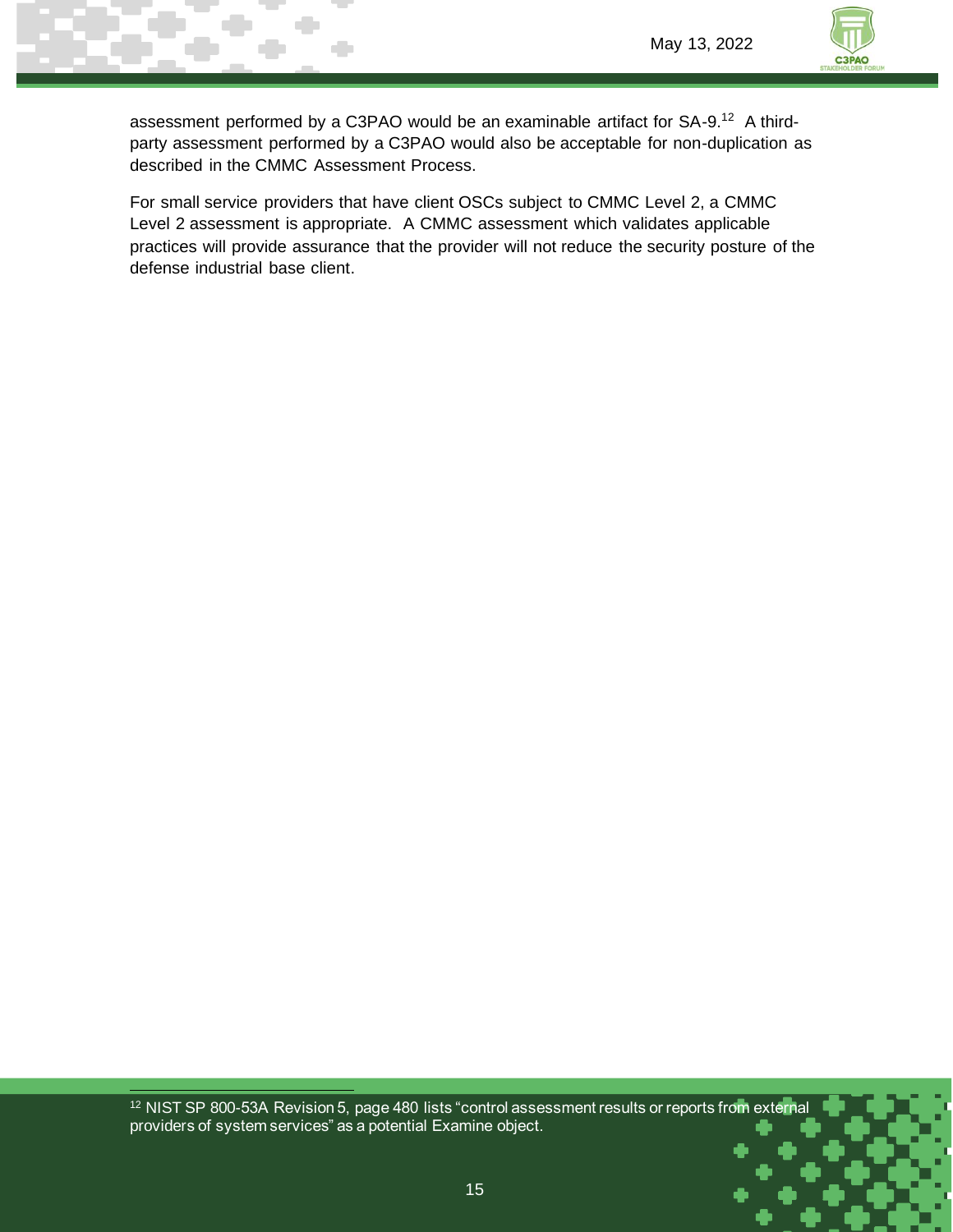

## Appendix A – Example Shared Responsibility Matrix

### **SERVICE PROVIDER IDENTIFICATION**

| <b>Service Provider Name</b> | <b>USA Managed Services Corp</b>              |
|------------------------------|-----------------------------------------------|
| <b>Corporate address</b>     | 123 Lincoln Lane, Washington DC, 21199, USA   |
| <b>CMMC point of contact</b> | John Smith, john.smith@usamsc.us, 555-555-555 |
| (name, email, phone)         |                                               |
| <b>Country(s) hosting</b>    | United States of America                      |
| provided services and        |                                               |
| datacenters                  |                                               |
| Are all support personnel    | Yes                                           |
| U.S. persons?                |                                               |

#### **SERVICE OFFERING**

| Service ID | <b>Service name</b>              | <b>Service description</b>                                                                |
|------------|----------------------------------|-------------------------------------------------------------------------------------------|
|            | CMMC-L2-   System Management for | Systems management to support client's business needs. This service replaces a            |
| <b>MSP</b> | <b>CMMC Level 2</b>              | traditional IT department, with expertise in helpdesk, system administration, networking, |
|            |                                  | cybersecurity, and systems engineering.                                                   |

#### **SHARED RESPONSIBILITY MATRIX**

| <b>Practice ID</b> |   | AO AO Text                                                                            | <b>Provider Responsibility</b> | <b>Customer Responsibility</b> |
|--------------------|---|---------------------------------------------------------------------------------------|--------------------------------|--------------------------------|
| AC.L1-3.1.1        | a | authorized users are identified;                                                      | No responsibility              | Full responsibility            |
| AC.L1-3.1.1        | b | processes acting on behalf of<br>authorized users are identified;                     | Full responsibility            | No responsibility              |
| AC.L1-3.1.1        | C | devices (and other systems)<br>authorized to connect to the<br>system are identified; | Full responsibility            | No responsibility              |

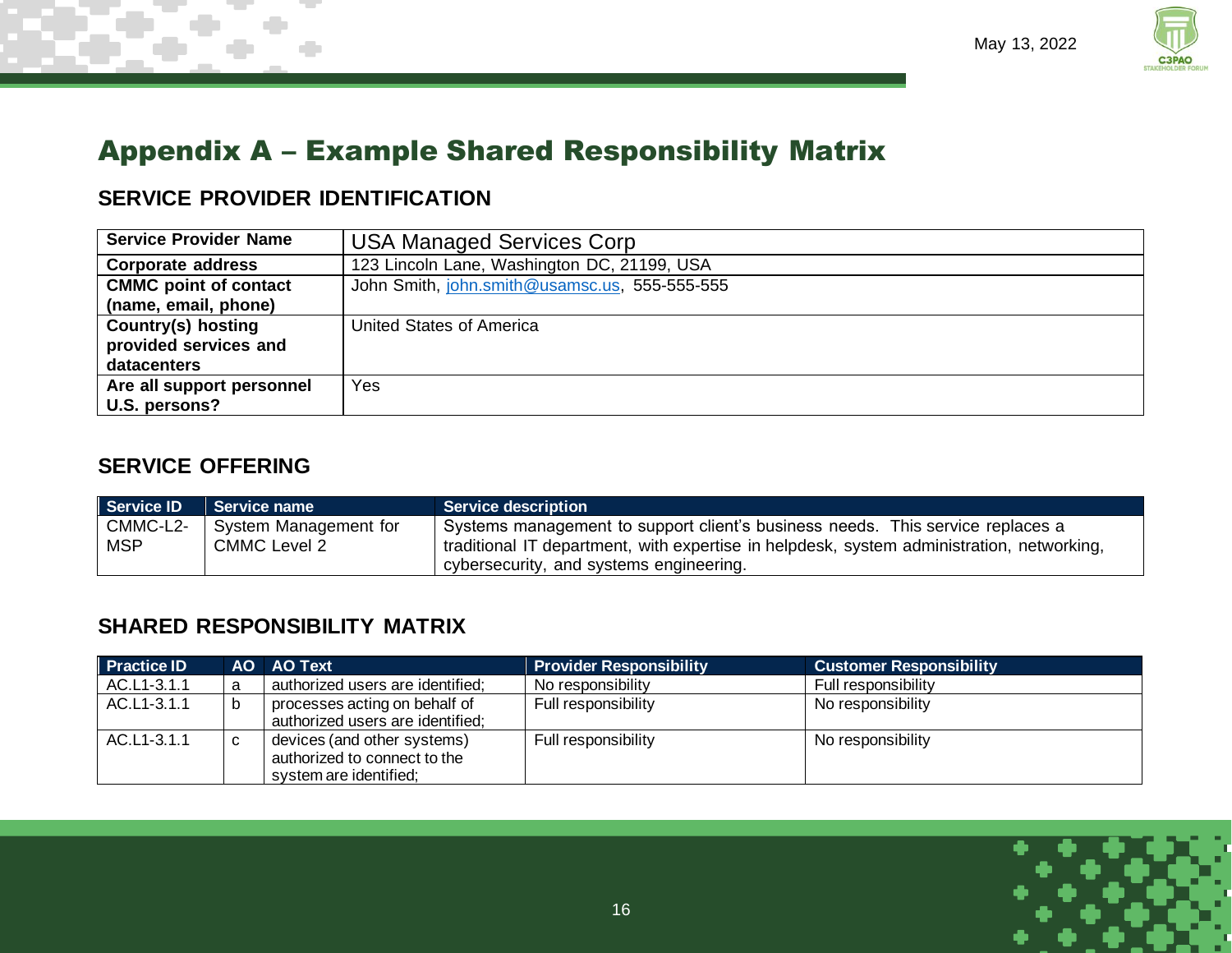

| AC.L1-3.1.1  | d            | system access is limited to<br>authorized users;                                                          | Full responsibility other than as<br>described in customer responsibility | Responsible for notifying provider promptly<br>when users are onboarded or offboarded.              |
|--------------|--------------|-----------------------------------------------------------------------------------------------------------|---------------------------------------------------------------------------|-----------------------------------------------------------------------------------------------------|
| AC.L1-3.1.1  | e            | system access is limited to<br>processes acting on behalf of<br>authorized users; and                     | Full responsibility                                                       | No responsibility                                                                                   |
| AC.L1-3.1.1  |              | system access is limited to<br>authorized devices (including other<br>systems).                           | Full responsibility                                                       | No responsibility                                                                                   |
| AC.L1-3.1.2  | a            | the types of transactions and<br>functions that authorized users are<br>permitted to execute are defined; | Full responsibility                                                       | No responsibility                                                                                   |
| AC.L1-3.1.2  | b            | system access is limited to the<br>defined types of transactions and<br>functions for authorized users.   | Full responsibility other than as<br>described in customer responsibility | Responsible for notifying provider of desired<br>transactions and functions for authorized<br>users |
| AC.L1-3.1.20 | a            | connections to external systems<br>are identified:                                                        | Full responsibility other than as<br>described in customer responsibility | If connection to new external system is<br>requested, submit Change Request                         |
| AC.L1-3.1.20 | $\mathbf b$  | the use of external systems is<br>identified;                                                             | Full responsibility                                                       | No responsibility                                                                                   |
| AC.L1-3.1.20 | $\mathbf{C}$ | connections to external systems<br>are verified:                                                          | Full responsibility                                                       | No responsibility                                                                                   |
| AC.L1-3.1.20 | d            | the use of external systems is<br>verified:                                                               | Full responsibility                                                       | No responsibility                                                                                   |
| AC.L1-3.1.20 | e            | connections to external systems<br>are controlled/limited; and                                            | Full responsibility                                                       | No responsibility                                                                                   |

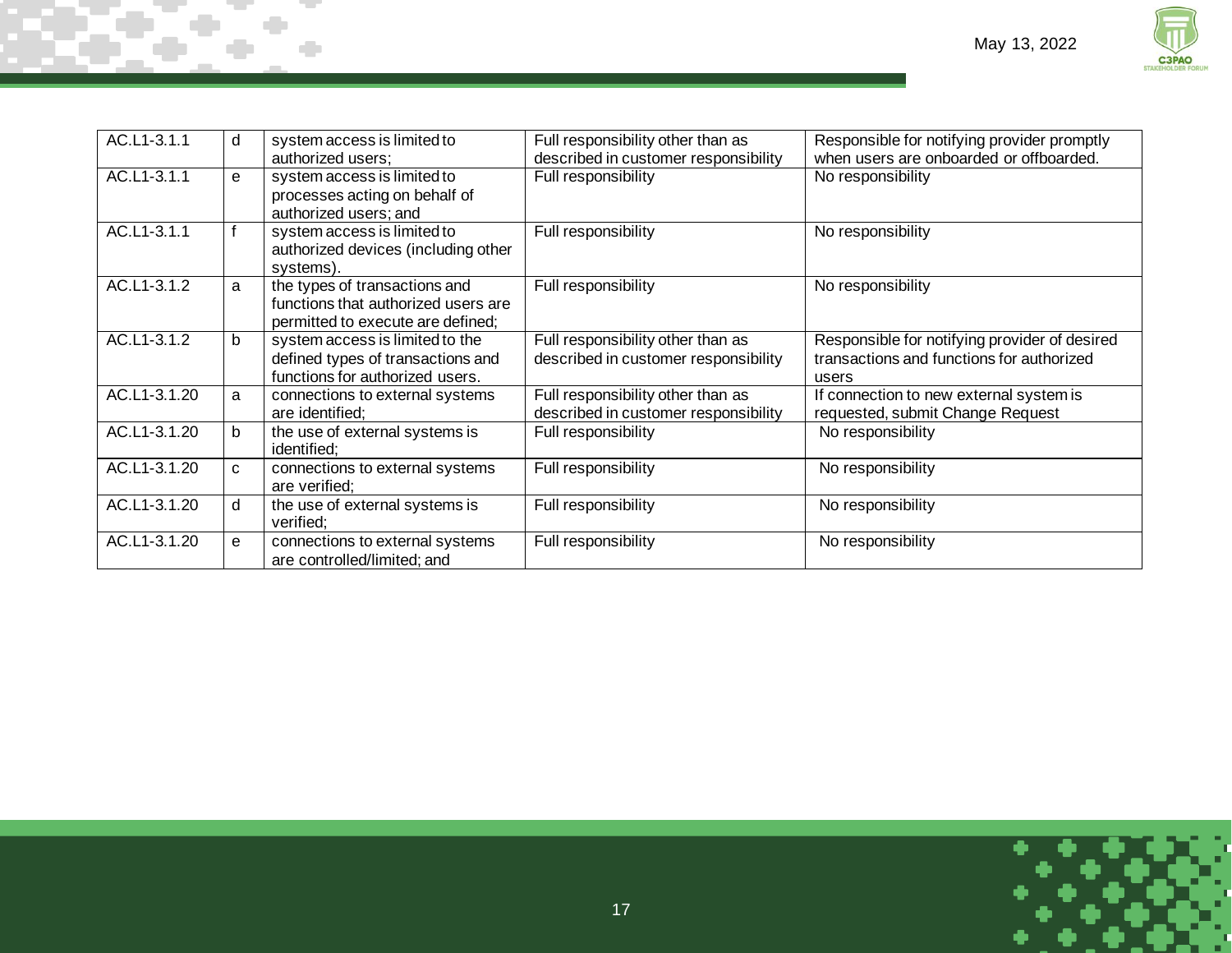

## Appendix B – Shared Responsibility Matrix Template

### **SERVICE PROVIDER IDENTIFICATION**

| <b>Service Provider Name</b> |  |
|------------------------------|--|
| <b>Corporate address</b>     |  |
| <b>CMMC point of contact</b> |  |
| (name, email, phone)         |  |
| <b>Country(s) hosting</b>    |  |
| provided services and        |  |
| datacenters                  |  |
| Are all support              |  |
| personnel U.S.               |  |
| persons?                     |  |

#### **SERVICE OFFERING**

| Service ID Service name | <b>Service description</b> |
|-------------------------|----------------------------|
|                         |                            |
|                         |                            |
|                         |                            |
|                         |                            |

#### **SHARED RESPONSIBILITY MATRIX**

| <b>Practice ID</b> | AO AO Text                       | <b>Provider Responsibility</b> | <b>Customer Responsibility</b> |
|--------------------|----------------------------------|--------------------------------|--------------------------------|
| AC.L1-3.1.1        | authorized users are identified; |                                |                                |
| AC.L1-3.1.1        | processes acting on behalf of    |                                |                                |
|                    | authorized users are identified. |                                |                                |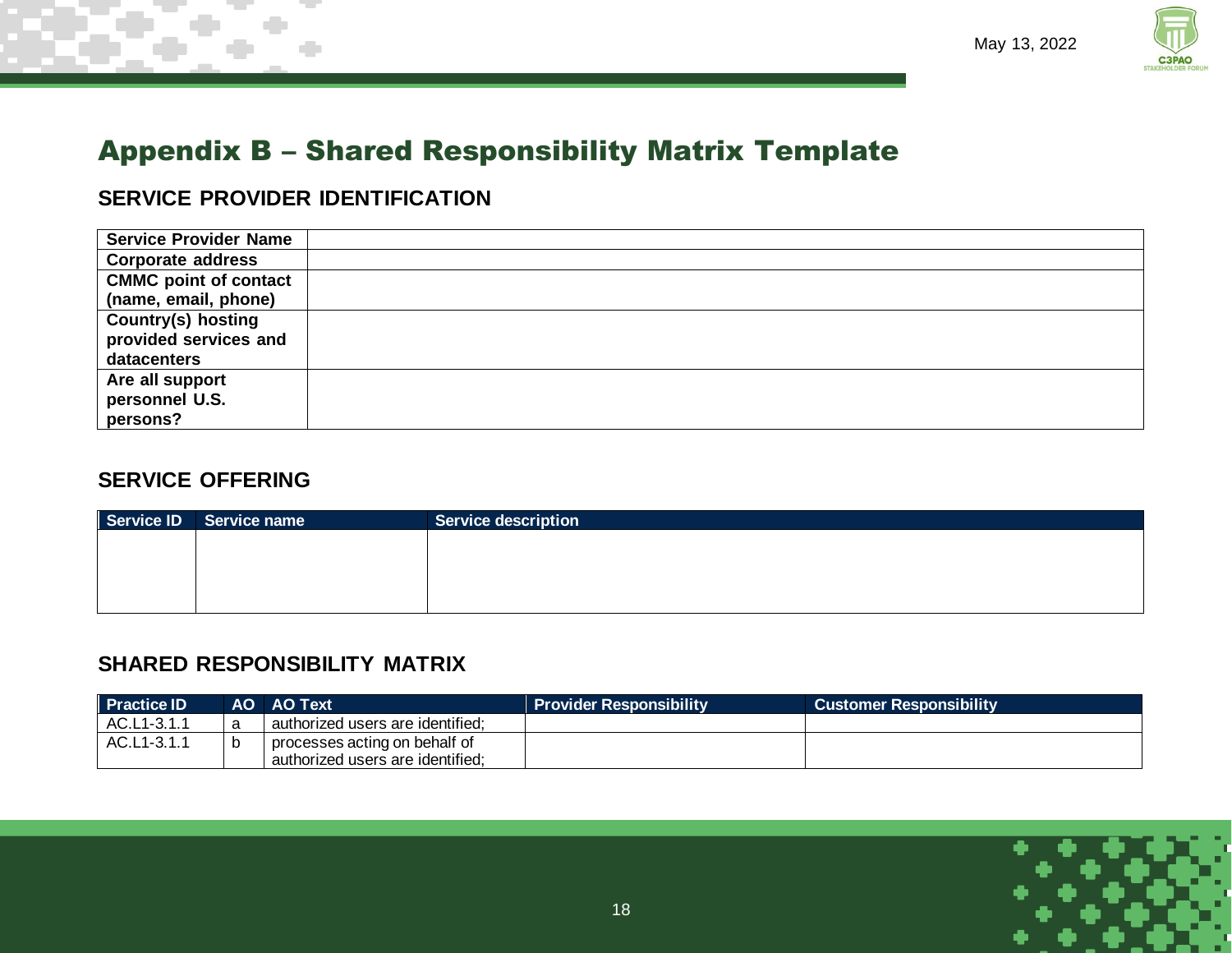

٦

| AC.L1-3.1.1    | C            | devices (and other systems)<br>authorized to connect to the                                                      |  |
|----------------|--------------|------------------------------------------------------------------------------------------------------------------|--|
|                |              | system are identified;                                                                                           |  |
| AC.L1-3.1.1    | d            | system access is limited to<br>authorized users:                                                                 |  |
| AC.L1-3.1.1    | e            | system access is limited to<br>processes acting on behalf of<br>authorized users; and                            |  |
| AC.L1-3.1.1    | $\mathsf{f}$ | system access is limited to<br>authorized devices (including other<br>systems).                                  |  |
| AC.L1-3.1.2    | a            | the types of transactions and<br>functions that authorized users are<br>permitted to execute are defined;<br>and |  |
| AC.L1-3.1.2    | $\mathsf{b}$ | system access is limited to the<br>defined types of transactions and<br>functions for authorized users.          |  |
| AC.L1-3.1.20   | a            | connections to external systems<br>are identified;                                                               |  |
| AC.L1-3.1.20   | $\mathbf b$  | the use of external systems is<br>identified;                                                                    |  |
| AC.L1-3.1.20   | C            | connections to external systems<br>are verified;                                                                 |  |
| AC.L1-3.1.20   | d            | the use of external systems is<br>verified:                                                                      |  |
| AC.L1-3.1.20   | e            | connections to external systems<br>are controlled/limited; and                                                   |  |
| AC.L1-3.1.20   | $\mathbf f$  | the use of external systems is<br>controlled/limited.                                                            |  |
| AC.L1-3.1.22   | a            | individuals authorized to post or<br>process information on publicly<br>accessible systems are identified;       |  |
| $AC.L1-3.1.22$ | $\mathbf b$  | procedures to ensure FCI is not<br>posted or processed on publicly<br>accessible systems are identified;         |  |

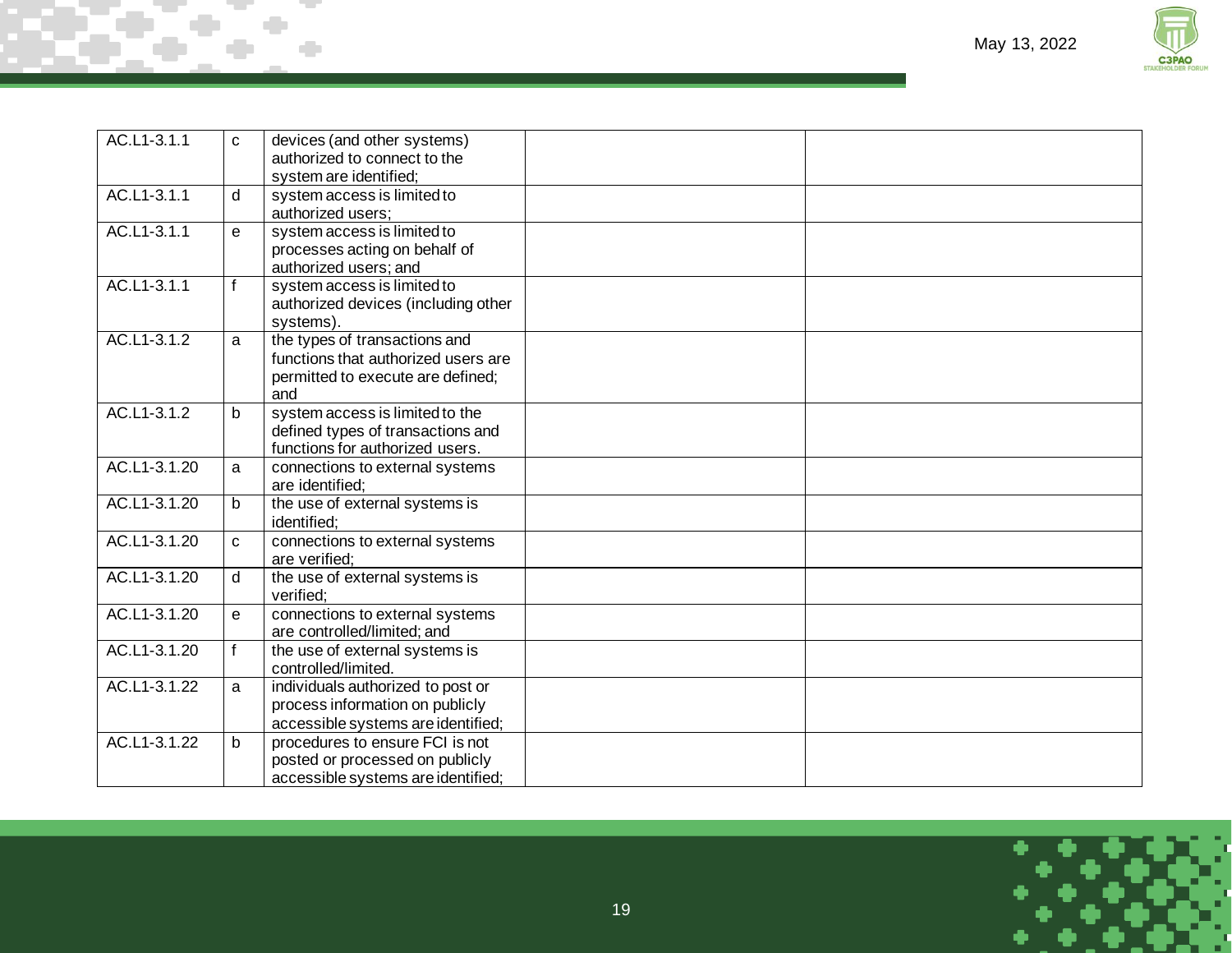

| AC.L1-3.1.22 | $\mathbf{C}$ | a review process is in place prior to<br>posting of any content to publicly<br>accessible systems;                                      |  |
|--------------|--------------|-----------------------------------------------------------------------------------------------------------------------------------------|--|
| AC.L1-3.1.22 | d            | content on publicly accessible<br>systems is reviewed to ensure that<br>it does not include FCI; and                                    |  |
| AC.L1-3.1.22 | e            | mechanisms are in place to<br>remove and address improper<br>posting of FCI.                                                            |  |
| AC.L2-3.1.10 | a            | the period of inactivity after which<br>the system initiates a session lock<br>is defined;                                              |  |
| AC.L2-3.1.10 | $\mathbf b$  | access to the system and viewing<br>of data is prevented by initiating a<br>session lock after the defined<br>period of inactivity; and |  |
| AC.L2-3.1.10 | C            | previously visible information is<br>concealed via a pattern-hiding<br>display after the defined period of<br>inactivity.               |  |
| AC.L2-3.1.11 | a            | conditions requiring a user session<br>to terminate are defined; and                                                                    |  |
| AC.L2-3.1.11 | b            | a user session is automatically<br>terminated after any of the defined<br>conditions occur.                                             |  |
| AC.L2-3.1.12 | a            | remote access sessions are<br>permitted:                                                                                                |  |
| AC.L2-3.1.12 | $\mathbf b$  | the types of permitted remote<br>access are identified;                                                                                 |  |
| AC.L2-3.1.12 | $\mathbf{C}$ | remote access sessions are<br>controlled; and                                                                                           |  |
| AC.L2-3.1.12 | d            | remote access sessions are<br>monitored.                                                                                                |  |
| AC.L2-3.1.13 | a            | cryptographic mechanisms to<br>protect the confidentiality of remote<br>access sessions are identified; and                             |  |

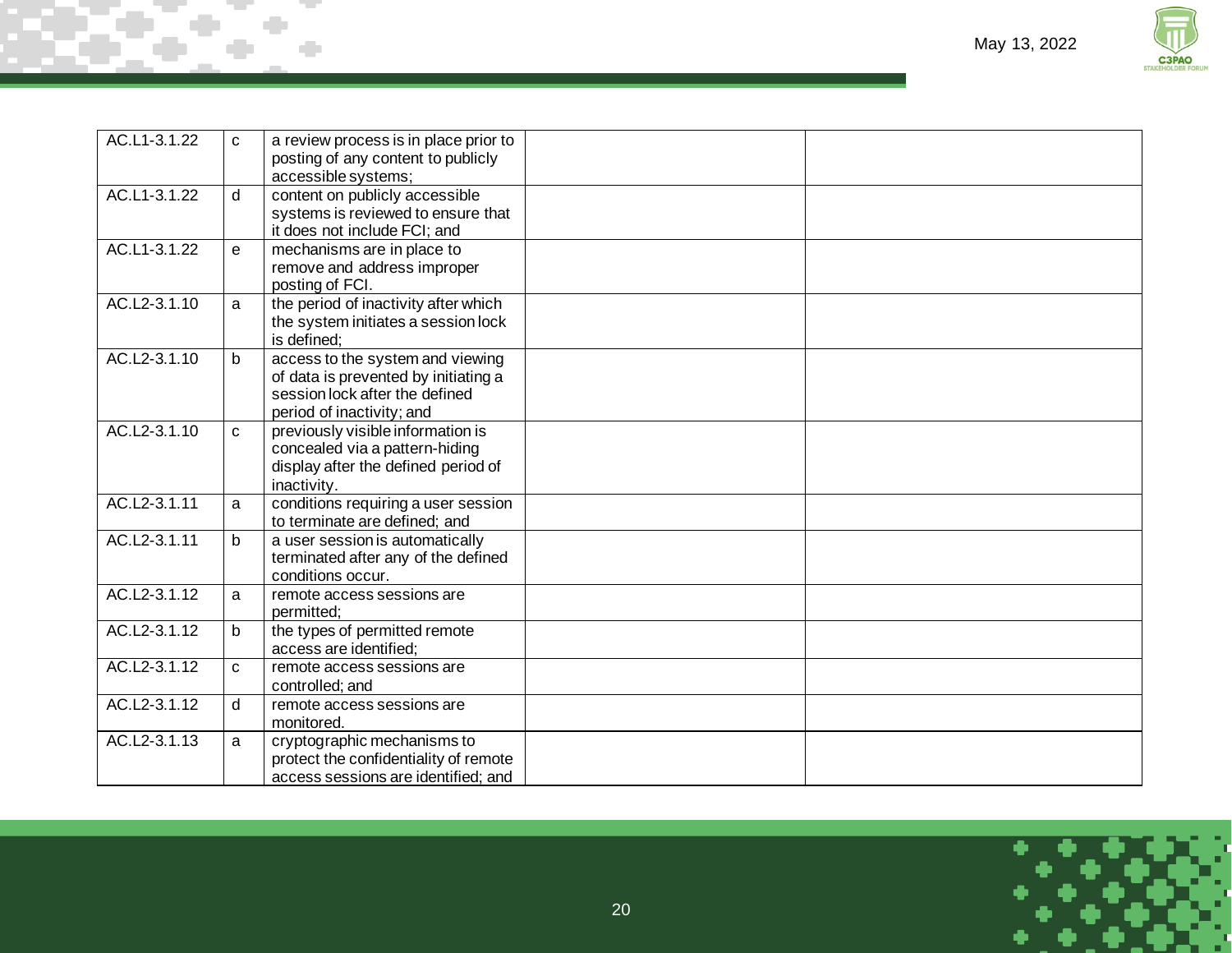

| AC.L2-3.1.13 | b            | cryptographic mechanisms to<br>protect the confidentiality of remote                                            |  |
|--------------|--------------|-----------------------------------------------------------------------------------------------------------------|--|
|              |              | access sessions are implemented.                                                                                |  |
| AC.L2-3.1.14 | a            | managed access control points are<br>identified and implemented;                                                |  |
| AC.L2-3.1.14 | a            | privileged commands authorized<br>for remote execution are identified;                                          |  |
| AC.L2-3.1.14 | b            | remote access is routed through<br>managed network access control<br>points.                                    |  |
| AC.L2-3.1.15 | b            | security-relevant information<br>authorized to be accessed<br>remotely is identified;                           |  |
| AC.L2-3.1.15 | $\mathbf{C}$ | the execution of the identified<br>privileged commands via remote<br>access is authorized; and                  |  |
| AC.L2-3.1.15 | $\mathsf{d}$ | access to the identified security-<br>relevant information via remote<br>access is authorized.                  |  |
| AC.L2-3.1.16 | a            | wireless access points are<br>identified; and                                                                   |  |
| AC.L2-3.1.16 | b.           | wireless access is authorized prior<br>to allowing such connections.                                            |  |
| AC.L2-3.1.17 | a            | wireless access to the system is<br>protected using authentication; and                                         |  |
| AC.L2-3.1.17 | b            | wireless access to the system is<br>protected using encryption.                                                 |  |
| AC.L2-3.1.18 | a            | mobile devices that process, store,<br>or transmit CUI are identified;                                          |  |
| AC.L2-3.1.18 | $\mathbf b$  | mobile device connections are<br>authorized; and                                                                |  |
| AC.L2-3.1.18 | $\mathbf{C}$ | mobile device connections are<br>monitored and logged.                                                          |  |
| AC.L2-3.1.19 | a            | mobile devices and mobile<br>computing platforms that process,<br>store, or transmit CUI are<br>identified; and |  |

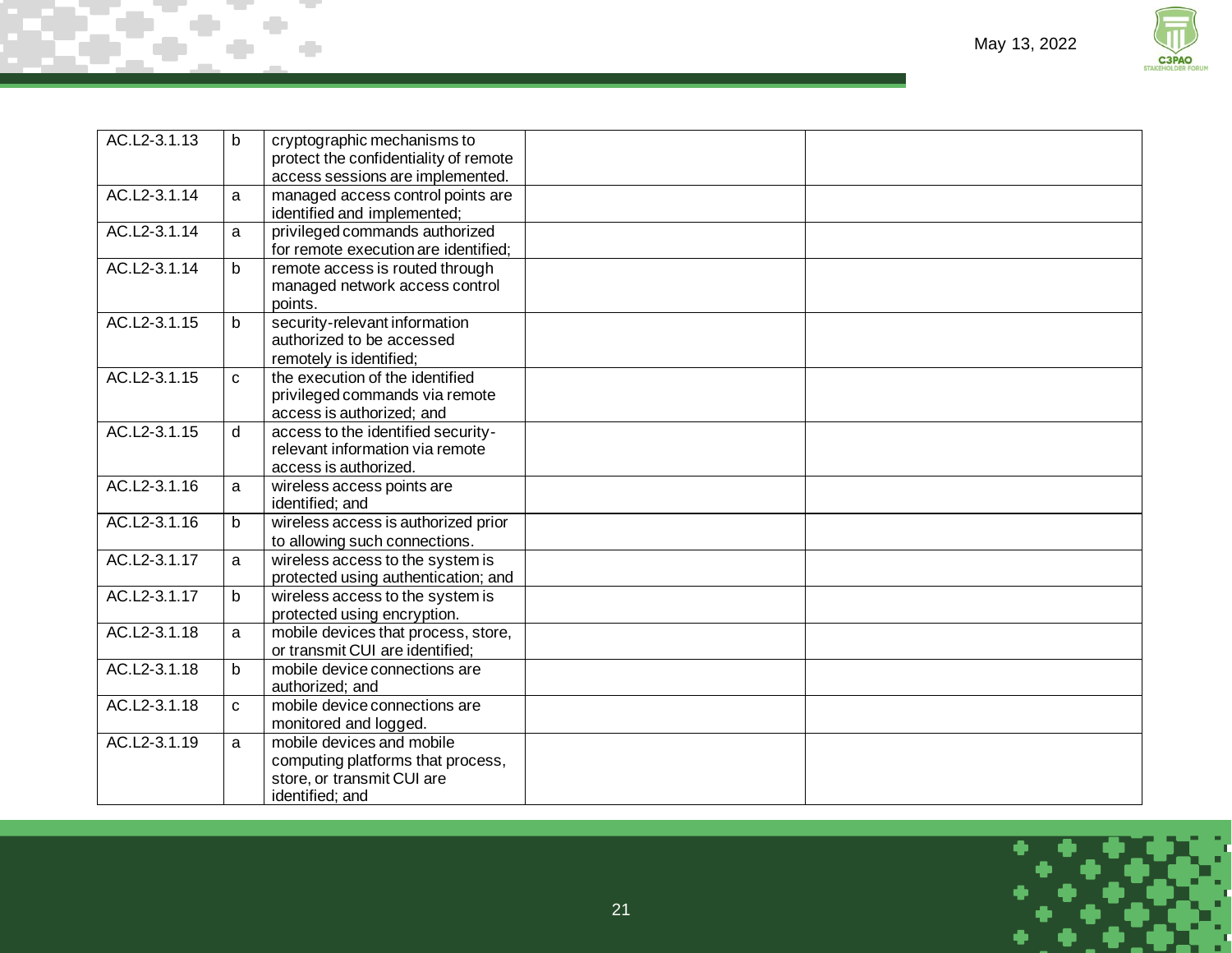

| AC.L2-3.1.19  | b            | encryption is employed to protect<br>CUI on identified mobile devices                                                                                                      |  |
|---------------|--------------|----------------------------------------------------------------------------------------------------------------------------------------------------------------------------|--|
|               |              | and mobile computing platforms.                                                                                                                                            |  |
| AC.L2-3.1.21  | a            | the use of portable storage devices<br>containing CUI on external systems<br>is identified and documented;                                                                 |  |
| AC.L2-3.1.21  | b            | limits on the use of portable<br>storage devices containing CUI on<br>external systems are defined; and                                                                    |  |
| AC.L2-3.1.21  | $\mathbf{C}$ | the use of portable storage devices<br>containing CUI on external systems<br>is limited as defined.                                                                        |  |
| $AC.L2-3.1.3$ | a            | information flow control policies are<br>defined:                                                                                                                          |  |
| AC.L2-3.1.3   | $\mathbf b$  | methods and enforcement<br>mechanisms for controlling the flow<br>of CUI are defined;                                                                                      |  |
| AC.L2-3.1.3   | $\mathbf{C}$ | designated sources and<br>destinations (e.g., networks,<br>individuals, and devices) for CUI<br>within the system and between<br>interconnected systems are<br>identified; |  |
| AC.L2-3.1.3   | d            | authorizations for controlling the<br>flow of CUI are defined; and                                                                                                         |  |
| AC.L2-3.1.3   | e            | approved authorizations for<br>controlling the flow of CUI are<br>enforced.                                                                                                |  |
| AC.L2-3.1.4   | a            | the duties of individuals requiring<br>separation are defined;                                                                                                             |  |
| AC.L2-3.1.4   | $\mathbf b$  | responsibilities for duties that<br>require separation are assigned to<br>separate individuals; and                                                                        |  |
| AC.L2-3.1.4   | C.           | access privileges that enable<br>individuals to exercise the duties<br>that require separation are granted<br>to separate individuals.                                     |  |

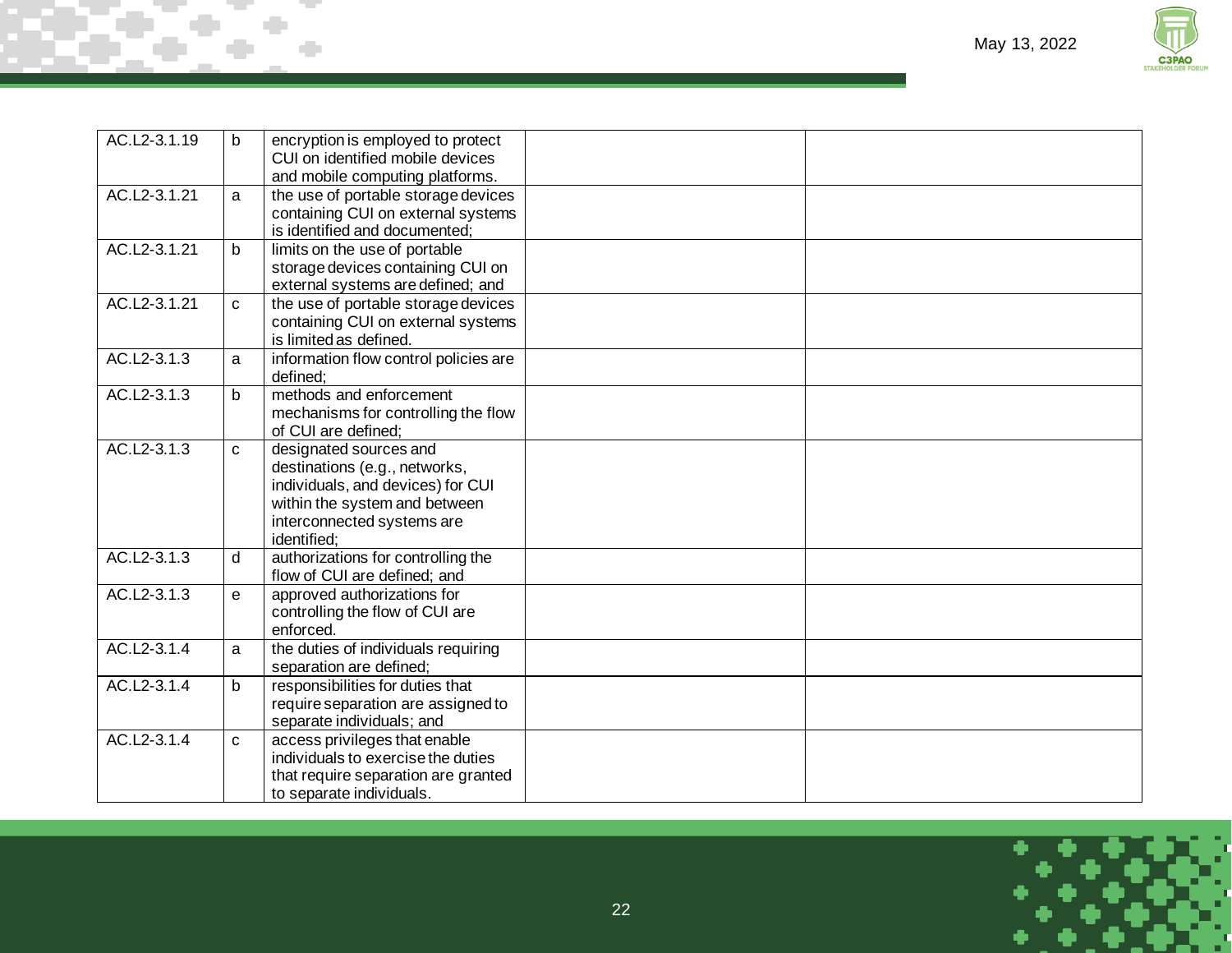

| AC.L2-3.1.5 | a                 | privileged accounts are identified;                                     |  |
|-------------|-------------------|-------------------------------------------------------------------------|--|
| AC.L2-3.1.5 | $\mathsf{b}$      | access to privileged accounts is                                        |  |
|             |                   | authorized in accordance with the                                       |  |
|             |                   | principle of least privilege;                                           |  |
| AC.L2-3.1.5 | C                 | security functions are identified;                                      |  |
|             |                   | and                                                                     |  |
| AC.L2-3.1.5 | d                 | access to security functions is                                         |  |
|             |                   | authorized in accordance with the                                       |  |
|             |                   | principle of least privilege.                                           |  |
| AC.L2-3.1.6 | a                 | nonsecurity functions are identified;                                   |  |
|             |                   | and                                                                     |  |
| AC.L2-3.1.6 | b                 | users are required to use non-                                          |  |
|             |                   | privileged accounts or roles when                                       |  |
| AC.L2-3.1.7 |                   | accessing nonsecurity functions.<br>privileged functions are defined;   |  |
| AC.L2-3.1.7 | a                 |                                                                         |  |
| AC.L2-3.1.7 | b<br>$\mathbf{C}$ | non-privileged users are defined;<br>non-privileged users are prevented |  |
|             |                   | from executing privileged functions;                                    |  |
|             |                   | and                                                                     |  |
| AC.L2-3.1.7 | d                 | the execution of privileged                                             |  |
|             |                   | functions is captured in audit logs.                                    |  |
| AC.L2-3.1.8 | a                 | the means of limiting unsuccessful                                      |  |
|             |                   | logon attempts is defined; and                                          |  |
| AC.L2-3.1.8 | b                 | the defined means of limiting                                           |  |
|             |                   | unsuccessful logon attempts is                                          |  |
|             |                   | implemented.                                                            |  |
| AC.L2-3.1.9 | a                 | privacy and security notices                                            |  |
|             |                   | required by CUI-specified rules are                                     |  |
|             |                   | identified, consistent, and                                             |  |
|             |                   | associated with the specific CUI                                        |  |
|             |                   | category; and                                                           |  |
| AC.L2-3.1.9 | b                 | privacy and security notices are                                        |  |
|             |                   | displayed.                                                              |  |
| AT.L2-3.2.1 | a                 | security risks associated with                                          |  |
|             |                   | organizational activities involving                                     |  |
|             |                   | CUI are identified:                                                     |  |

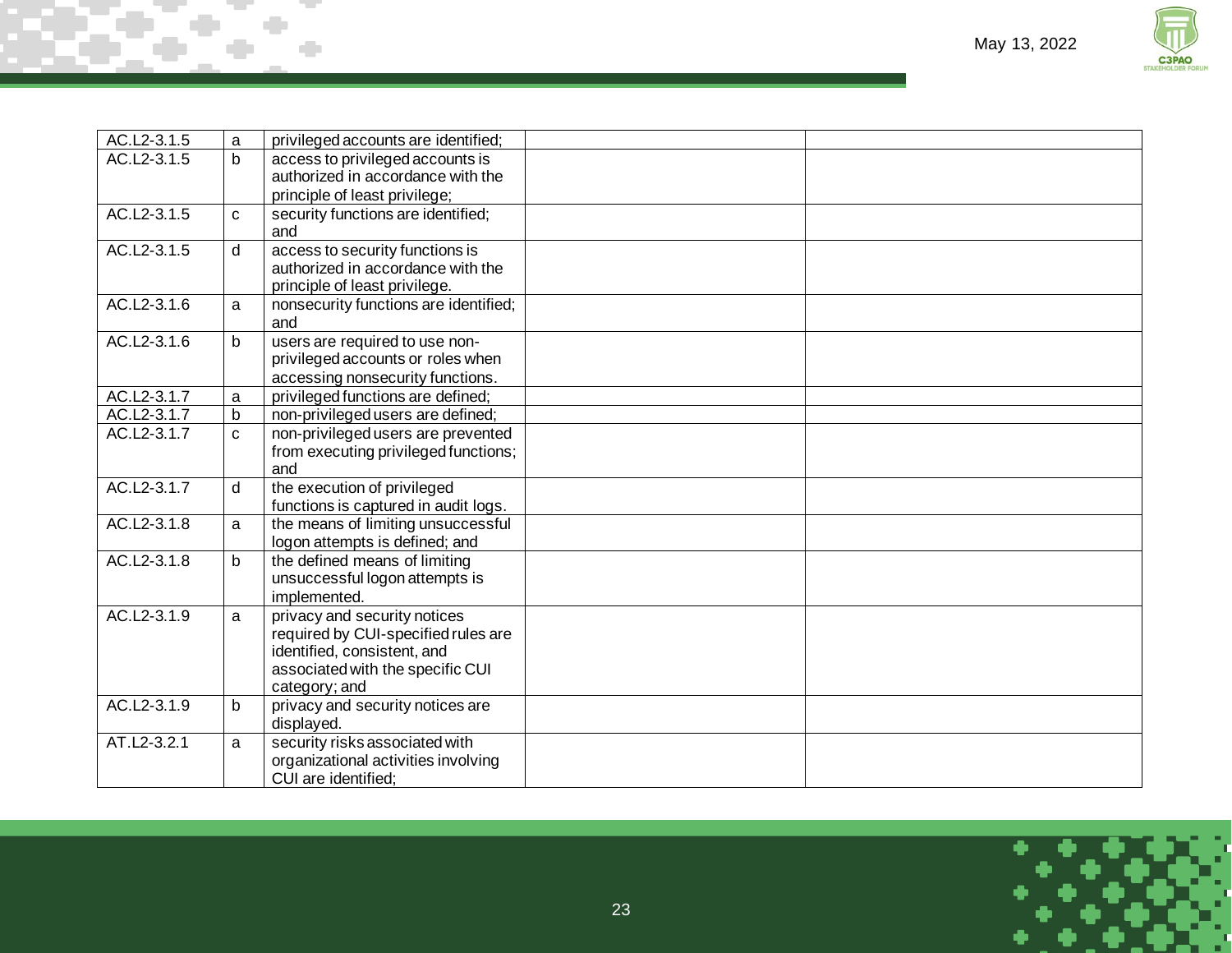



| AT.L2-3.2.1 | b | policies, standards, and<br>procedures related to the security                                                                                                                                |  |
|-------------|---|-----------------------------------------------------------------------------------------------------------------------------------------------------------------------------------------------|--|
|             |   | of the system are identified;                                                                                                                                                                 |  |
| AT.L2-3.2.1 | C | managers, systems administrators,<br>and users of the system are made<br>aware of the security risks<br>associated with their activities; and                                                 |  |
| AT.L2-3.2.1 | d | managers, systems administrators,<br>and users of the system are made<br>aware of the applicable policies,<br>standards, and procedures related<br>to the security of the system.             |  |
| AT.L2-3.2.2 | a | information security-related duties,<br>roles, and responsibilities are<br>defined:                                                                                                           |  |
| AT.L2-3.2.2 | b | information security-related duties,<br>roles, and responsibilities are<br>assigned to designated personnel;<br>and                                                                           |  |
| AT.L2-3.2.2 | C | personnel are adequately trained to<br>carry out their assigned information<br>security-related duties, roles, and<br>responsibilities.                                                       |  |
| AT.L2-3.2.3 | a | potential indicators associated with<br>insider threats are identified; and                                                                                                                   |  |
| AT.L2-3.2.3 | b | security awareness training on<br>recognizing and reporting potential<br>indicators of insider threat is<br>provided to managers and<br>employees.                                            |  |
| AU.L2-3.3.1 | a | audit logs needed (i.e., event types<br>to be logged) to enable the<br>monitoring, analysis, investigation,<br>and reporting of unlawful or<br>unauthorized system activity are<br>specified; |  |
| AU.L2-3.3.1 | b | the content of audit records needed<br>to support monitoring, analysis,                                                                                                                       |  |

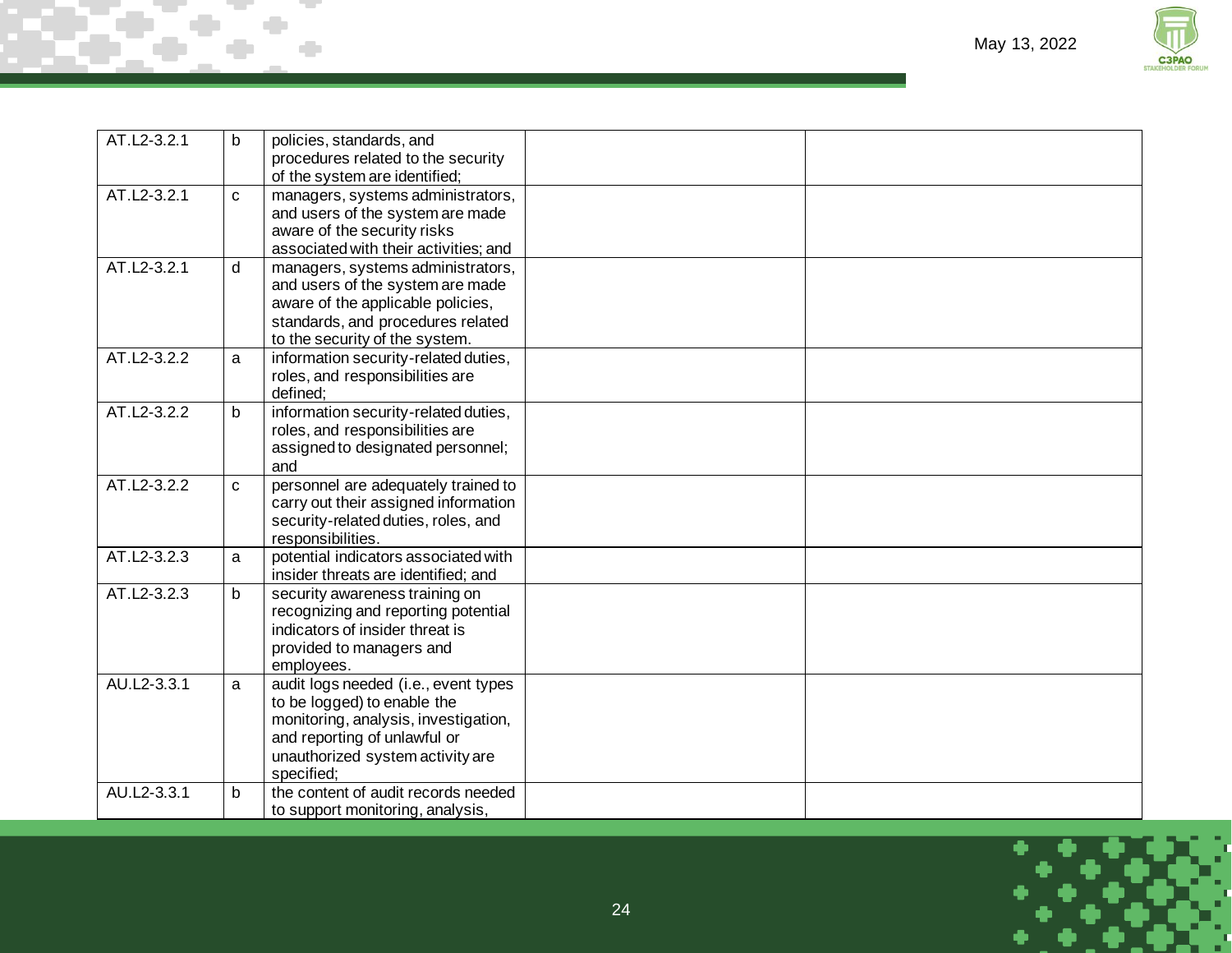

|             |              | investigation, and reporting of<br>unlawful or unauthorized system                                                               |  |
|-------------|--------------|----------------------------------------------------------------------------------------------------------------------------------|--|
|             |              | activity is defined;                                                                                                             |  |
| AU.L2-3.3.1 | $\mathbf{C}$ | audit records are created<br>(generated);                                                                                        |  |
| AU.L2-3.3.1 | d            | audit records, once created,<br>contain the defined content;                                                                     |  |
| AU.L2-3.3.1 | e            | retention requirements for audit<br>records are defined; and                                                                     |  |
| AU.L2-3.3.1 | f            | audit records are retained as<br>defined.                                                                                        |  |
| AU.L2-3.3.2 | a            | the content of the audit records<br>needed to support the ability to<br>uniquely trace users to their actions<br>is defined; and |  |
| AU.L2-3.3.2 | $\mathbf b$  | audit records, once created,<br>contain the defined content.                                                                     |  |
| AU.L2-3.3.3 | a            | a process for determining when to<br>review logged events is defined;                                                            |  |
| AU.L2-3.3.3 | $\mathbf b$  | event types being logged are<br>reviewed in accordance with the<br>defined review process; and                                   |  |
| AU.L2-3.3.3 | $\mathbf{C}$ | event types being logged are<br>updated based on the review.                                                                     |  |
| AU.L2-3.3.4 | a            | personnel or roles to be alerted in<br>the event of an audit logging<br>process failure are identified;                          |  |
| AU.L2-3.3.4 | b            | types of audit logging process<br>failures for which alert will be<br>generated are defined; and                                 |  |
| AU.L2-3.3.4 | C            | identified personnel or roles are<br>alerted in the event of an audit<br>logging process failure.                                |  |
| AU.L2-3.3.5 | a            | audit record review, analysis, and<br>reporting processes for<br>investigation and response to<br>indications of unlawful,       |  |

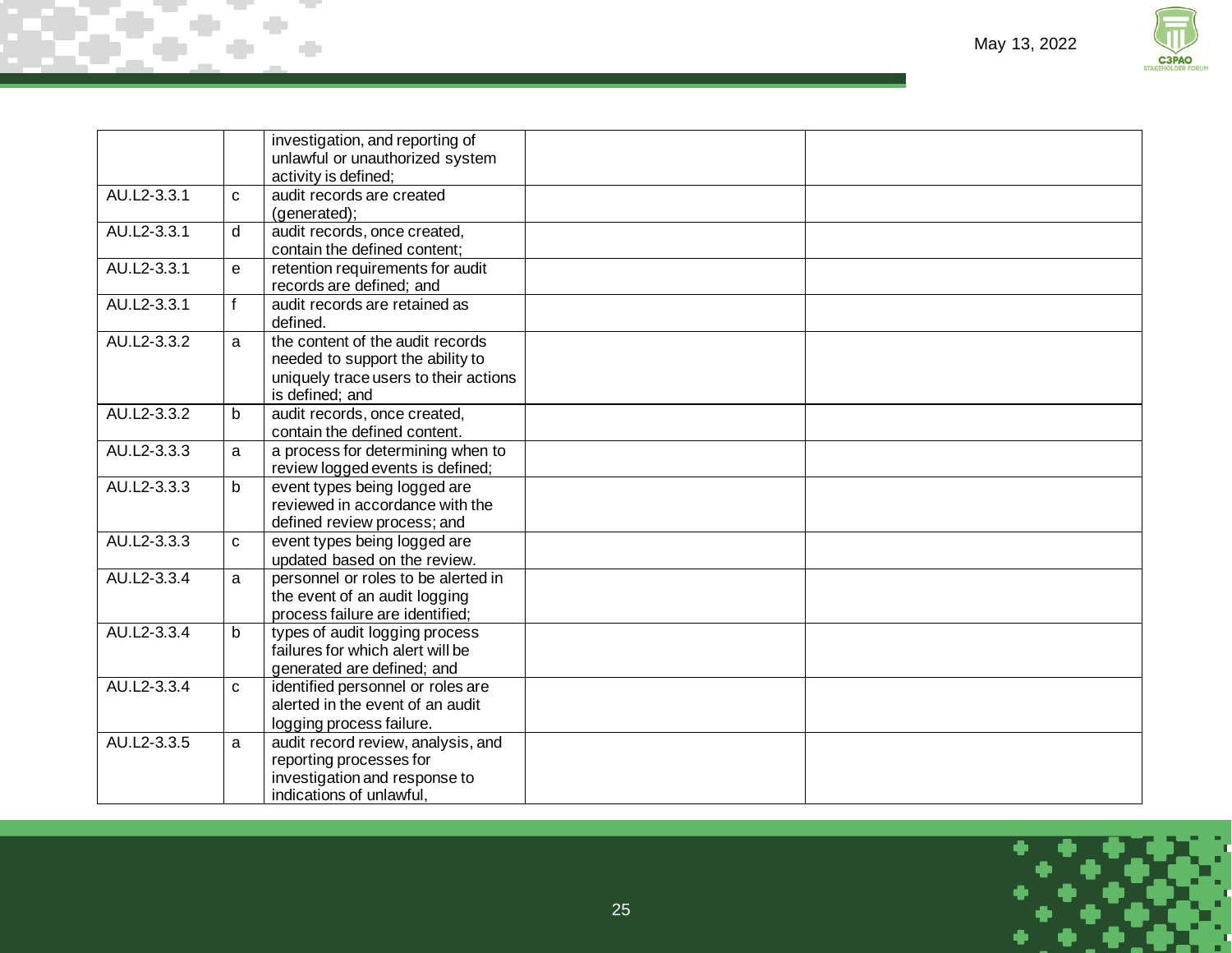

|             |   | unauthorized, suspicious, or<br>unusual activity are defined; and                                                                                                |  |
|-------------|---|------------------------------------------------------------------------------------------------------------------------------------------------------------------|--|
| AU.L2-3.3.5 | b | defined audit record review,<br>analysis, and reporting processes<br>are correlated.                                                                             |  |
| AU.L2-3.3.6 | a | an audit record reduction capability<br>that supports on-demand analysis<br>is provided; and                                                                     |  |
| AU.L2-3.3.6 | b | a report generation capability that<br>supports on-demand reporting is<br>provided.                                                                              |  |
| AU.L2-3.3.7 | a | internal system clocks are used to<br>generate time stamps for audit<br>records:                                                                                 |  |
| AU.L2-3.3.7 | b | an authoritative source with which<br>to compare and synchronize<br>internal system clocks is specified;<br>and                                                  |  |
| AU.L2-3.3.7 | C | internal system clocks used to<br>generate time stamps for audit<br>records are compared to and<br>synchronized with the specified<br>authoritative time source. |  |
| AU.L2-3.3.8 | a | audit information is protected from<br>unauthorized access;                                                                                                      |  |
| AU.L2-3.3.8 | b | audit information is protected from<br>unauthorized modification;                                                                                                |  |
| AU.L2-3.3.8 | C | audit information is protected from<br>unauthorized deletion;                                                                                                    |  |
| AU.L2-3.3.8 | d | audit logging tools are protected<br>from unauthorized access;                                                                                                   |  |
| AU.L2-3.3.8 | e | audit logging tools are protected<br>from unauthorized modification;<br>and                                                                                      |  |
| AU.L2-3.3.8 | f | audit logging tools are protected<br>from unauthorized deletion.                                                                                                 |  |

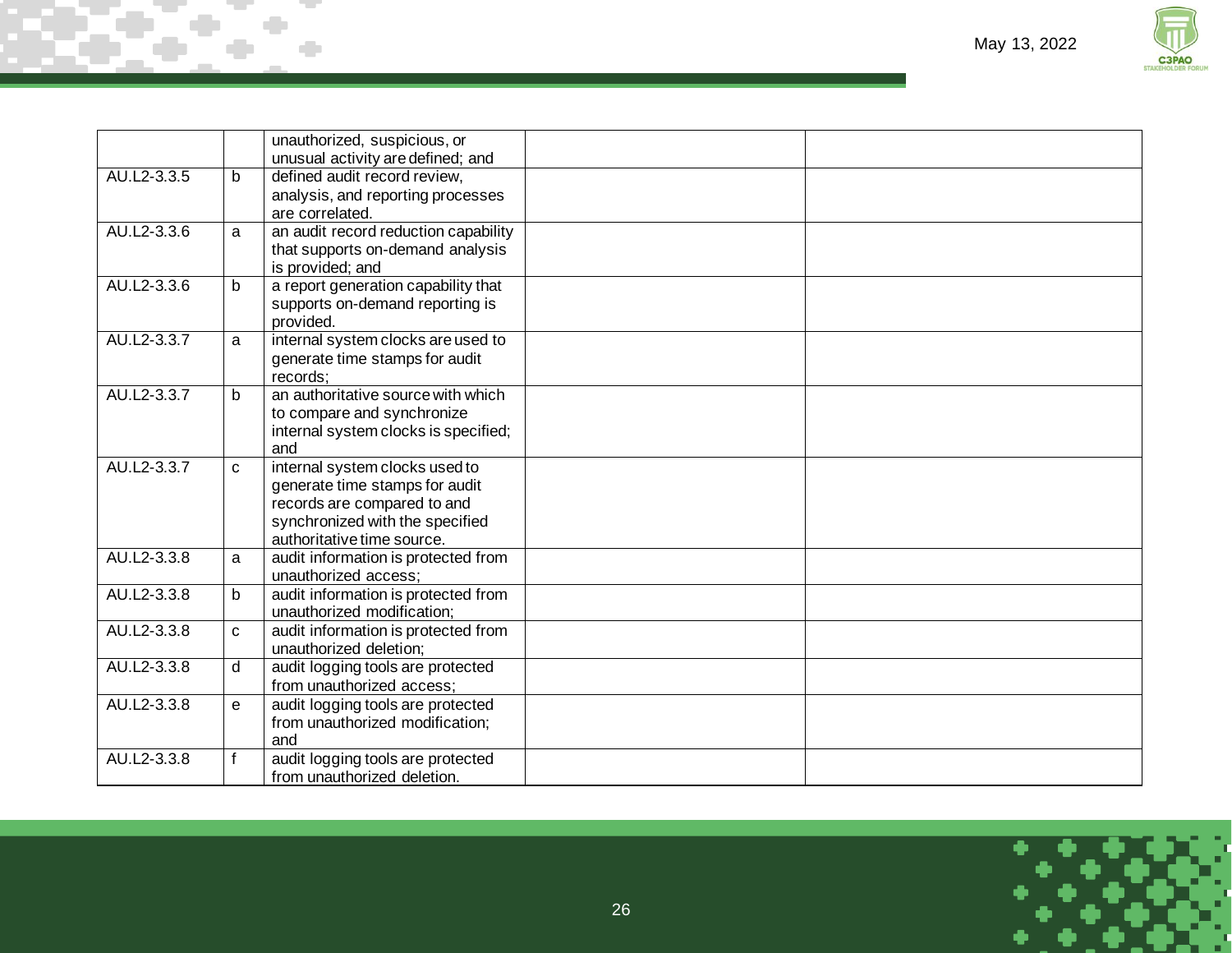

| AU.L2-3.3.9  | a            | a subset of privileged users                                       |  |
|--------------|--------------|--------------------------------------------------------------------|--|
|              |              | granted access to manage audit                                     |  |
|              |              | logging functionality is defined; and                              |  |
| AU.L2-3.3.9  | $\mathsf{b}$ | management of audit logging                                        |  |
|              |              | functionality is limited to the                                    |  |
|              |              | defined subset of privileged users.                                |  |
| CA.L2-3.12.1 | a            | the frequency of security control                                  |  |
|              |              | assessments is defined; and                                        |  |
| CA.L2-3.12.1 | $\mathsf{b}$ | security controls are assessed with                                |  |
|              |              | the defined frequency to determine                                 |  |
|              |              | if the controls are effective in their                             |  |
|              |              | application.                                                       |  |
| CA.L2-3.12.2 | a            | deficiencies and vulnerabilities to                                |  |
|              |              | be addressed by the plan of action                                 |  |
|              |              | are identified;                                                    |  |
| CA.L2-3.12.2 | a            | security controls are monitored on                                 |  |
|              |              | an ongoing basis to ensure the<br>continued effectiveness of those |  |
|              |              | controls.                                                          |  |
| CA.L2-3.12.2 | $\mathbf b$  | a plan of action is developed to                                   |  |
|              |              | correct identified deficiencies and                                |  |
|              |              | reduce or eliminate identified                                     |  |
|              |              | vulnerabilities; and                                               |  |
| CA.L2-3.12.2 | C            | the plan of action is implemented to                               |  |
|              |              | correct identified deficiencies and                                |  |
|              |              | reduce or eliminate identified                                     |  |
|              |              | vulnerabilities.                                                   |  |
| CA.L2-3.12.4 | a            | a system security plan is                                          |  |
|              |              | developed;                                                         |  |
| CA.L2-3.12.4 | $\mathsf{b}$ | the system boundary is described                                   |  |
|              |              | and documented in the system                                       |  |
|              |              | security plan;                                                     |  |
| CA.L2-3.12.4 | C            | the system environment of                                          |  |
|              |              | operation is described and                                         |  |
|              |              | documented in the system security                                  |  |
|              |              | plan;                                                              |  |

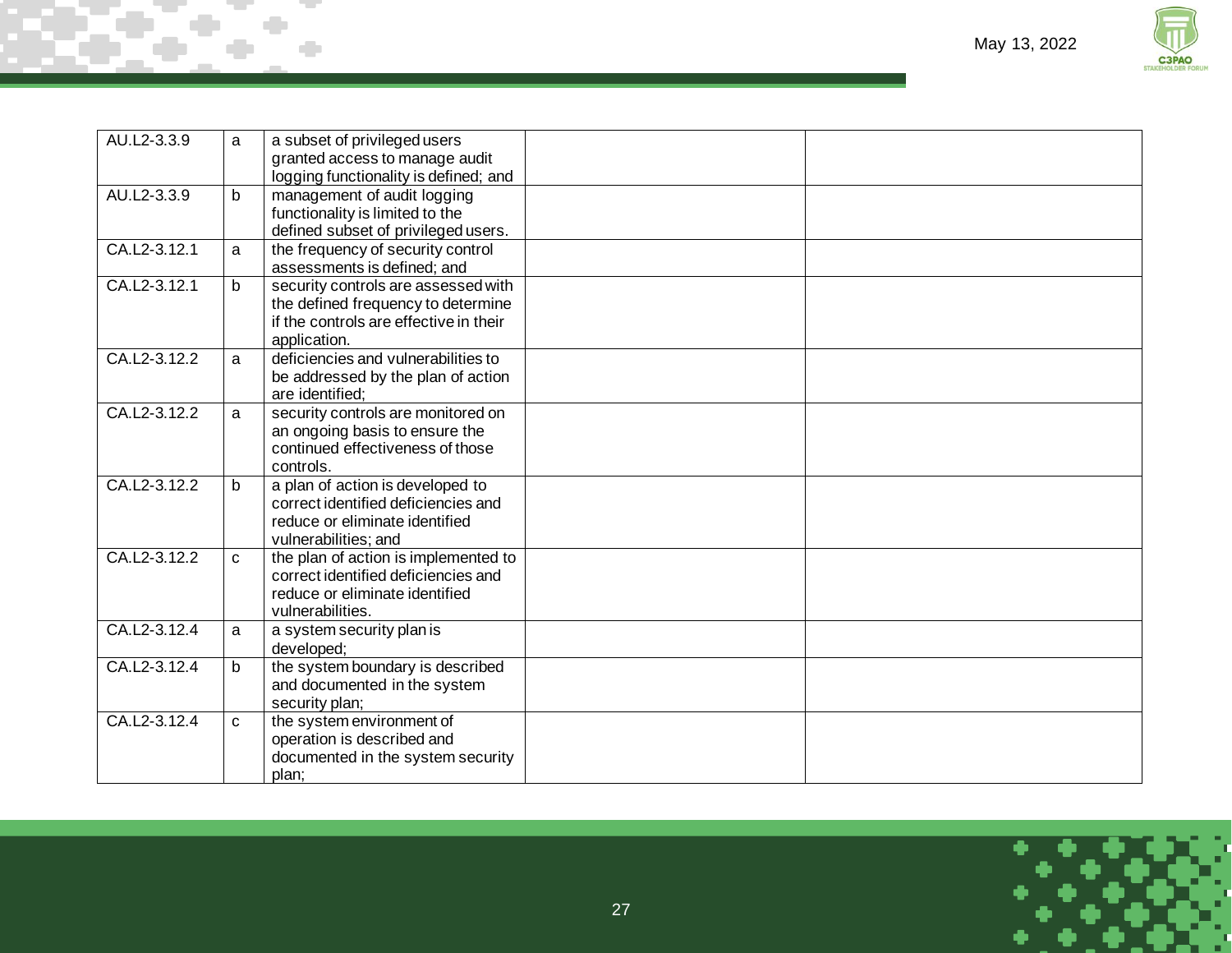

| CA.L2-3.12.4 | d | the security requirements identified<br>and approved by the designated<br>authority as non-applicable are<br>identified:                                               |  |
|--------------|---|------------------------------------------------------------------------------------------------------------------------------------------------------------------------|--|
| CA.L2-3.12.4 | e | the method of security requirement<br>implementation is described and<br>documented in the system security<br>plan;                                                    |  |
| CA.L2-3.12.4 | f | the relationship with or connection<br>to other systems is described and<br>documented in the system security<br>plan;                                                 |  |
| CA.L2-3.12.4 | g | the frequency to update the system<br>security plan is defined; and                                                                                                    |  |
| CA.L2-3.12.4 | h | system security plan is updated<br>with the defined frequency.                                                                                                         |  |
| CM.L2-3.4.1  | a | a baseline configuration is<br>established;                                                                                                                            |  |
| CM.L2-3.4.1  | b | the baseline configuration includes<br>hardware, software, firmware, and<br>documentation:                                                                             |  |
| CM.L2-3.4.1  | C | the baseline configuration is<br>maintained (reviewed and updated)<br>throughout the system<br>development life cycle;                                                 |  |
| CM.L2-3.4.1  | d | a system inventory is established;                                                                                                                                     |  |
| CM.L2-3.4.1  | e | the system inventory includes<br>hardware, software, and<br>documentation; and                                                                                         |  |
| CM.L2-3.4.1  | f | the inventory is maintained<br>(reviewed and updated) throughout<br>the system development life cycle.                                                                 |  |
| CM.L2-3.4.2  | a | security configuration settings for<br>information technology products<br>employed in the system are<br>established and included in the<br>baseline configuration; and |  |

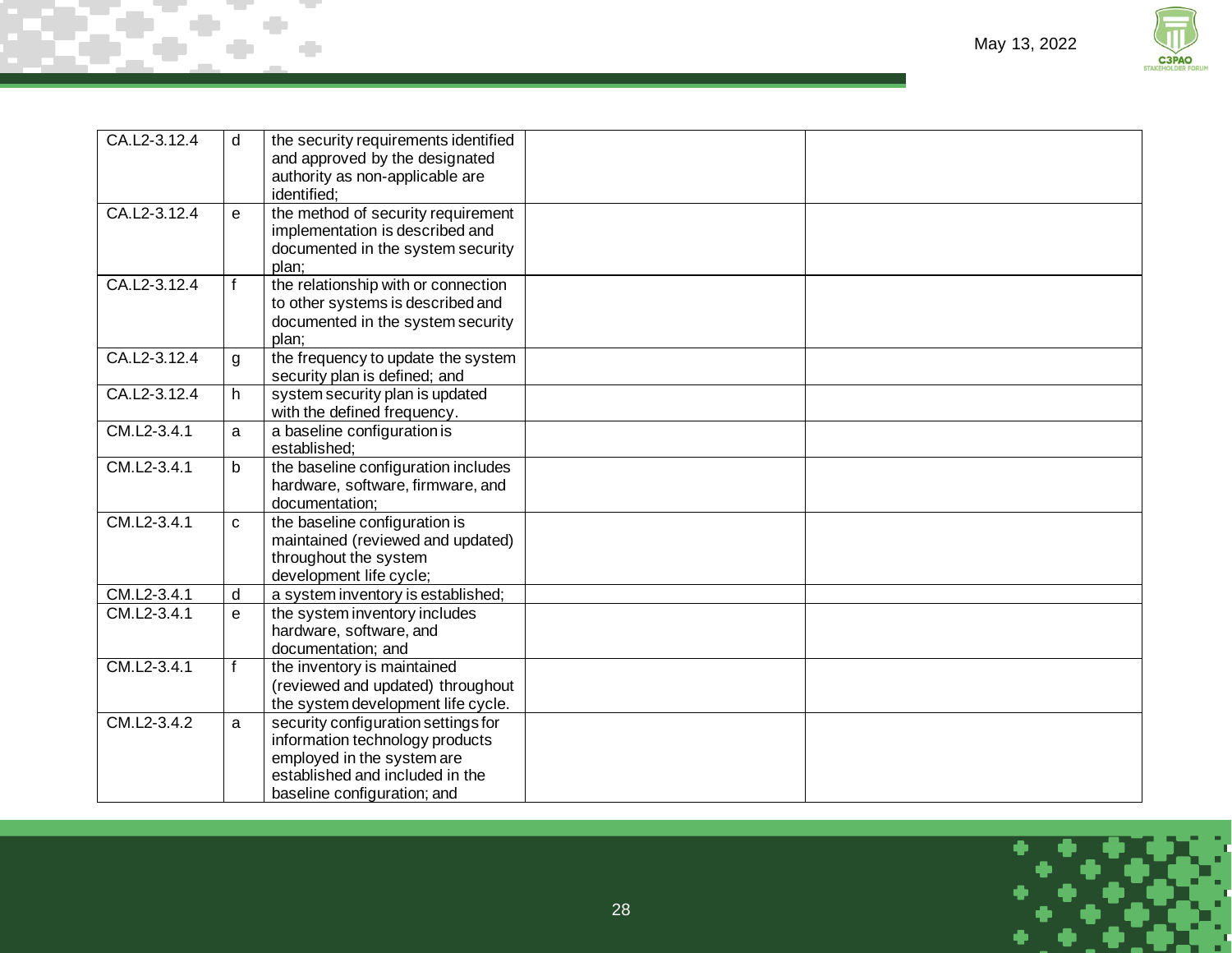

| CM.L2-3.4.2 | b            | security configuration settings for<br>information technology products<br>employed in the system are |  |
|-------------|--------------|------------------------------------------------------------------------------------------------------|--|
|             |              | enforced.                                                                                            |  |
| CM.L2-3.4.3 | a            | changes to the system are tracked;                                                                   |  |
| CM.L2-3.4.3 | b            | changes to the system are<br>reviewed;                                                               |  |
| CM.L2-3.4.3 | $\mathbf{C}$ | changes to the system are                                                                            |  |
|             |              | approved or disapproved; and                                                                         |  |
| CM.L2-3.4.3 | d            | changes to the system are logged.                                                                    |  |
| CM.L2-3.4.4 | a            | the security impact of changes to                                                                    |  |
|             |              | the system is analyzed prior to                                                                      |  |
|             |              | implementation.                                                                                      |  |
| CM.L2-3.4.5 | a            | physical access restrictions                                                                         |  |
|             |              | associated with changes to the<br>system are defined;                                                |  |
| CM.L2-3.4.5 | <sub>b</sub> | physical access restrictions                                                                         |  |
|             |              | associated with changes to the                                                                       |  |
|             |              | system are documented;                                                                               |  |
| CM.L2-3.4.5 | $\mathbf{C}$ | physical access restrictions                                                                         |  |
|             |              | associated with changes to the                                                                       |  |
|             |              | system are approved;                                                                                 |  |
| CM.L2-3.4.5 | d            | physical access restrictions                                                                         |  |
|             |              | associated with changes to the                                                                       |  |
|             |              | system are enforced;                                                                                 |  |
| CM.L2-3.4.5 | e            | logical access restrictions                                                                          |  |
|             |              | associated with changes to the                                                                       |  |
|             |              | system are defined;                                                                                  |  |
| CM.L2-3.4.5 | f            | logical access restrictions                                                                          |  |
|             |              | associated with changes to the<br>system are documented;                                             |  |
| CM.L2-3.4.5 |              | logical access restrictions                                                                          |  |
|             | g            | associated with changes to the                                                                       |  |
|             |              | system are approved; and                                                                             |  |
| CM.L2-3.4.5 | h            | logical access restrictions                                                                          |  |
|             |              | associated with changes to the                                                                       |  |
|             |              | system are enforced.                                                                                 |  |
|             |              |                                                                                                      |  |

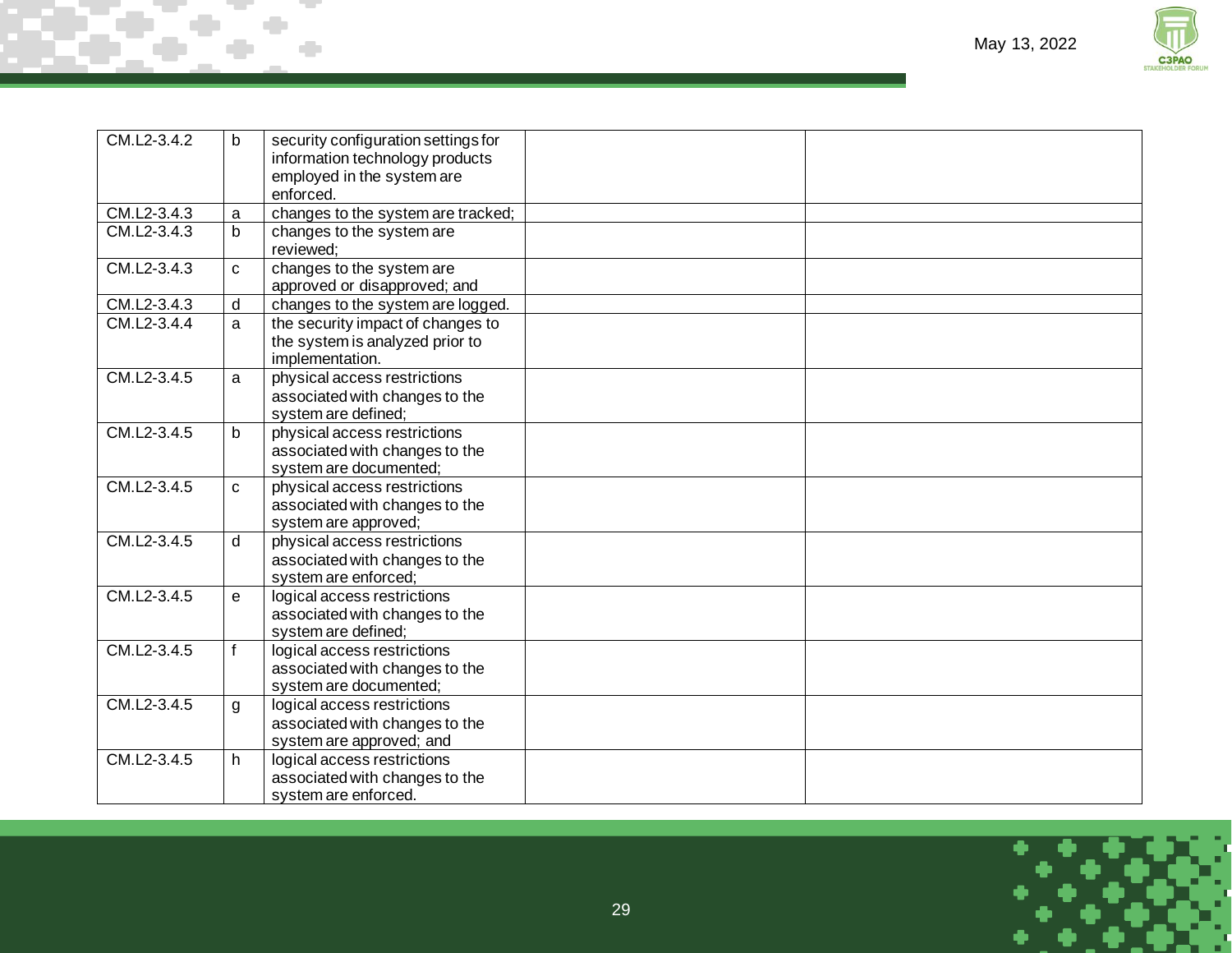

| CM.L2-3.4.6 | a            | essential system capabilities are<br>defined based on the principle of<br>least functionality; and |  |
|-------------|--------------|----------------------------------------------------------------------------------------------------|--|
| CM.L2-3.4.6 | $\mathsf{b}$ | the system is configured to provide<br>only the defined essential<br>capabilities.                 |  |
| CM.L2-3.4.7 | a            | essential programs are defined;                                                                    |  |
| CM.L2-3.4.7 | <sub>b</sub> | the use of nonessential programs<br>is defined:                                                    |  |
| CM.L2-3.4.7 | $\mathbf{C}$ | the use of nonessential programs<br>is restricted, disabled, or prevented<br>as defined:           |  |
| CM.L2-3.4.7 | d            | essential functions are defined;                                                                   |  |
| CM.L2-3.4.7 | e            | the use of nonessential functions is<br>defined;                                                   |  |
| CM.L2-3.4.7 | $\mathsf{f}$ | the use of nonessential functions is<br>restricted, disabled, or prevented<br>as defined:          |  |
| CM.L2-3.4.7 | g            | essential ports are defined;                                                                       |  |
| CM.L2-3.4.7 | h.           | the use of nonessential ports is<br>defined:                                                       |  |
| CM.L2-3.4.7 |              | the use of nonessential ports is<br>restricted, disabled, or prevented<br>as defined:              |  |
| CM.L2-3.4.7 |              | essential protocols are defined;                                                                   |  |
| CM.L2-3.4.7 | k            | the use of nonessential protocols is<br>defined:                                                   |  |
| CM.L2-3.4.7 |              | the use of nonessential protocols is<br>restricted, disabled, or prevented<br>as defined:          |  |
| CM.L2-3.4.7 | m            | essential services are defined;                                                                    |  |
| CM.L2-3.4.7 | n.           | the use of nonessential services is<br>defined; and                                                |  |
| CM.L2-3.4.7 | $\Omega$     | the use of nonessential services is<br>restricted, disabled, or prevented<br>as defined.           |  |

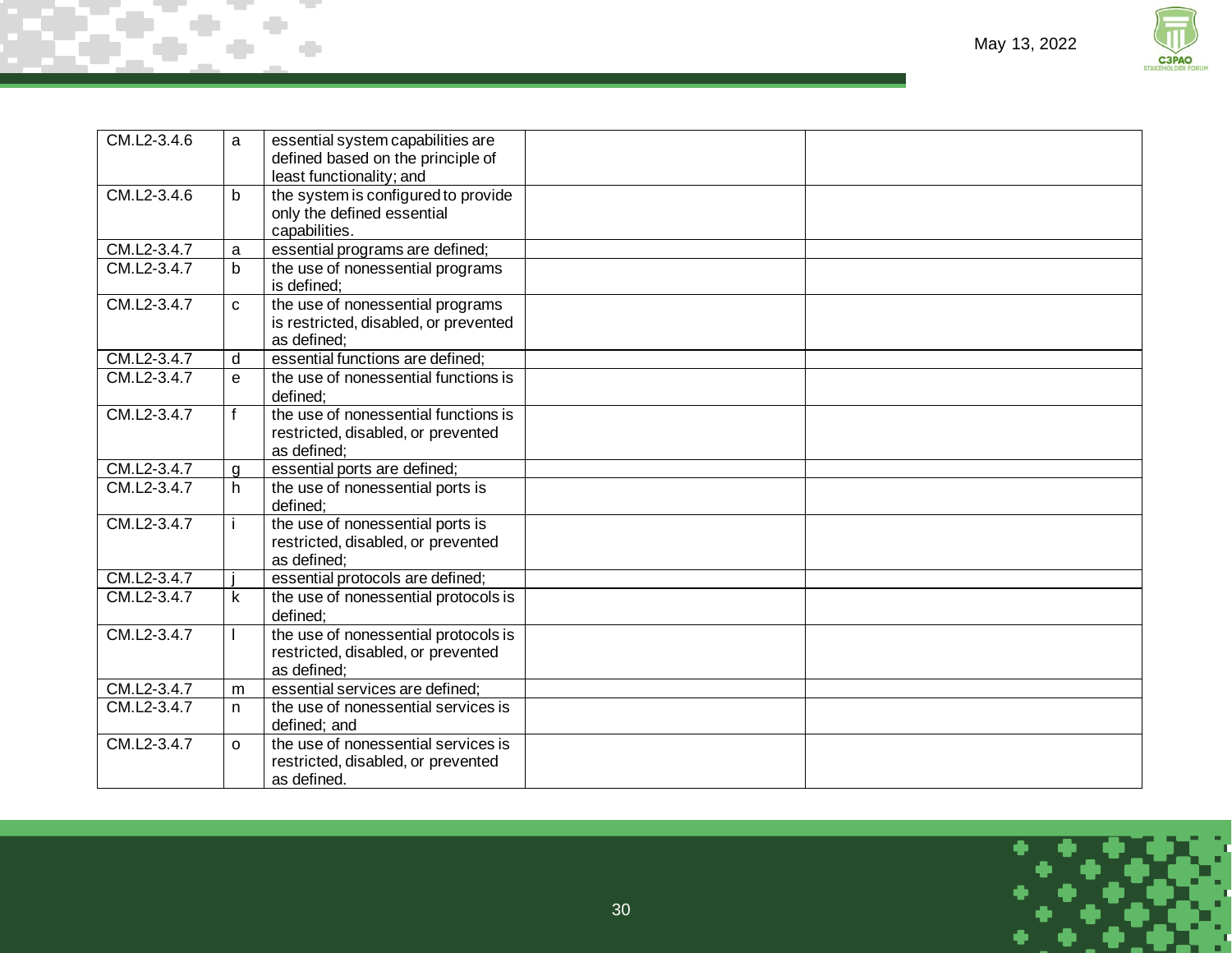

| CM.L2-3.4.8  | a            | a policy specifying whether<br>whitelisting or blacklisting is to be |  |
|--------------|--------------|----------------------------------------------------------------------|--|
|              |              | implemented is specified;                                            |  |
| CM.L2-3.4.8  | <sub>b</sub> | the software allowed to execute                                      |  |
|              |              | under whitelisting or denied use                                     |  |
|              |              | under blacklisting is specified; and                                 |  |
| CM.L2-3.4.8  | $\mathbf{C}$ | whitelisting to allow the execution                                  |  |
|              |              | of authorized software or                                            |  |
|              |              | blacklisting to prevent the use of                                   |  |
|              |              | unauthorized software is                                             |  |
|              |              | implemented as specified.                                            |  |
| CM.L2-3.4.9  | a            | a policy for controlling the                                         |  |
|              |              | installation of software by users is                                 |  |
|              |              | established;                                                         |  |
| CM.L2-3.4.9  | b            | installation of software by users is                                 |  |
|              |              | controlled based on the established                                  |  |
|              |              | policy; and                                                          |  |
| CM.L2-3.4.9  | C            | installation of software by users is                                 |  |
|              |              | monitored.                                                           |  |
| IA.L1-3.5.1  | a            | system users are identified;                                         |  |
| IA.L1-3.5.1  | b            | processes acting on behalf of users                                  |  |
|              |              | are identified; and                                                  |  |
| IA.L1-3.5.1  | $\mathbf{C}$ | devices accessing the system are                                     |  |
|              |              | identified.                                                          |  |
| IA.L1-3.5.2  | a            | the identity of each user is                                         |  |
|              |              | authenticated or verified as a                                       |  |
|              |              | prerequisite to system access;                                       |  |
| IA.L1-3.5.2  | b            | the identity of each process acting                                  |  |
|              |              | on behalf of a user is authenticated                                 |  |
|              |              | or verified as a prerequisite to                                     |  |
|              |              | system access; and                                                   |  |
| IA.L1-3.5.2  | C            | the identity of each device                                          |  |
|              |              | accessing or connecting to the                                       |  |
|              |              | system is authenticated or verified                                  |  |
|              |              | as a prerequisite to system access.                                  |  |
| IA.L2-3.5.10 | a            | passwords are cryptographically                                      |  |
|              |              | protected in storage; and                                            |  |

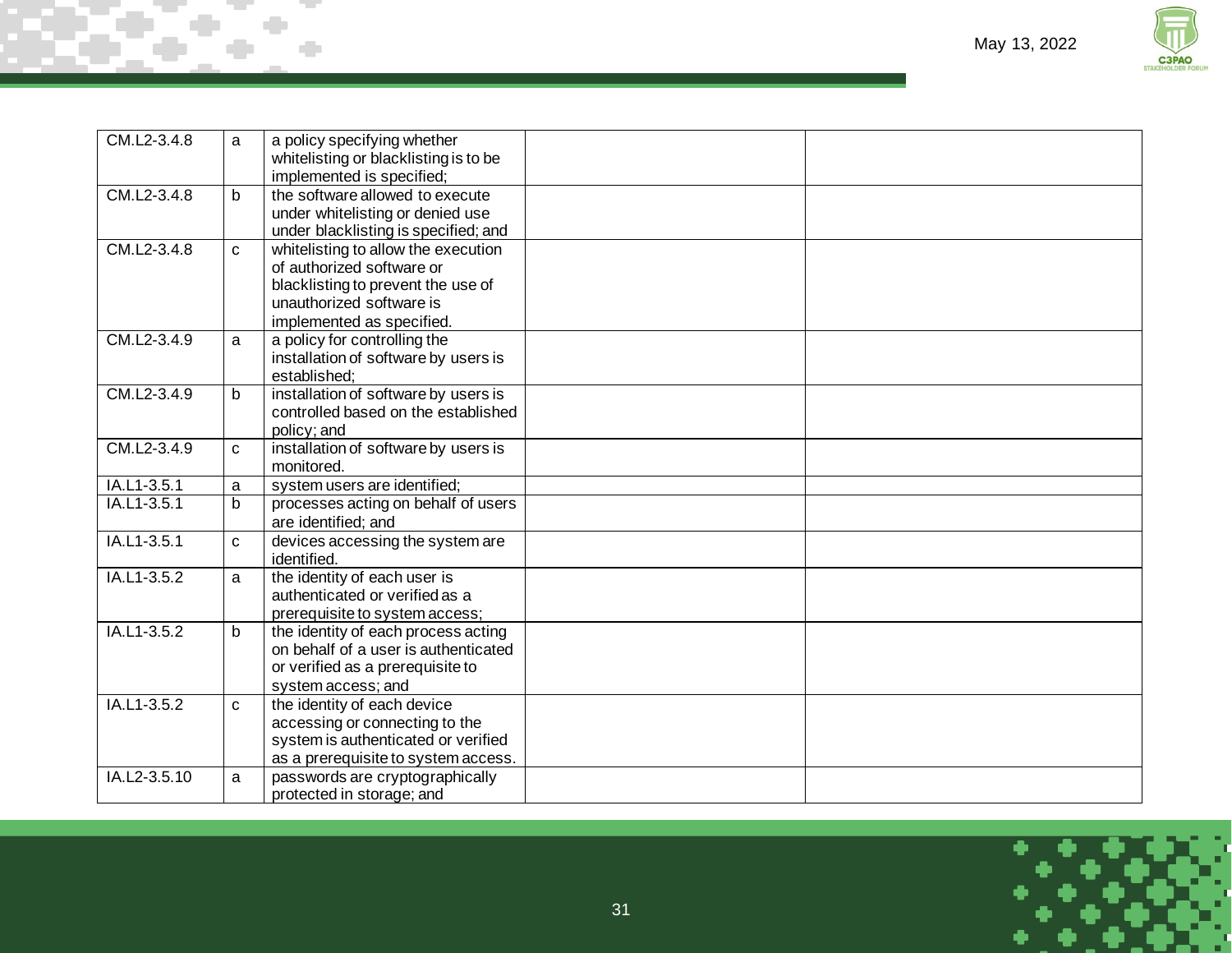

| IA.L2-3.5.10 | b            | passwords are cryptographically<br>protected in transit. |  |
|--------------|--------------|----------------------------------------------------------|--|
| IA.L2-3.5.11 | a            | authentication information is                            |  |
|              |              | obscured during the authentication                       |  |
|              |              | process.                                                 |  |
| IA.L2-3.5.3  | a            | privileged accounts are identified;                      |  |
| IA.L2-3.5.3  | $\mathbf b$  | multifactor authentication is                            |  |
|              |              | implemented for local access to                          |  |
|              |              | privileged accounts;                                     |  |
| IA.L2-3.5.3  | $\mathbf{C}$ | multifactor authentication is                            |  |
|              |              | implemented for network access to                        |  |
|              |              | privileged accounts; and                                 |  |
| IA.L2-3.5.3  | d            | multifactor authentication is                            |  |
|              |              | implemented for network access to                        |  |
|              |              | non-privileged accounts.                                 |  |
| IA.L2-3.5.4  | a            | replay-resistant authentication                          |  |
|              |              | mechanisms are implemented for                           |  |
|              |              | network account access to                                |  |
|              |              | privileged and non-privileged                            |  |
|              |              | accounts.                                                |  |
| IA.L2-3.5.5  | a            | a period within which identifiers                        |  |
|              |              | cannot be reused is defined; and                         |  |
| IA.L2-3.5.5  | b            | reuse of identifiers is prevented                        |  |
|              |              | within the defined period.                               |  |
| IA.L2-3.5.6  | a            | a period of inactivity after which an                    |  |
|              |              | identifier is disabled is defined; and                   |  |
| IA.L2-3.5.6  | b            | identifiers are disabled after the                       |  |
|              |              | defined period of inactivity.                            |  |
| IA.L2-3.5.7  | a            | password complexity requirements                         |  |
|              |              | are defined:                                             |  |
| IA.L2-3.5.7  | þ            | password change of character                             |  |
|              |              | requirements are defined;                                |  |
| IA.L2-3.5.7  | $\mathbf{C}$ | minimum password complexity                              |  |
|              |              | requirements as defined are                              |  |
|              |              | enforced when new passwords are                          |  |
|              |              | created;                                                 |  |

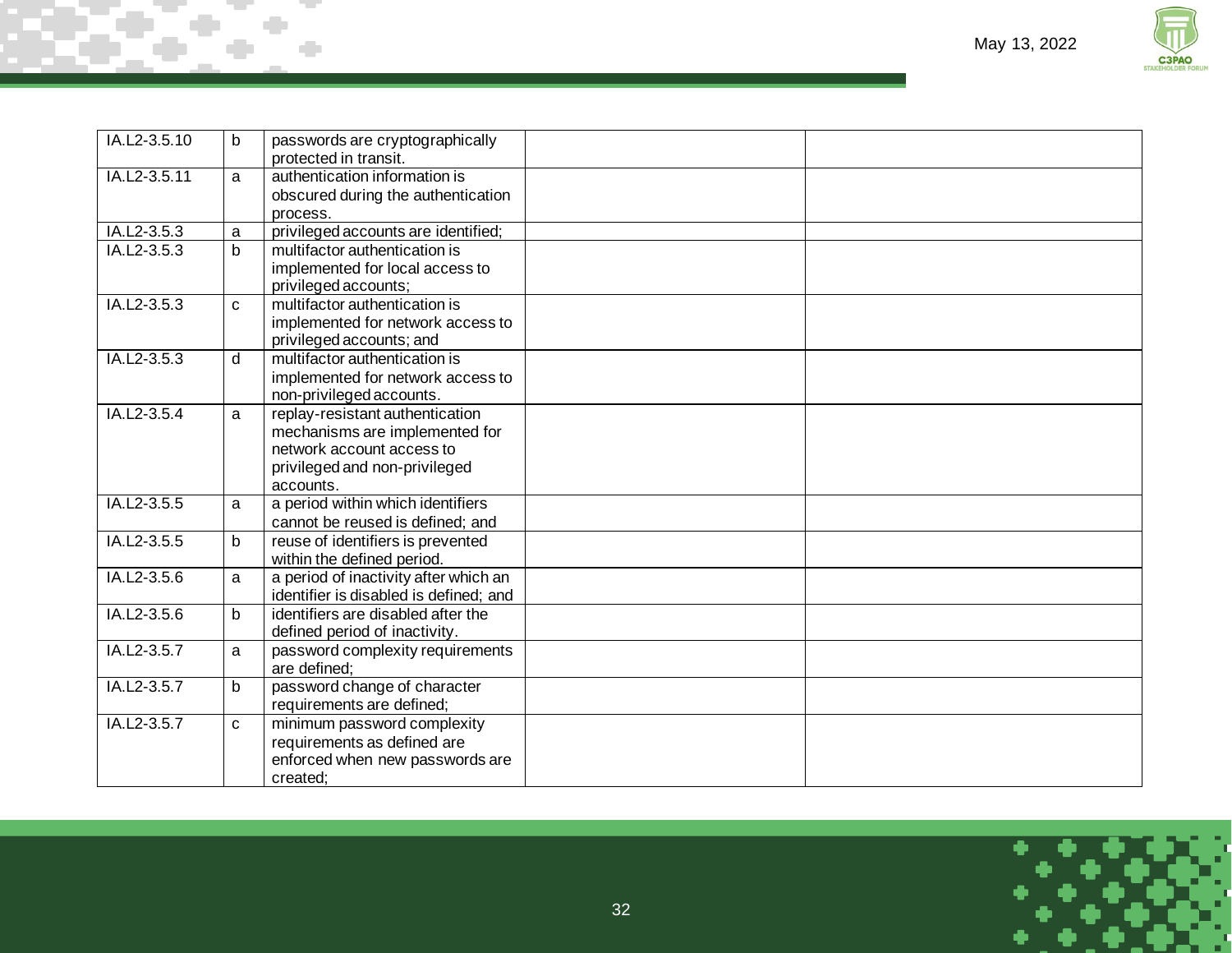

| IA.L2-3.5.7 | d            | minimum password change of<br>character requirements as defined<br>are enforced when new passwords<br>are created.   |  |
|-------------|--------------|----------------------------------------------------------------------------------------------------------------------|--|
| IA.L2-3.5.8 | a            | the number of generations during<br>which a password cannot be<br>reused is specified and                            |  |
| IA.L2-3.5.8 | $\mathbf b$  | reuse of passwords is prohibited<br>during the specified number of<br>generations.                                   |  |
| IA.L2-3.5.9 | a            | an immediate change to a<br>permanent password is required<br>when a temporary password is<br>used for system logon. |  |
| IR.L2-3.6.1 | a            | an operational incident-handling<br>capability is established;                                                       |  |
| IR.L2-3.6.1 | b            | an operational incident-handling<br>capability includes preparation;                                                 |  |
| IR.L2-3.6.1 | C            | an operational incident-handling<br>capability includes detection;                                                   |  |
| IR.L2-3.6.1 | d            | an operational incident-handling<br>capability includes analysis;                                                    |  |
| IR.L2-3.6.1 | $\mathbf{e}$ | an operational incident-handling<br>capability includes containment;                                                 |  |
| IR.L2-3.6.1 | $\mathbf{f}$ | an operational incident-handling<br>capability includes recovery; and                                                |  |
| IR.L2-3.6.1 | g            | an operational incident-handling<br>capability includes user response<br>activities.                                 |  |
| IR.L2-3.6.2 | a            | incidents are tracked;                                                                                               |  |
| IR.L2-3.6.2 | $\mathsf{b}$ | incidents are documented;                                                                                            |  |
| IR.L2-3.6.2 | C            | authorities to whom incidents are to<br>be reported are identified;                                                  |  |
| IR.L2-3.6.2 | d            | organizational officials to whom<br>incidents are to be reported are<br>identified:                                  |  |

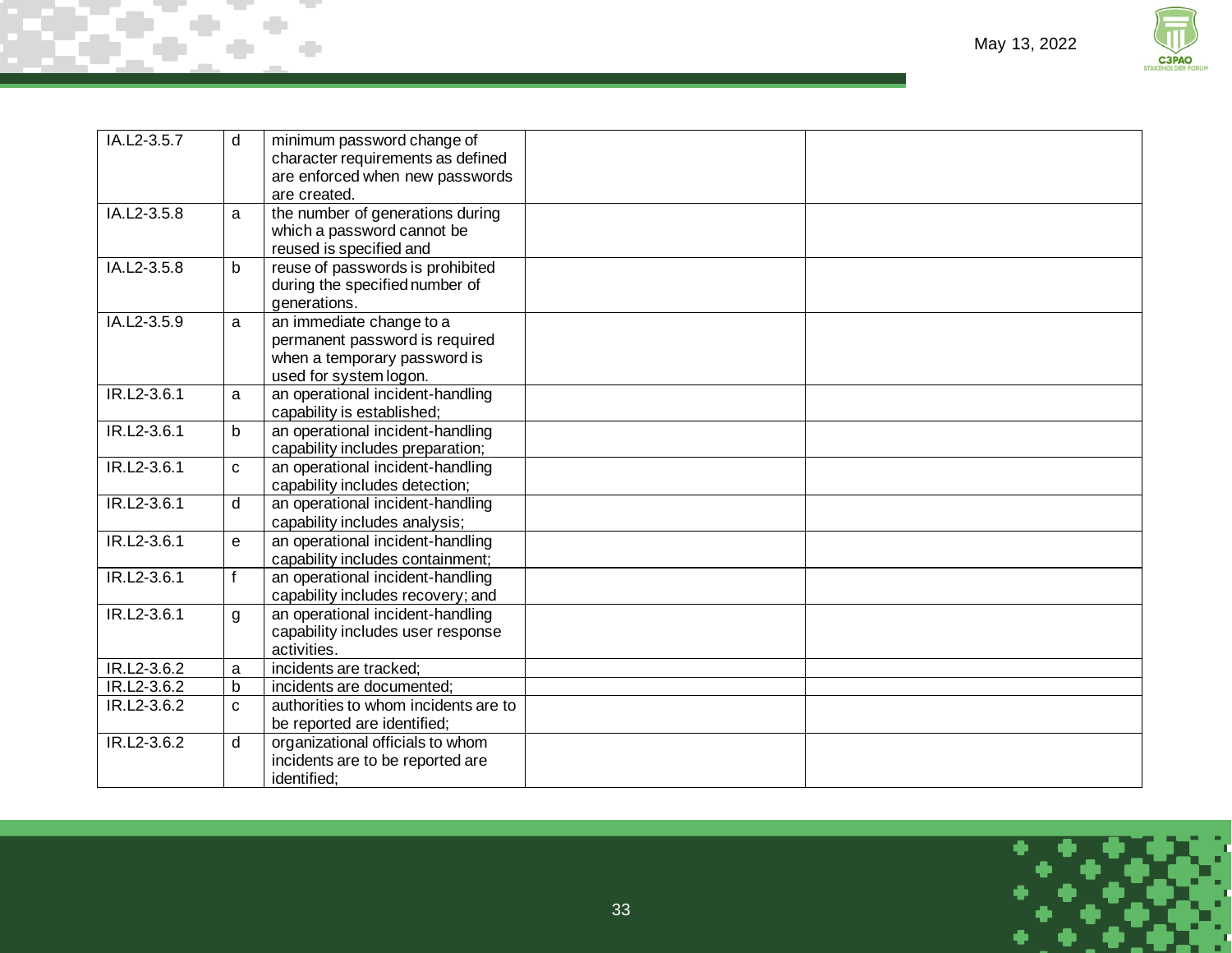

| IR.L2-3.6.2 | e  | identified authorities are notified of |  |
|-------------|----|----------------------------------------|--|
|             |    | incidents; and                         |  |
| IR.L2-3.6.2 | f  | identified organizational officials    |  |
|             |    | are notified of incidents.             |  |
| IR.L2-3.6.3 | a  | the incident resposne capability is    |  |
|             |    | tested.                                |  |
| MA.L2-3.7.1 | a  | system maintenance is performed.       |  |
| MA.L2-3.7.2 | a  | tools used to conduct system           |  |
|             |    | maintenance are controlled;            |  |
| MA.L2-3.7.2 | b  | techniques used to conduct system      |  |
|             |    | maintenance are controlled;            |  |
| MA.L2-3.7.2 | C. | mechanisms used to conduct             |  |
|             |    | system maintenance are                 |  |
|             |    | controlled; and                        |  |
| MA.L2-3.7.2 | q  | personnel used to conduct system       |  |
|             |    | maintenance are controlled.            |  |
| MA.L2-3.7.3 | a  | equipment to be removed from           |  |
|             |    | organizational spaces for off-site     |  |
|             |    | maintenance is sanitized of any        |  |
|             |    | CUI.                                   |  |
| MA.L2-3.7.4 | a  | media containing diagnostic and        |  |
|             |    | test programs are checked for          |  |
|             |    | malicious code before being used       |  |
|             |    | in organizational systems that         |  |
|             |    | process, store, or transmit CUI.       |  |
| MA.L2-3.7.5 | a  | multifactor authentication is used to  |  |
|             |    | establish nonlocal maintenance         |  |
|             |    | sessions via external network          |  |
|             |    | connections; and                       |  |
| MA.L2-3.7.5 | a  | maintenance personnel without          |  |
|             |    | required access authorization are      |  |
|             |    | supervised during maintenance          |  |
|             |    | activities.                            |  |
| MA.L2-3.7.5 | b. | nonlocal maintenance sessions          |  |
|             |    | established via external network       |  |
|             |    | connections are terminated when        |  |
|             |    | nonlocal maintenance is complete.      |  |

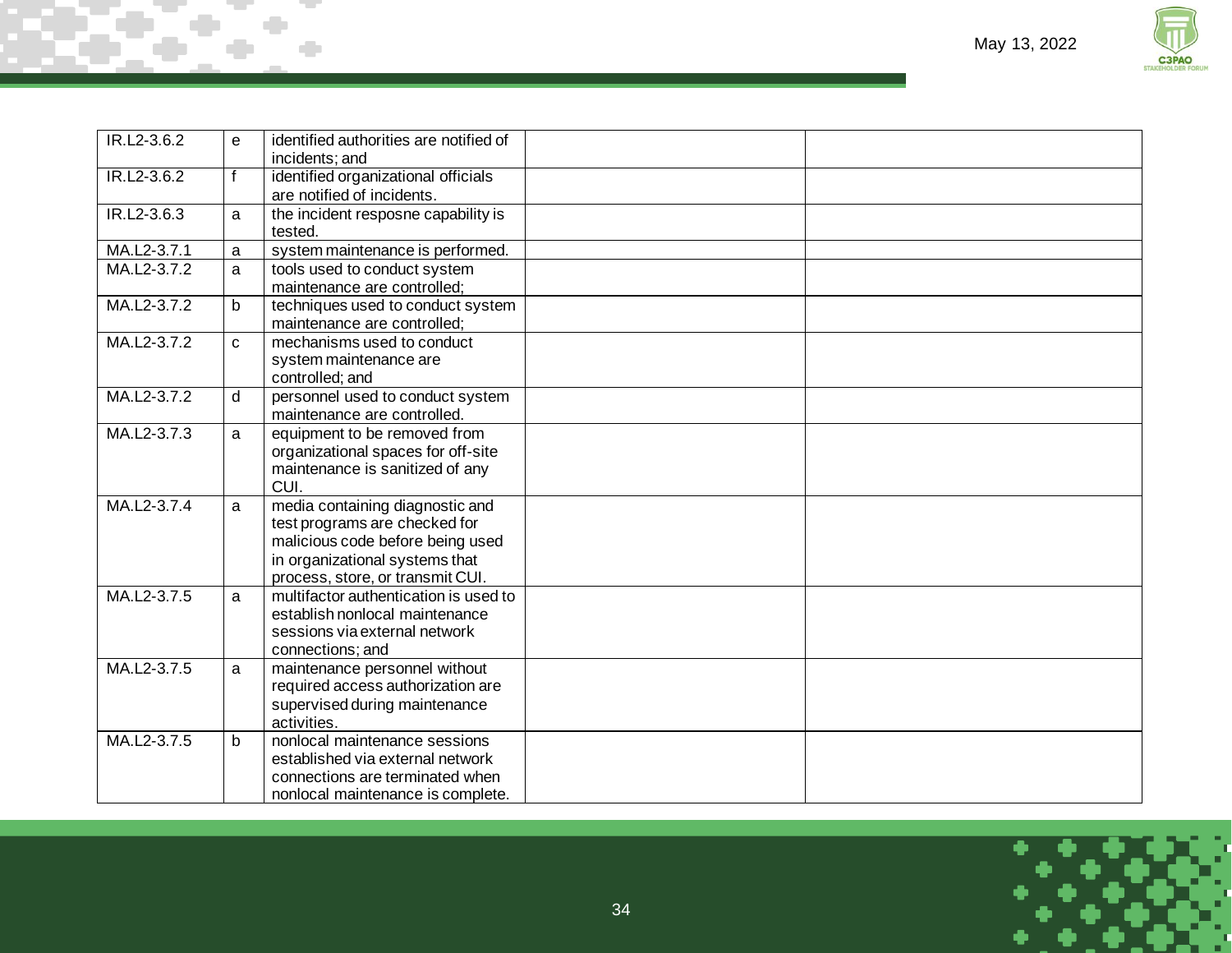

| MP.L1-3.8.3 | a            | system media containing FCI is<br>sanitized or destroyed before<br>disposal; and                                                                                |  |
|-------------|--------------|-----------------------------------------------------------------------------------------------------------------------------------------------------------------|--|
| MP.L1-3.8.3 | b            | system media containing FCI is<br>sanitized before it is released for<br>reuse.                                                                                 |  |
| MP.L2-3.8.1 | a            | paper media containing CUI is<br>physically controlled;                                                                                                         |  |
| MP.L2-3.8.1 | b            | digital media containing CUI is<br>physically controlled;                                                                                                       |  |
| MP.L2-3.8.1 | $\mathbf{C}$ | paper media containing CUI is<br>securely stored; and                                                                                                           |  |
| MP.L2-3.8.1 | d            | digital media containing CUI is<br>securely stored.                                                                                                             |  |
| MP.L2-3.8.2 | a            | access to CUI on system media is<br>limited to authorized users.                                                                                                |  |
| MP.L2-3.8.4 | a            | media containing CUI is marked<br>with applicable CUI markings; and                                                                                             |  |
| MP.L2-3.8.4 | $\mathsf b$  | media containing CUI is marked<br>with distribution limitations.                                                                                                |  |
| MP.L2-3.8.5 | a            | access to media containing CUI is<br>controlled; and                                                                                                            |  |
| MP.L2-3.8.5 | b            | accountability for media containing<br>CUI is maintained during transport<br>outside of controlled areas;                                                       |  |
| MP.L2-3.8.6 | a            | the confidentiality of CUI stored on<br>digital media is protected during<br>transport using cryptographic<br>mechanisms or alternative physical<br>safeguards. |  |
| MP.L2-3.8.7 | a            | the use of removable media on<br>system components is controlled.                                                                                               |  |
| MP.L2-3.8.8 | a            | the use of portable storage devices<br>is prohibited when such devices<br>have no identifiable owner.                                                           |  |
| MP.L2-3.8.9 | a            | the confidentiality of backup CUI is<br>protected at storage locations.                                                                                         |  |

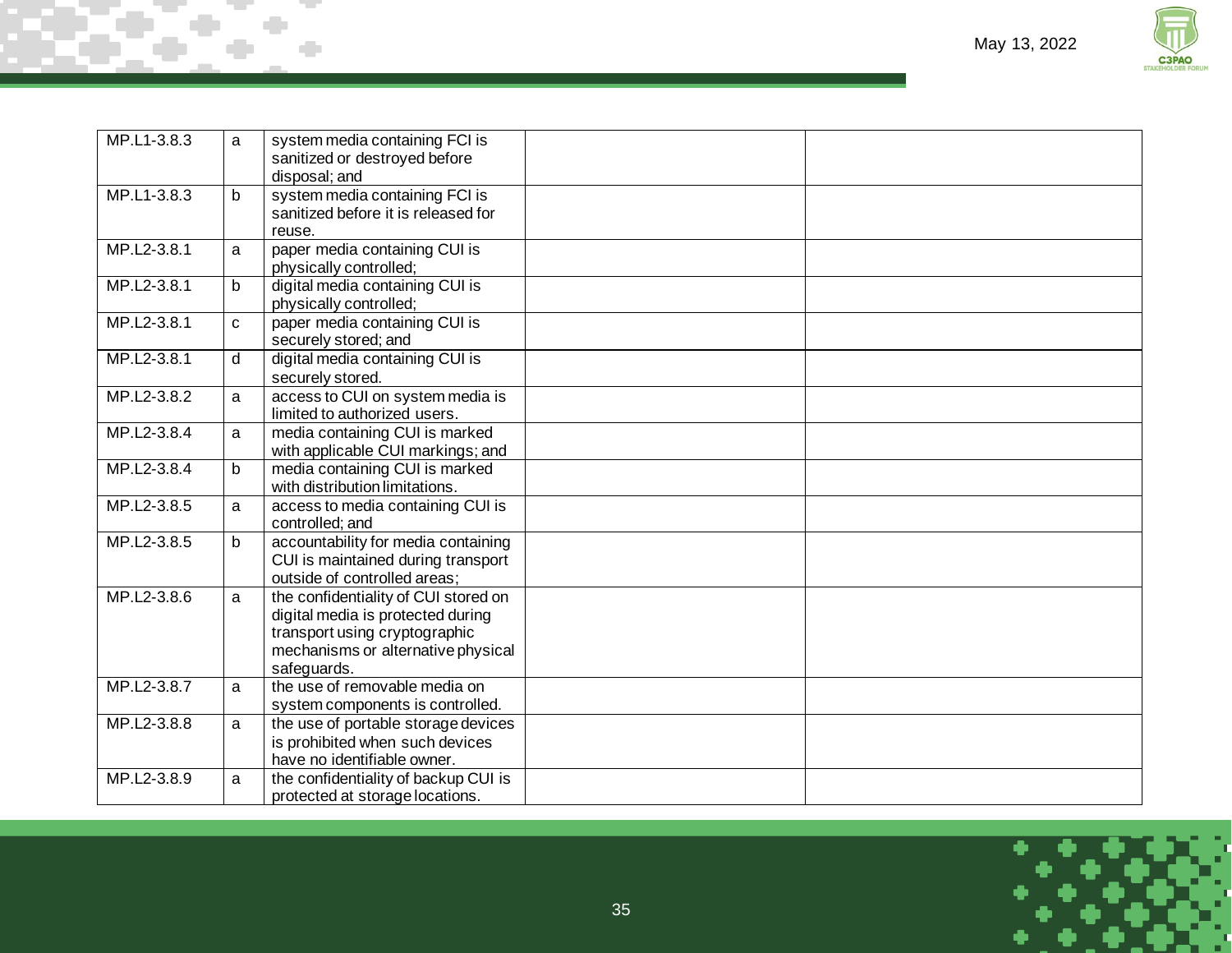

| PE.L1-3.10.1 | a | authorized individuals allowed<br>physical access are identified;                     |  |
|--------------|---|---------------------------------------------------------------------------------------|--|
| PE.L1-3.10.1 | b | physical access to organizational<br>systems is limited to authorized<br>individuals: |  |
| PE.L1-3.10.1 | C | physical access to equipment is<br>limited to authorized individuals;<br>and          |  |
| PE.L1-3.10.1 | d | physical access to operating<br>environments is limited to<br>authorized individuals. |  |
| PE.L1-3.10.3 | a | visitors are escorted; and                                                            |  |
| PE.L1-3.10.3 | b | visitor activity is monitored.                                                        |  |
| PE.L1-3.10.4 | a | audit logs of physical access are<br>maintained.                                      |  |
| PE.L1-3.10.5 | a | physical access devices are<br>identified:                                            |  |
| PE.L1-3.10.5 | b | physical access devices are<br>controlled; and                                        |  |
| PE.L1-3.10.5 | C | physical access devices are<br>managed.                                               |  |
| PE.L2-3.10.2 | a | the physical facility where<br>organizational systems reside is<br>protected;         |  |
| PE.L2-3.10.2 | b | the support infrastructure for<br>organizational systems is<br>protected;             |  |
| PE.L2-3.10.2 | C | the physical facility where<br>organizational systems reside is<br>monitored; and     |  |
| PE.L2-3.10.2 | d | the support infrastructure for<br>organizational systems is<br>monitored.             |  |
| PE.L2-3.10.6 | a | safeguarding measures for CUI are<br>defined for alternative work sites;<br>and       |  |
|              |   |                                                                                       |  |

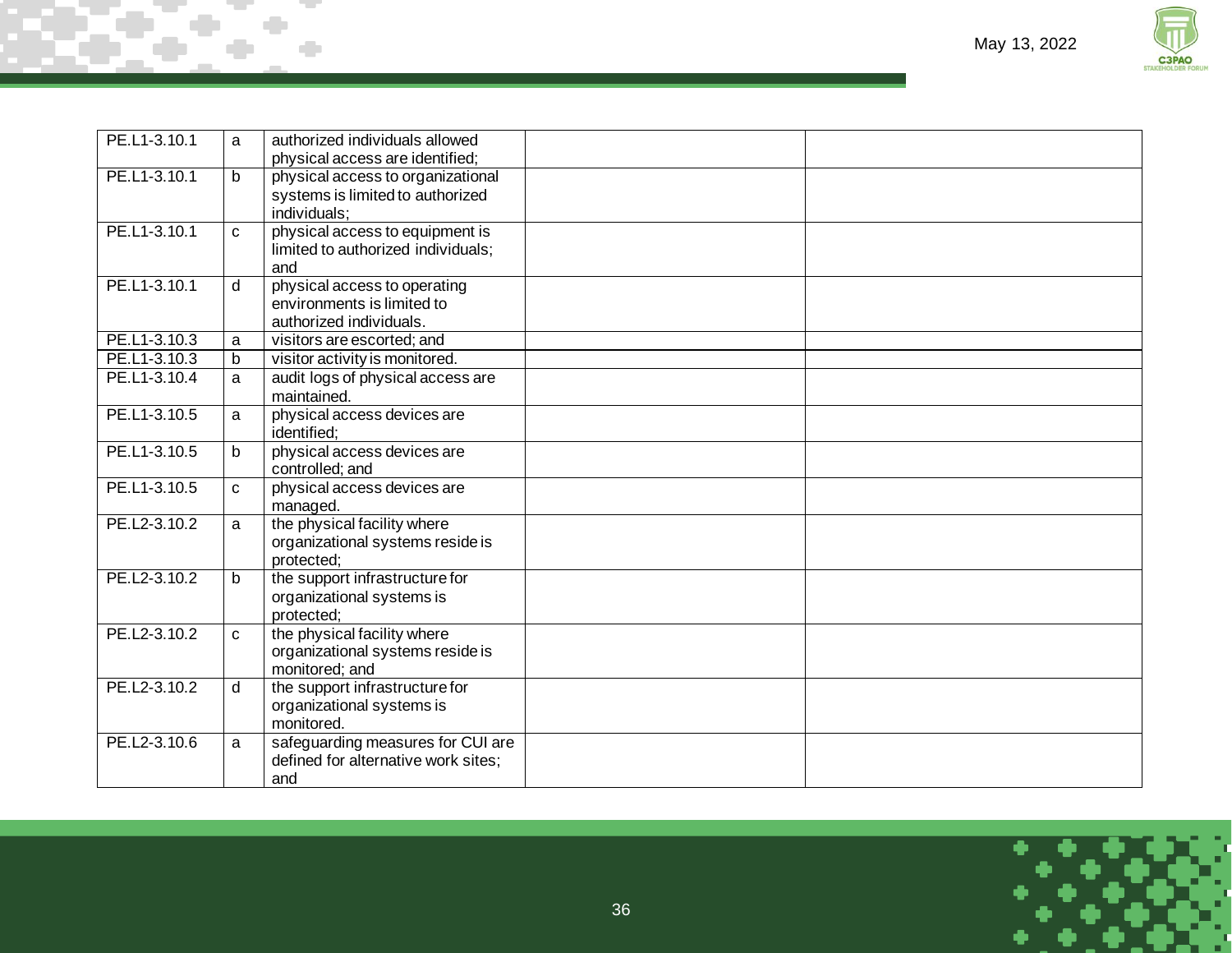

| PE.L2-3.10.6 | b            | safeguarding measures for CUI are                                |  |
|--------------|--------------|------------------------------------------------------------------|--|
|              |              | enforced for alternative work sites.                             |  |
| PS.L1-3.9.2  | $\mathbf b$  | system access and credentials are                                |  |
|              |              | terminated consistent with                                       |  |
|              |              | personnel actions such as                                        |  |
|              |              | termination or transfer; and                                     |  |
| PS.L1-3.9.2  | C            | the system is protected during and                               |  |
|              |              | after personnel transfer actions.                                |  |
| PS.L2-3.9.1  | a            | individuals are screened prior to                                |  |
|              |              | authorizing access to                                            |  |
|              |              | organizational systems containing                                |  |
|              |              | CUI.                                                             |  |
| PS.L2-3.9.2  | a            | a policy and/or process for                                      |  |
|              |              | terminating system access and any<br>credentials coincident with |  |
|              |              |                                                                  |  |
| RA.L2-3.11.1 |              | personnel actions is established;                                |  |
|              | a            | the frequency to assess risk to<br>organizational operations,    |  |
|              |              | organizational assets, and                                       |  |
|              |              | individuals is defined; and                                      |  |
| RA.L2-3.11.1 | $\mathbf b$  | risk to organizational operations,                               |  |
|              |              | organizational assets, and                                       |  |
|              |              | individuals resulting from the                                   |  |
|              |              | operation of an orgaizational                                    |  |
|              |              | system that processes, stores, or                                |  |
|              |              | transmits CUI is assessed with the                               |  |
|              |              | defined frequency.                                               |  |
| RA.L2-3.11.2 | a            | the frequency to scan for                                        |  |
|              |              | vulnerabilities in organizational                                |  |
|              |              | systems and applications is                                      |  |
|              |              | defined:                                                         |  |
| RA.L2-3.11.2 | $\mathbf b$  | vulnerability scans are performed                                |  |
|              |              | on organizational systems with the                               |  |
|              |              | defined frequency;                                               |  |
| RA.L2-3.11.2 | $\mathbf{C}$ | vulnerability scans are performed                                |  |
|              |              | on applications with the defined                                 |  |
|              |              | frequency;                                                       |  |

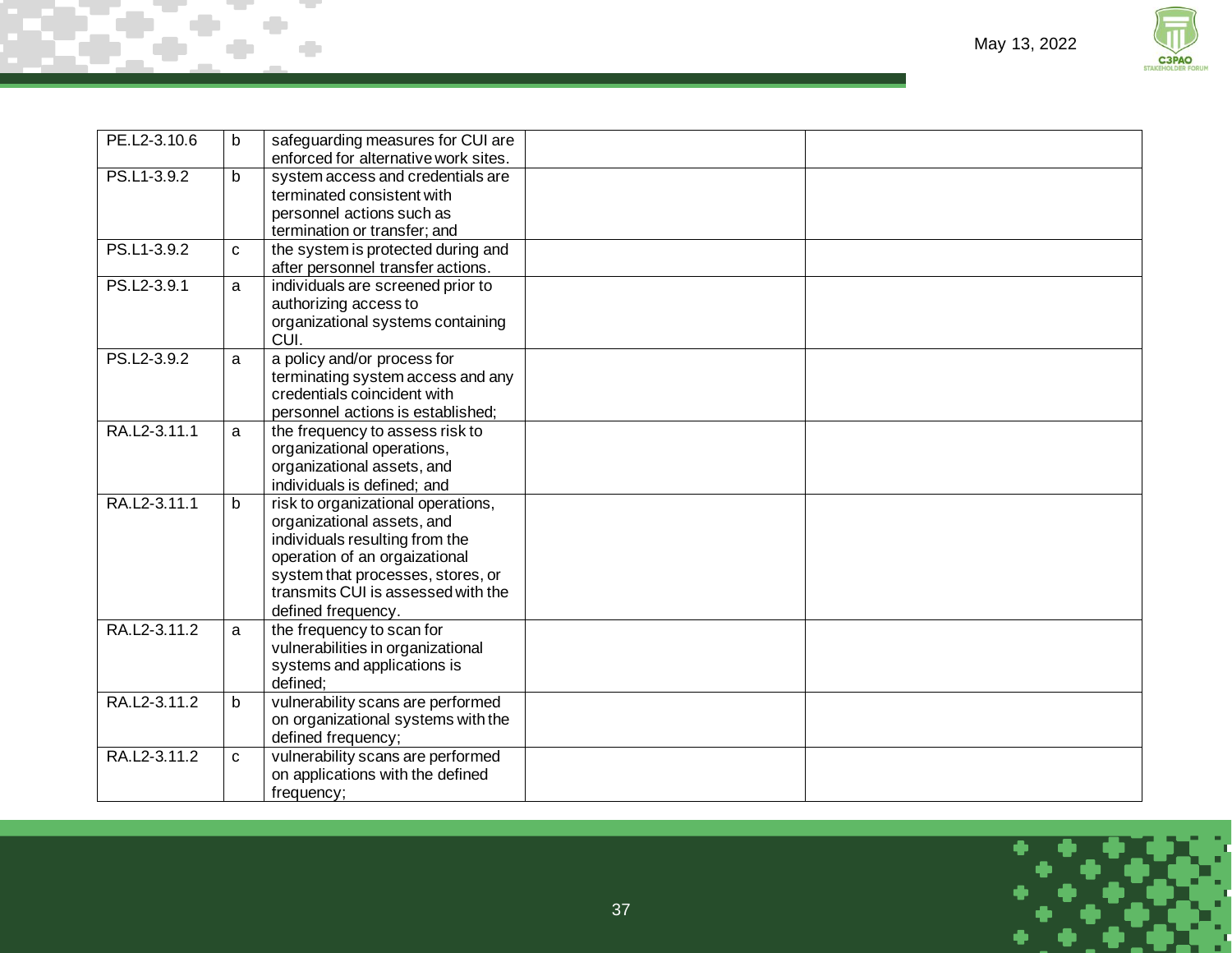

| RA.L2-3.11.2  | d           | vulnerability scans are performed<br>on organizational systems when<br>new vulnerabilities are identified;<br>and            |  |
|---------------|-------------|------------------------------------------------------------------------------------------------------------------------------|--|
| RA.L2-3.11.2  | e           | vulnerability scans are performed<br>on applications when new<br>vulnerabilities are identified.                             |  |
| RA.L2-3.11.3  | a           | vulnerabilities are identified; and                                                                                          |  |
| RA.L2-3.11.3  | b           | vulnerabilities are remediated in<br>accordance with risk assessments.                                                       |  |
| SC.L1-3.13.1  | a           | the external system boundary is<br>defined:                                                                                  |  |
| SC.L1-3.13.1  | b           | key internal system boundaries are<br>defined:                                                                               |  |
| SC.L1-3.13.1  | C           | communications are monitored at<br>the external system boundary;                                                             |  |
| SC.L1-3.13.1  | d           | communications are monitored at<br>key internal boundaries;                                                                  |  |
| SC.L1-3.13.1  | e           | communications are controlled at<br>the external system boundary;                                                            |  |
| SC.L1-3.13.1  | f           | communications are controlled at<br>key internal boundaries;                                                                 |  |
| SC.L1-3.13.1  | g           | communications are protected at<br>the external system boundary; and                                                         |  |
| SC.L1-3.13.1  | h.          | communications are protected at<br>key internal boundaries.                                                                  |  |
| SC.L1-3.13.5  | a           | publicly accessible system<br>components are identified; and                                                                 |  |
| SC.L1-3.13.5  | $\mathbf b$ | subnetworks for publicly accessible<br>system components are physically<br>or logically separated from internal<br>networks. |  |
| SC.L2-3.13.10 | a           | cryptographic keys are established<br>whenever cryptography is<br>employed; and                                              |  |

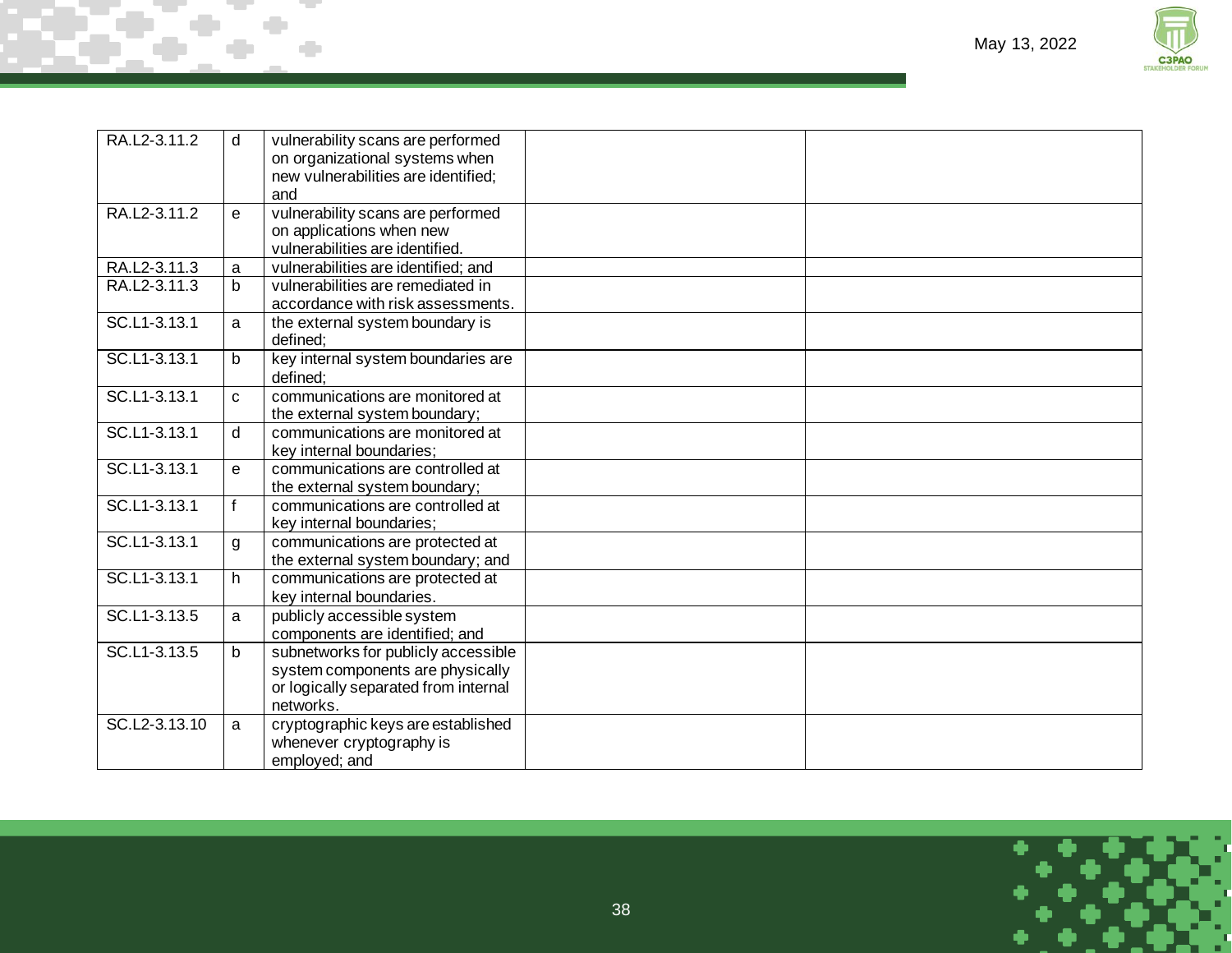

| b            | cryptographic keys are managed<br>whenever cryptography is                                        |                                                 |  |
|--------------|---------------------------------------------------------------------------------------------------|-------------------------------------------------|--|
| a            | FIPS-validated cryptography is<br>employed to protect the<br>confidentiality of CUI.              |                                                 |  |
| a            | collaborative computing devices<br>are identified;                                                |                                                 |  |
| b            | collaborative computing devices<br>provide indication to users of<br>devices in use; and          |                                                 |  |
| $\mathbf{C}$ | computing devices is prohibited.                                                                  |                                                 |  |
| a            | use of mobile code is controlled;<br>and                                                          |                                                 |  |
| $\mathbf b$  | use of mobile code is monitored.                                                                  |                                                 |  |
| a            | use of Voice over Internet Protocol<br>(VoIP) technologies is controlled;<br>and                  |                                                 |  |
| b            | use of Voice over Internet Protocol<br>(VoIP) technologies is monitored.                          |                                                 |  |
| a            | the authenticity of communications<br>sessions is protected.                                      |                                                 |  |
| a            | the confidentiality of CUI at rest is<br>protected.                                               |                                                 |  |
| a            | architectural designs that promote<br>effective information security are<br>identified:           |                                                 |  |
| b            | software development techniques<br>that promote effective information<br>security are identified; |                                                 |  |
| C            | systems engineering principles that<br>promote effective information<br>security are identified;  |                                                 |  |
| d            | identified architectural designs that<br>promote effective information<br>security are employed;  |                                                 |  |
|              |                                                                                                   | employed.<br>remote activation of collaborative |  |

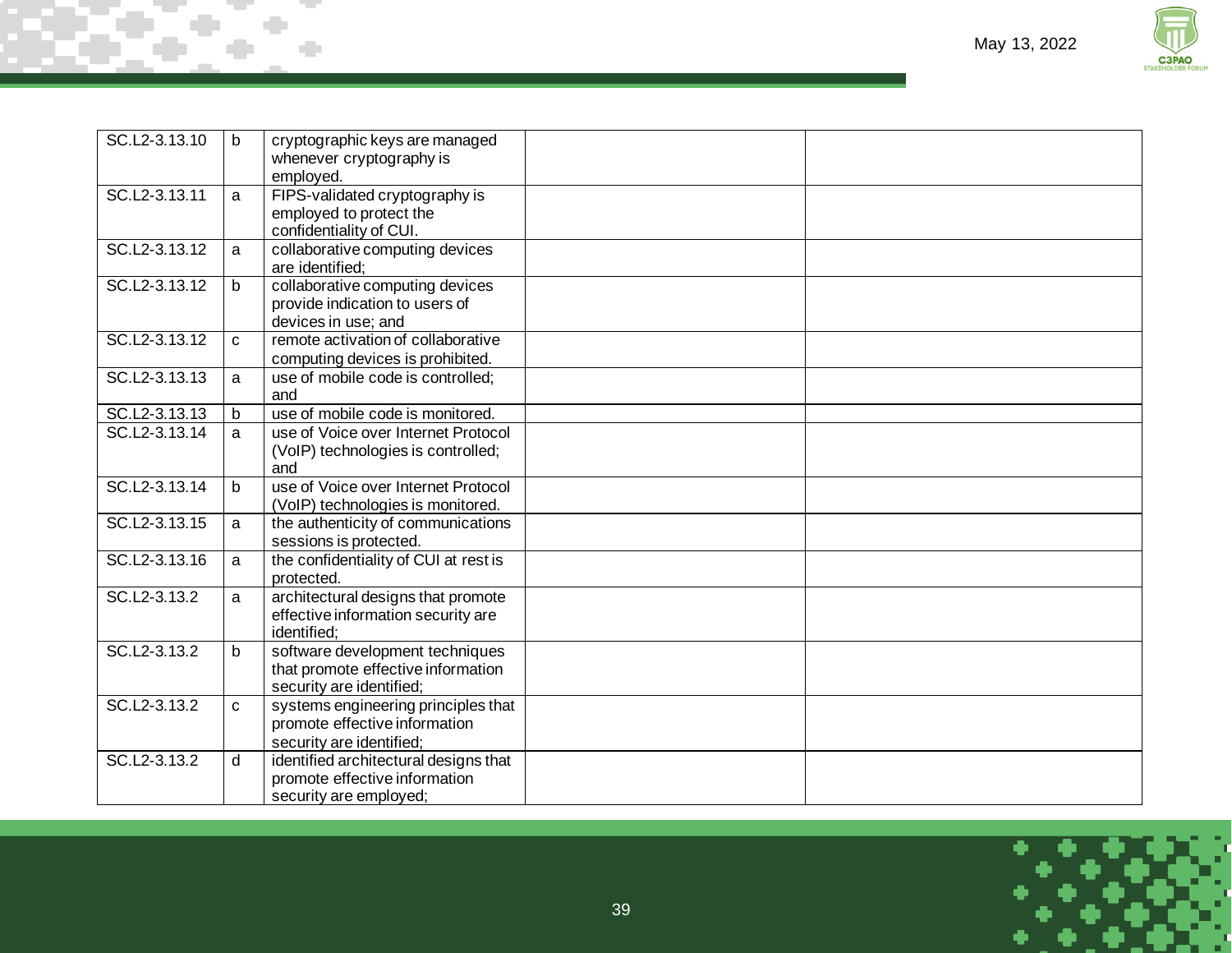

| SC.L2-3.13.2 | e            | identified software development<br>techniques that promote effective<br>information security are employed;<br>and                                                                                                              |  |
|--------------|--------------|--------------------------------------------------------------------------------------------------------------------------------------------------------------------------------------------------------------------------------|--|
| SC.L2-3.13.2 |              | identified systems engineering<br>principles that promote effective<br>information security are employed.                                                                                                                      |  |
| SC.L2-3.13.3 | a            | user functionality is identified;                                                                                                                                                                                              |  |
| SC.L2-3.13.3 | b            | system management functionality<br>is identified; and                                                                                                                                                                          |  |
| SC.L2-3.13.3 | $\mathbf{C}$ | user functionality is separated from<br>system management functionality.                                                                                                                                                       |  |
| SC.L2-3.13.4 | a            | unauthorized and unintended<br>information transfer via shared<br>system resources is prevented.                                                                                                                               |  |
| SC.L2-3.13.6 | a            | network communications traffic is<br>denied by default; and                                                                                                                                                                    |  |
| SC.L2-3.13.6 | b            | network communications traffic is<br>allowed by exception.                                                                                                                                                                     |  |
| SC.L2-3.13.7 | a            | remote devices are prevented from<br>simultaneously establishing non-<br>remote connections with the<br>system and communicating via<br>some other connection to<br>resources in external networks<br>(i.e., split tunneling). |  |
| SC.L2-3.13.8 | a            | cryptographic mechanisms<br>intended to prevent unauthorized<br>disclosure of CUI are identified;                                                                                                                              |  |
| SC.L2-3.13.8 | $\mathbf b$  | alternative physical safeguards<br>intended to prevent unauthorized<br>disclosure of CUI are identified;<br>and                                                                                                                |  |
| SC.L2-3.13.8 | $\mathbf{C}$ | either cryptographic mechanisms<br>or alternative physical safeguards<br>are implemented to prevent                                                                                                                            |  |

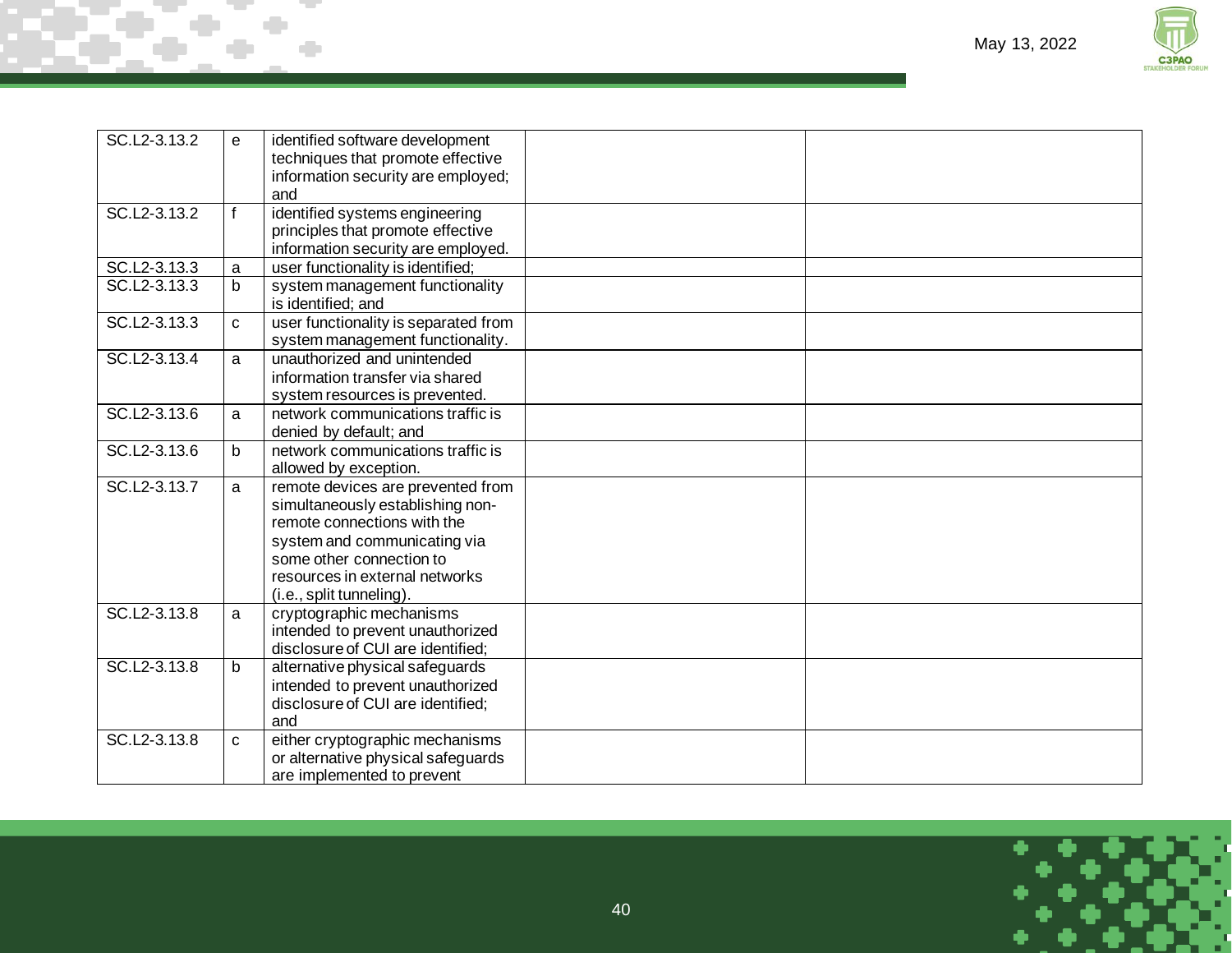



|              |              | unauthorized disclosure of CUI      |  |
|--------------|--------------|-------------------------------------|--|
|              |              | during transmission.                |  |
| SC.L2-3.13.9 | a            | a period of inactivity to terminate |  |
|              |              | network connections associated      |  |
|              |              | with communications sessions is     |  |
|              |              | defined:                            |  |
| SC.L2-3.13.9 | <sub>b</sub> | network connections associated      |  |
|              |              | with communications sessions are    |  |
|              |              | terminated at the end of the        |  |
|              |              | sessions; and                       |  |
| SC.L2-3.13.9 | C            | network connections associated      |  |
|              |              | with communications sessions are    |  |
|              |              | terminated after the defined period |  |
|              |              | of inactivity.                      |  |
| SI.L1-3.14.1 | a            | a time within which to identify     |  |
|              |              | system flaws is specified;          |  |
| SI.L1-3.14.1 | b            | system flaws are identified within  |  |
|              |              | the specified time frame;           |  |
| SI.L1-3.14.1 | $\mathbf{C}$ | the time within which to report     |  |
|              |              | system flaws is specified;          |  |
| SI.L1-3.14.1 | d            | system flaws are reported within    |  |
|              |              | the specified time frame:           |  |
| SI.L1-3.14.1 | e            | the time within which to correct    |  |
|              |              | system flaws is specified; and      |  |
| SI.L1-3.14.1 |              | system flaws are corrected within   |  |
|              |              | the specified time frame.           |  |
| SI.L1-3.14.2 | a            | designated locations for malicious  |  |
|              |              | code protection are identified; and |  |
| SI.L1-3.14.2 | b            | protection from malicious code at   |  |
|              |              | designated locations is provided.   |  |
| SI.L1-3.14.4 | a            | malicious code protection           |  |
|              |              | mechanisms are updated when         |  |
|              |              | new releases are available.         |  |
| SI.L1-3.14.5 | a            | the frequency for malicious code    |  |
|              |              | scans is defined.                   |  |